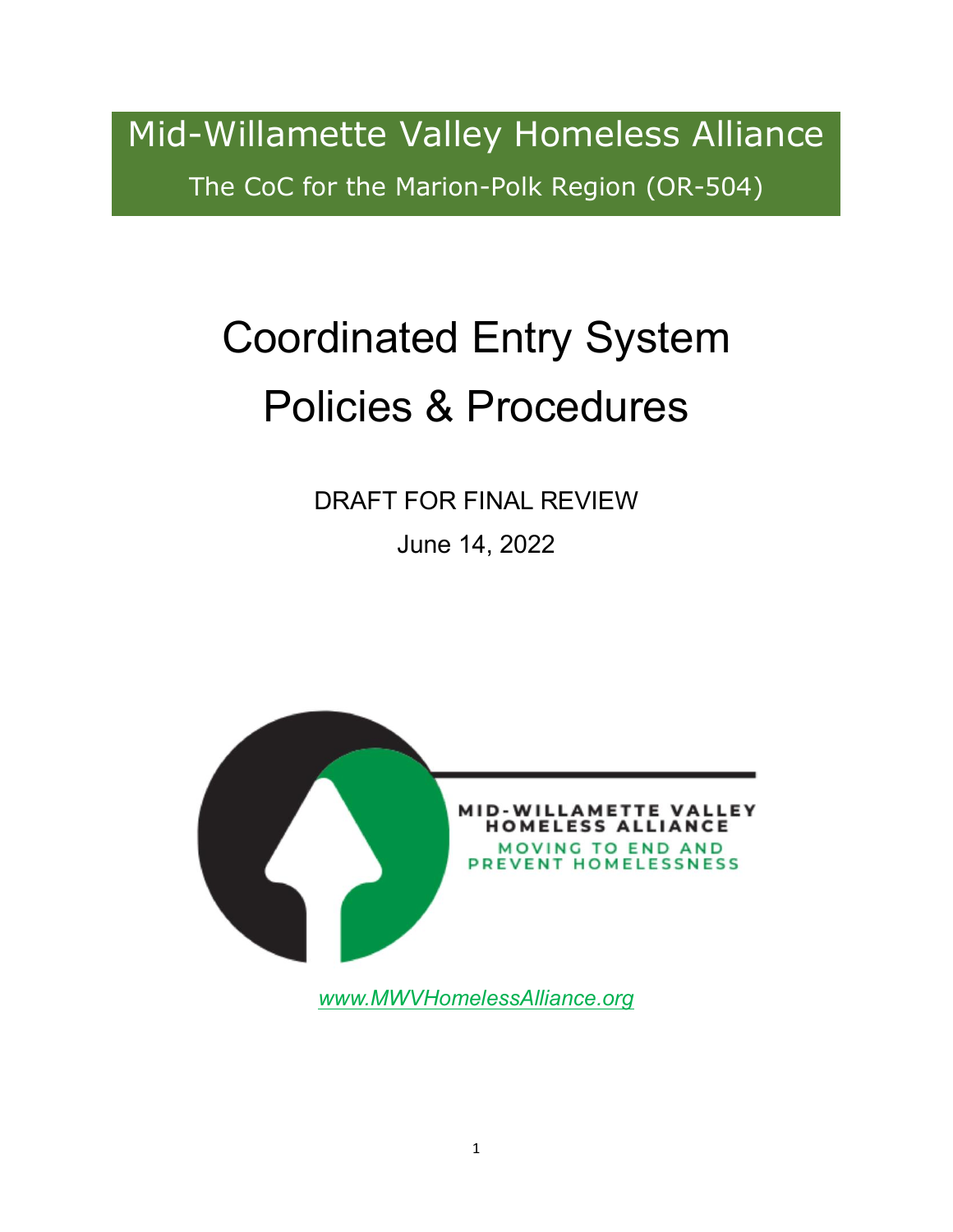# Acknowledgements

In the summer of 2016, the ARCHES Project (the homeless services division of the Mid-Willamette Valley Community Action Agency) began to develop a coordinated entry system for Marion and Polk counties. Prior to the development of this system, most homeless services in the region were accessed on a first-come, first-served basis, or by case manager referrals to services. These processes were inadequate to address a large and growing chronically homeless population. Of note, there was no methodology to base housing placements on the concepts of vulnerability, nor much effort made to make appropriate placements by need level. Instead, the results were generally that lower needs individuals were housed ahead of higher needs homeless clients, and the chronically homeless rate increased to twice the national average.

In October of 2016, ARCHES abandoned its older access system in favor of a philosophy of Coordinated Assessment, which was designed to use a single door methodology, combined with extensive outreach, to make sure that every homeless client in Marion and Polk counties were counted, assessed for vulnerability, and enrolled in the Coordinated Entry System.

The new system made use of the VI-SPDAT suite, along with additional assessment methodologies including the Vulnerability Assessment Tool (VAT). The data generated by these assessment methodologies and expanded demographic data collection gave the region more than 700,000 data points on the homeless population by November of 2019. It also paved the way for a much more integrated homeless services system, with all HUD homeless placements and most other housing placements using the single Coordinated Entry Referral System by the summer of 2019. This work also led directly to the City of Salem's first attempt to use its housing authority as the city's primary homeless service's arm. In the summer of 2017, the City of Salem created the Homeless Rental Assistance Program (HRAP) at the Salem Housing Authority, which used the Marion-Polk Coordinated Entry System to house the highest needs chronically homeless individuals in the community, a project which has now houses 50 chronically homeless individuals each year.

In December 2019, the Mid-Willamette Valley Homeless Alliance (the "Alliance") was recognized by HUD as the new Continuum of Care for the Marion-Polk region. The Alliance board held its first meeting in February 2020 and adopted the CoC Governance Charter, which includes operations of the CoC's Coordinated Entry System. The charter also outlines the responsibilities of the CoC's Coordinated Entry Committee. A Memorandum of Understanding with Mid-Willamette Valley Community Action Agency assigns operation the CoC's Coordinated Entry System to ARCHES.

Staff from the Alliance and ARCHES work together to ensure effective operations of the CoC's Coordinated Entry System. For more information, contact Breezy Aguirre, at ARCHES [\(breezy.aguirre@mwvcaa.org\)](mailto:breezy.aguirre@mwvcaa.org) or Jan Calvin, Alliance staff consultant [\(calvin.jan@yahoo.com\)](mailto:calvin.jan@yahoo.com).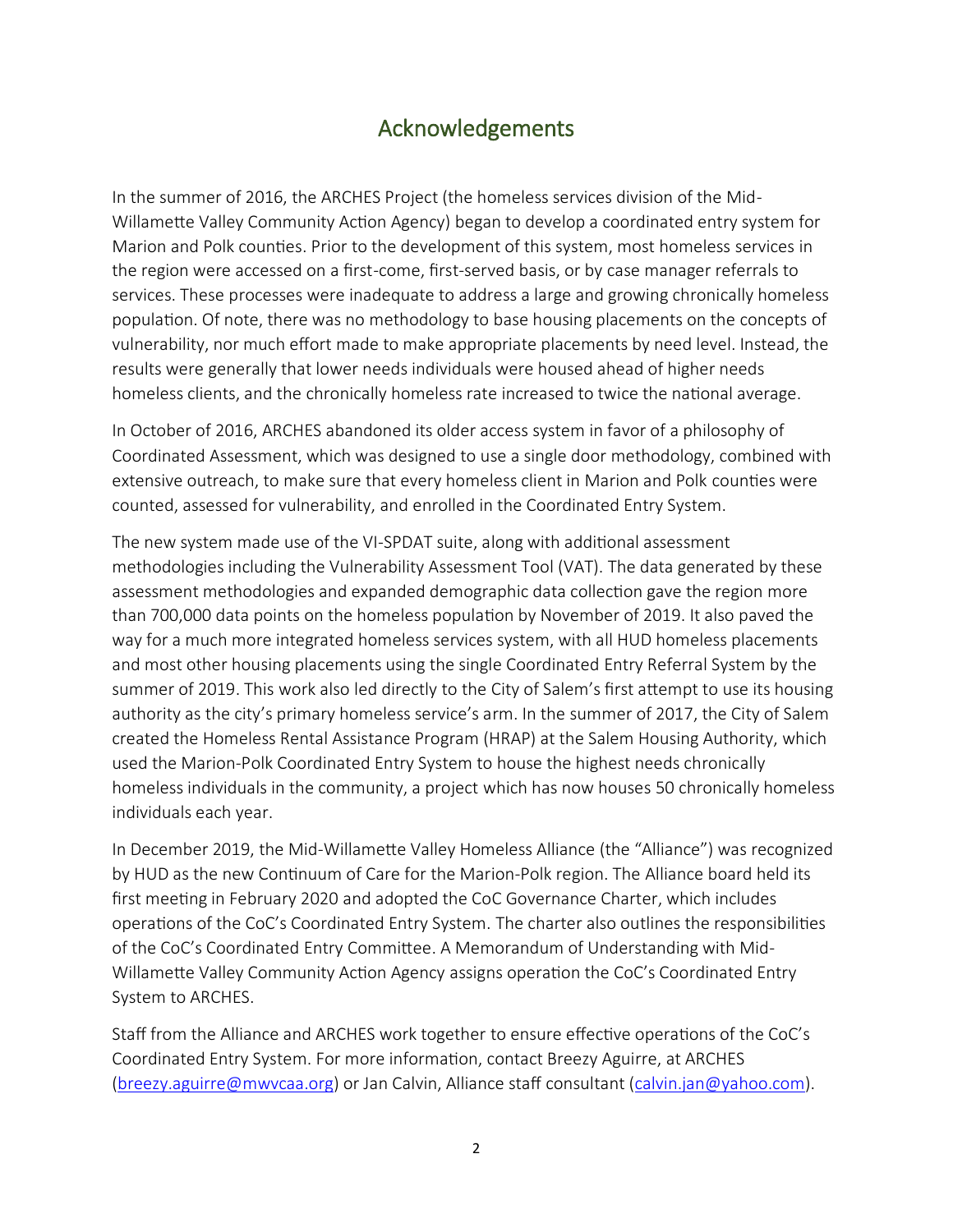

# Affirmative Fair Housing Marketing Plan

The Mid-Willamette Valley Homeless Alliance is committed to the goals of non-discrimination and equal access, and to affirmatively furthering fair housing. The Alliance has established procedures to affirmatively market housing opportunities offered through its Coordinated Entry System (CES).

The CES will not discriminate against any individual or family because of race, color, national origin, religion, gender, disability, familial status, sexual orientation/gender identity, source of income, or domestic violence. Reasonable accommodations will be offered to all disabled persons who request them at any time during the application or selection process, and throughout program involvement.

#### **Targeting**

The Coordinated Entry System spans the entire Marion-Polk region.

#### Outreach / Methods for Informing the Public

- 1. Engagement and involvement in community collaborations and meetings, which include representation from organizations and programs providing services to underserved populations. The meetings provide the opportunity for community providers and stakeholders to network, educate, and provide updates with other advocates and providers serving the homeless and at-risk populations. The meetings have representation from a vast array of providers serving underserved populations. The Coordinated Entry program will provide updates at the following meetings. Between meetings, electronic communications are used to disburse information.
	- o The CoC Collaborative Committee, open to individuals and organizations addressing homelessness in the Marion-Polk region. Between meetings, electronic communications are used to disburse information.
	- o The CoC Coordinated Entry Committee, the membership of which is appointed by the Mid-Willamette Valley Homeless Alliance board of directors and includes representatives of organizations active in the Coordinated Entry System.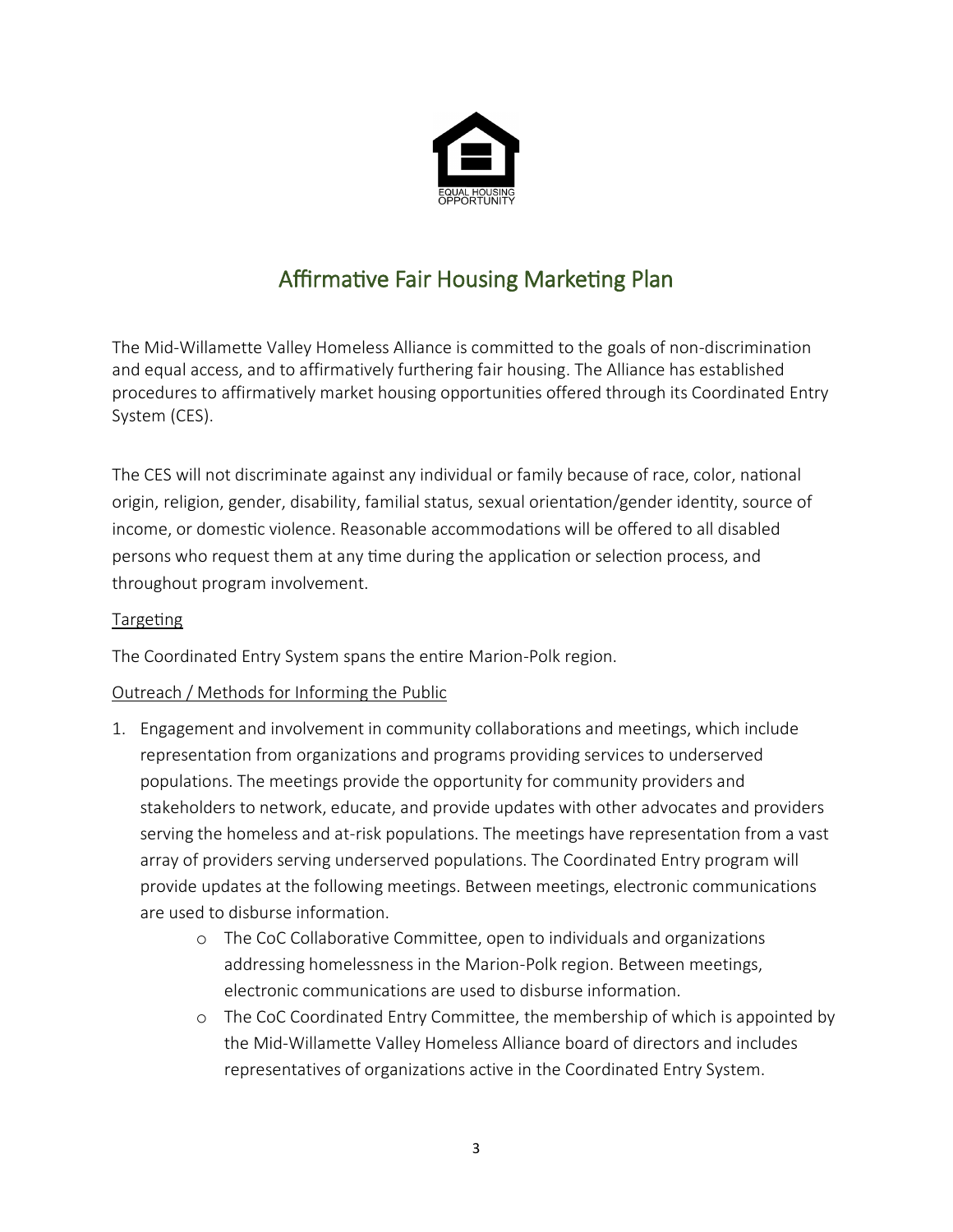- 2. The Coordinated Entry System is represented at the Salem-Keizer Community Connect and Polk County Community Connect events held annually, as well as other outreach events. The events offer the opportunity to connect directly with individuals and families in need and to network with other service providers.
- 3. The Coordinated Entry System is advertised through 211. Individuals seeking assistance can contact 211 via telephone or the internet to access resource information.

#### Materials

All CES flyers, application paperwork, and related websites will include the "Equal Housing Opportunity" logo or slogan.

The Fair Housing Poster will be prominently displayed in the lobby of all locations that provide access to the Coordinated Entry System, and an Equal Housing Opportunity flyer will be posted in all staff offices and meeting spaces where clients frequent.

All clients will be informed of their fair housing rights and educated on how to contact the Fair Housing Council of Oregon as part of the Coordinated Entry Assessment process.



HUD's primary goals for coordinated entry processes are that assistance be allocated as effectively as possible and that it be easily accessible no matter where or how people present. Most communities lack the resources needed to meet all of the needs of people experiencing homelessness. This combined with the lack of well-developed coordinated entry processes can result in severe hardships for people experiencing homelessness. They often face long waiting times to receive assistance or are screened out of needed assistance. Coordinated entry processes help communities prioritize assistance based on vulnerability and severity of service needs to ensure that people who need assistance the most can receive it in a timely manner. Coordinated entry processes also provide information about service needs and gaps to help communities plan their assistance and identify needed resources.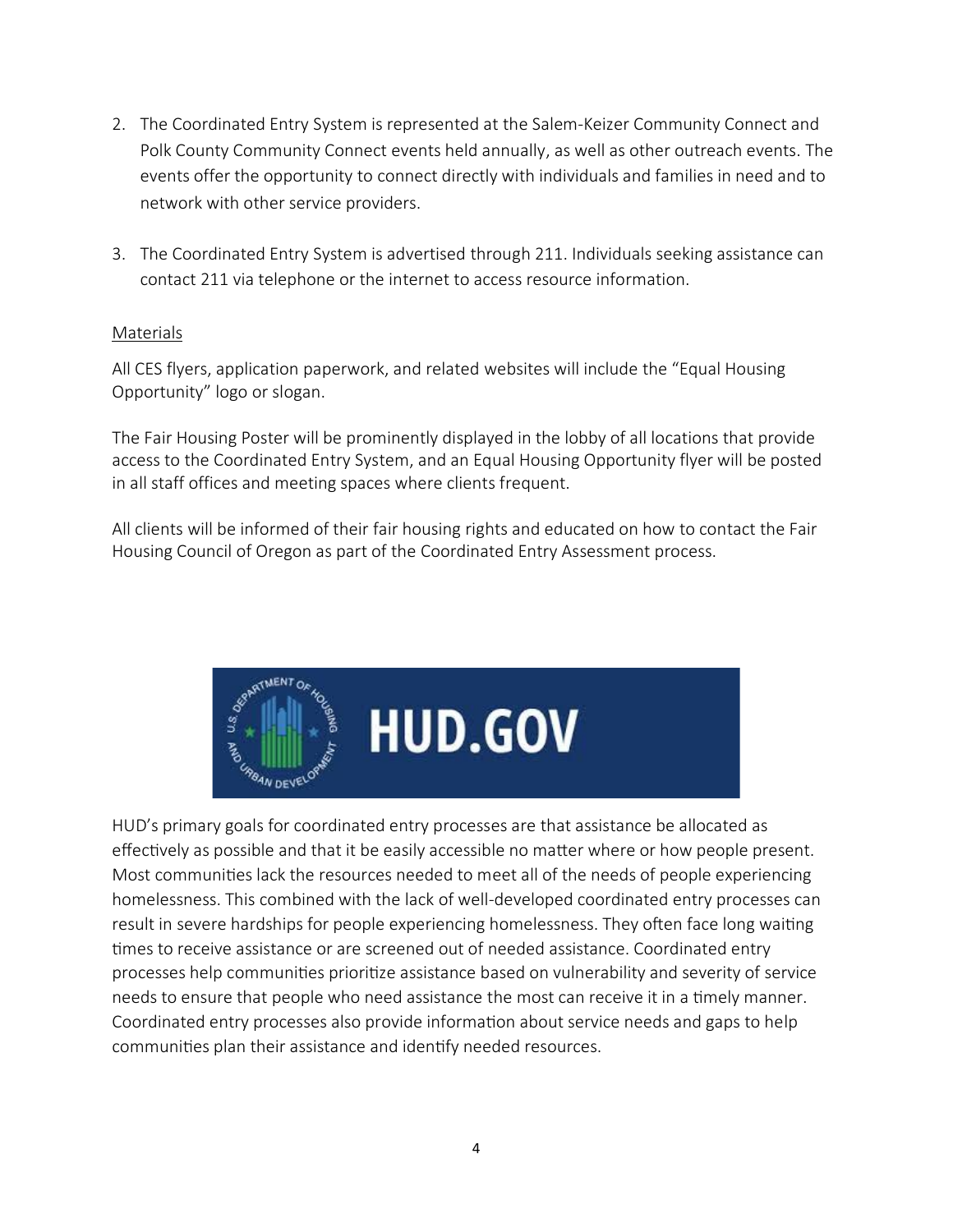# Table of Contents

|                                                  | . 8 |
|--------------------------------------------------|-----|
| Topic 1: CE Participation Expectations           | 9   |
| Topic 2: CoC and ESG Coordination                | 10  |
| Topic 3: Guiding Principles                      | 11  |
| Topic 4: Terms & Definitions                     | 12  |
| Topic 5: Roles                                   | 14  |
| Topic 6: Annual Review                           | 16  |
| Topic 7: Full Geographic Coverage                | 17  |
| Topic 8: Affirmative Marketing and Outreach      | 18  |
| Topic 9: Safety Planning and Risk Assessment     | 19  |
| Topic 10: Person-Centered Approach               | 20  |
| Topic 11: Cultural and Linguistic Responsivity   | 21  |
| Topic 12: Incorporating Mainstream Services      | 22  |
| Topic 13: Nondiscrimination                      | 23  |
|                                                  | 25  |
| Topic 1: Access Model, Sites, and Subpopulations | 25  |
| Topic 2: Accessibility of Access Sites           | 26  |
| Topic 3: Emergency Services                      | 27  |
| Topic 4: Prevention Services                     | 28  |
| Topic 5: Street Outreach                         | 29  |
|                                                  | 30  |
| Topic 1: Standardized Assessment Approach        | 30  |
| Topic 2: Phases of Assessment                    | 31  |
| Topic 3: Assessment Screening                    | 32  |
| Topic 4: Assessor Training                       | 33  |
| Topic 5: Assessor Monitoring                     | 34  |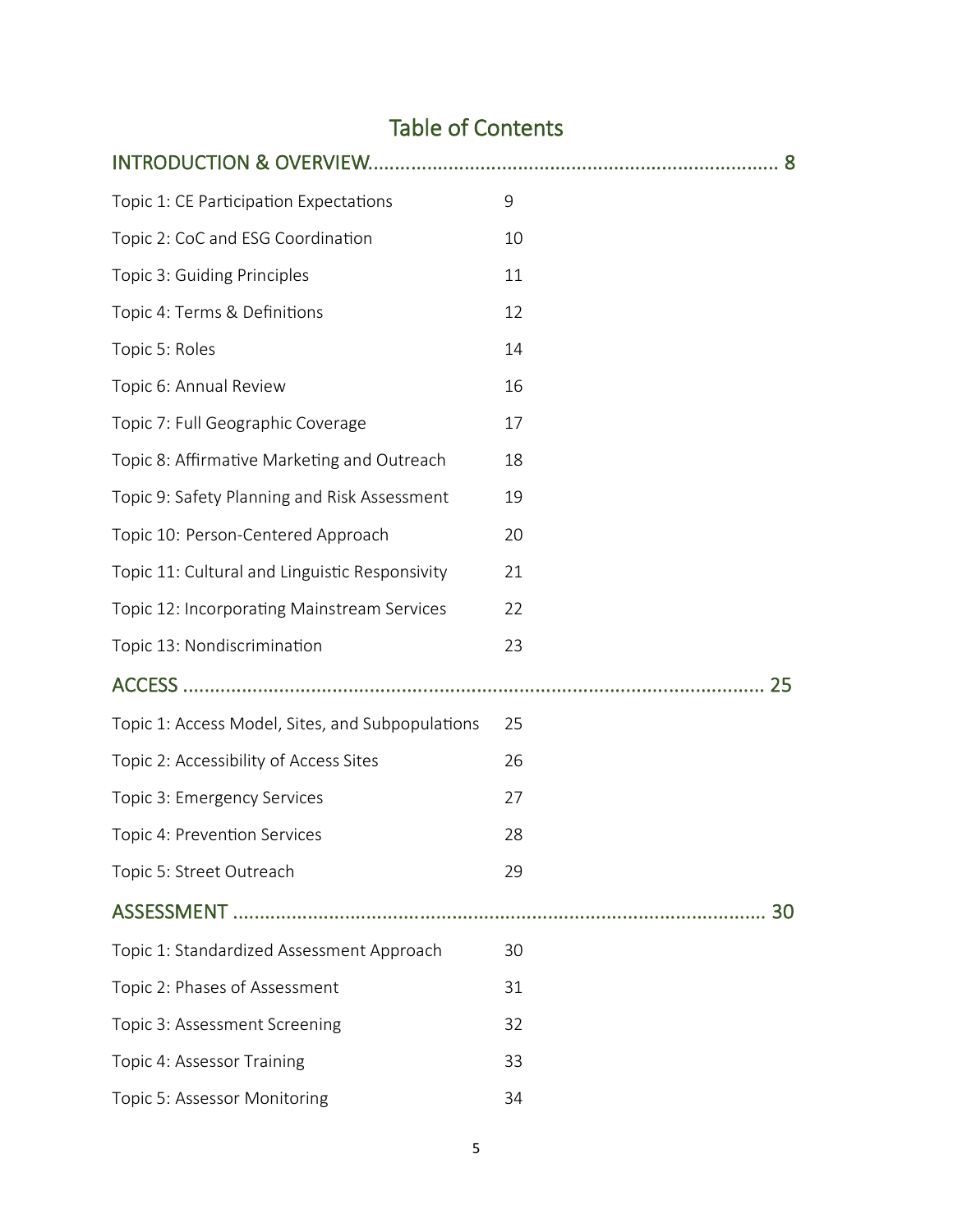| Topic 6: Participant Autonomy                               | 35 |
|-------------------------------------------------------------|----|
| Topic 7: Discrimination Complaint & Appeal                  | 36 |
| Topic 8: Privacy Protections                                | 37 |
| Topic 9: Disclosure of Disability or Diagnostic Information | 38 |
| Topic 10: Updating the Assessment                           | 39 |
|                                                             |    |
| Topic 1: Standardized Prioritization                        | 40 |
| Topic 2: Emergency Services - Use of CE Prioritization      | 42 |
| Topic 3: Emergency Services - Family Accommodations         | 43 |
| Topic 4: Prioritization List                                | 44 |
| Topic 5: Managing the Master List and By-Name Lists         | 45 |
|                                                             |    |
| Topic 1: Notification of Vacancies                          | 46 |
| Topic 2: Participant-Declined Referrals                     | 47 |
| Topic 3: Provider-Declined Referrals                        | 48 |
| Topic 4: Collaborative Case Conferencing                    | 49 |
|                                                             |    |
| Topic 1: Data System(s)                                     | 50 |
| Topic 2: Participant Consent Process                        | 51 |
| Topic 3: Data Sharing Opt-Out Standards                     | 52 |
|                                                             |    |
| Topic 1: Evaluation of CE System                            | 53 |
| Topic 2: Role of Participating Agencies in CE Evaluation    | 55 |
|                                                             |    |
|                                                             |    |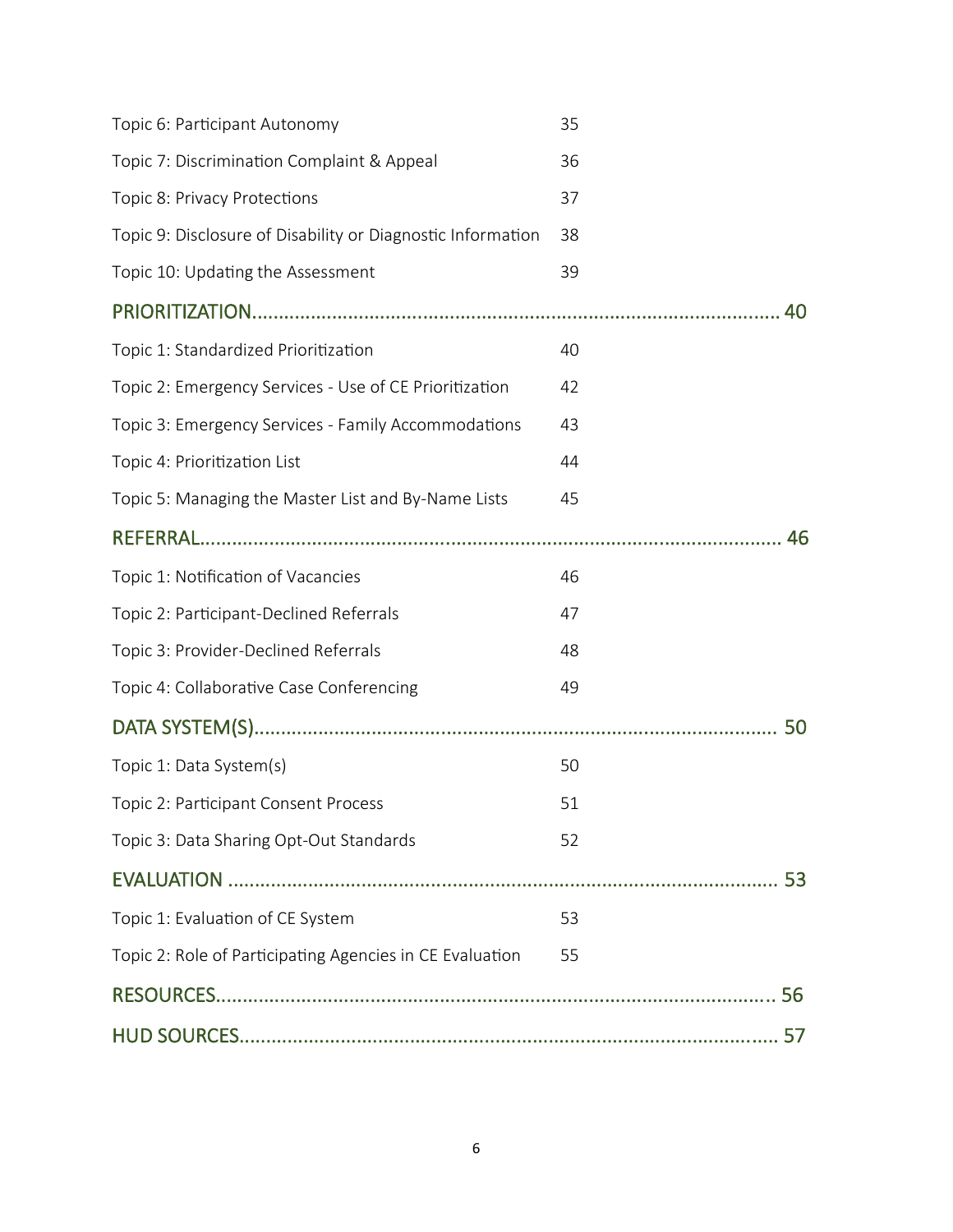### APPENDICES........................................................................................................ 58

- A. CE Participation Agreement
- B. CE Referral Partner Agreement
- C. CE Access & Assessment Site Agreement
- D. CE Assessment Tools
	- a. Mutual Respect Form
	- b. Base Assessment Tool
	- c. Individual VI-SPDAT Prevention
	- d. Family VI-SPDAT Prevention
	- e. Individual VI-SPDAT Homeless
	- f. Family VI-SPDAT Homeless
	- g. TAY-SPDAT
- E. CE Discrimination Complaint Form
- F. Release of Information (ROI) Forms
	- a. CoC Universal ROI
	- b. Veteran Administration ROI
	- c. Generic ROI
- G. CE Update Form
- H. CE Referral Outcome Form
- I. Provider-Declined CE Referral Form
- J. CE Evaluation Tools
	- a. CE Participant Survey
	- b. CE Focus Group Questions
	- c. CE Assessment Staff Survey
	- d. CE Participating Agency Survey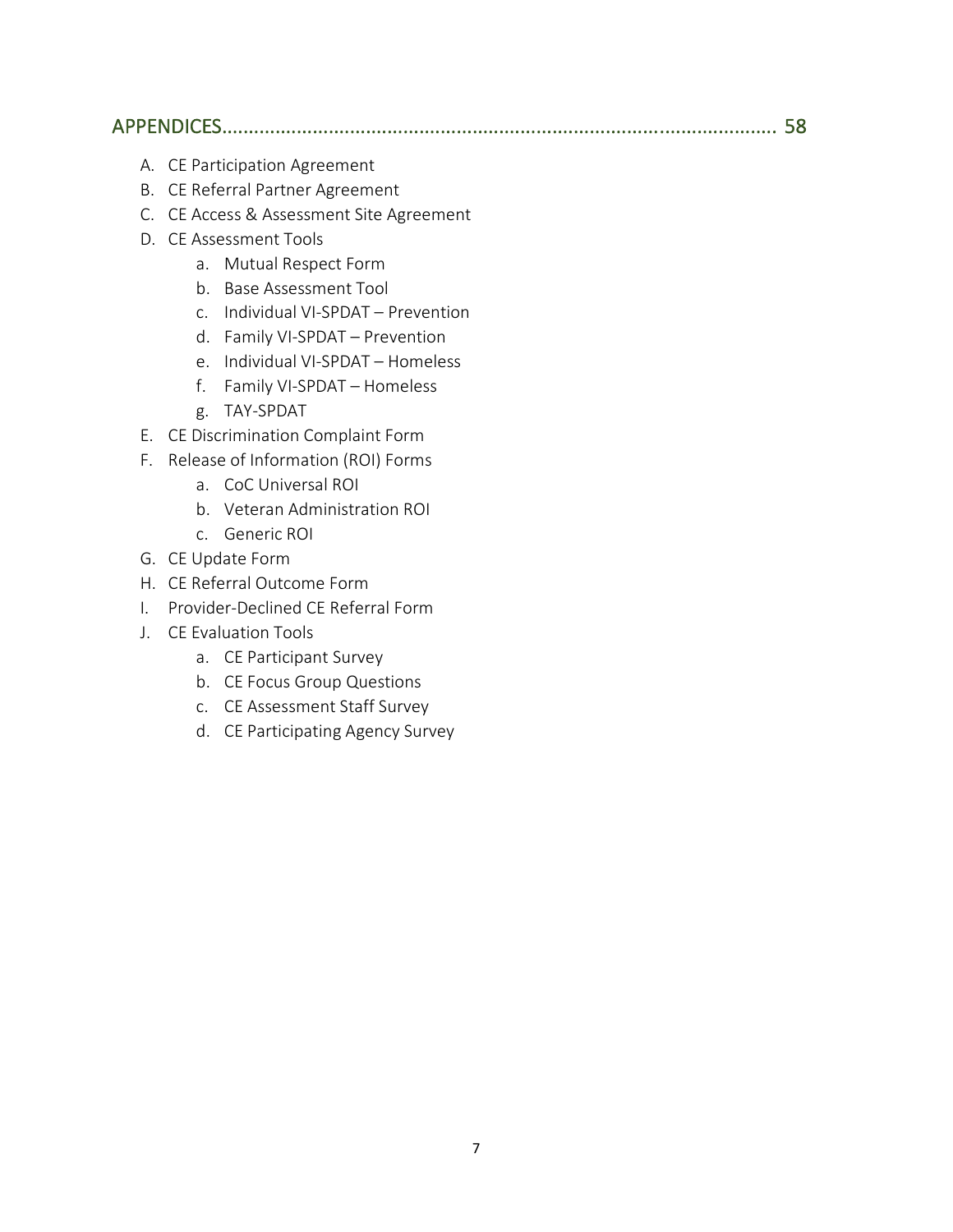# INTRODUCTION & OVERVIEW

### CE Process Definition

HUD requires each CoC to establish and operate a "centralized or coordinated assessment system," based on evidence that such systems increase the efficiency of local crisis response systems and improve fairness and ease of access to resources, including mainstream system resources. Participating projects use the coordinated entry process established and operated by the CoC to

- a) manage coordinated intake and assessment,
- b) standardize the prioritization process, and
- c) facilitate referrals to available housing and resources.

Coordinated Entry processes are intended to help communities prioritize assistance to ensure that persons who are most in need of assistance receive it in a timely manner. When appropriate data are collected, CE processes can also provide information to CoCs and other stakeholders about service needs and gaps, which helps communities to strategically allocate their current resources and identify the need for additional resources.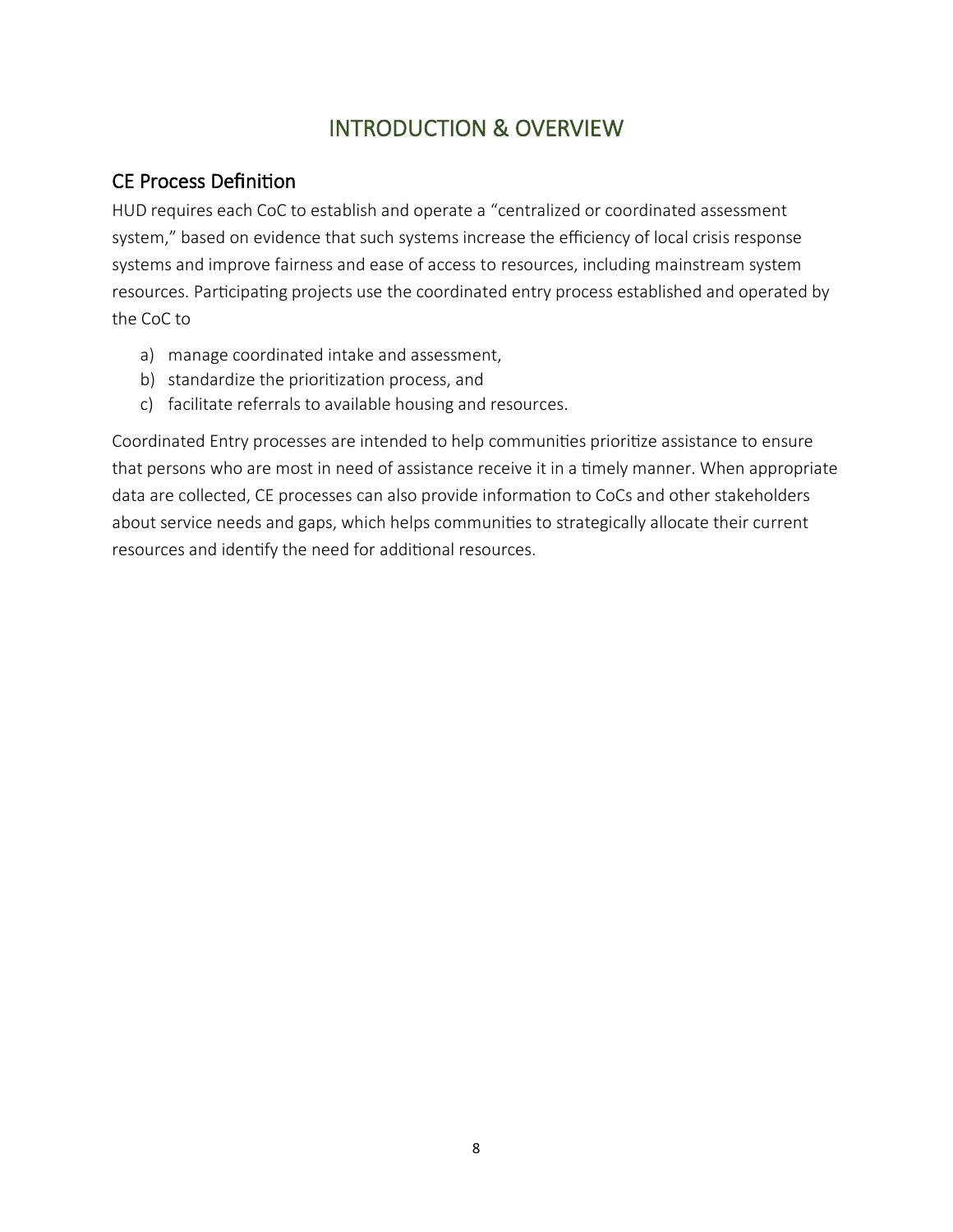### Topic 1: CE Participation Expectations

Description/Rationale: To note any difference in expectations of projects that are *required* to participate in CE by a funder (such as those funded by HUD's CoC and ESG programs) versus those projects that are not contractually obligated to participate in CE but opt to do so.

#### Policies:

- All CoC Program- and ESG Program-funded projects are required to participate in the local Coordinated Entry System, as specified in the CE Partnership Agreement.
- The CoC aims to have all homeless assistance projects participating in its CE process and will work with all local projects and funders in its geographic area to facilitate their participation in the CE System.

- As part of the annual CoC application processes, each **CoC-funded project** must identify the number of participants its project referred, accepted, rejected, and/or served from the CE process in the previous year.
- At the same time as the annual CoC application process, each **ESG-funded project** must identify the number of participants its project referred, accepted, rejected, and/or served from the CE process in the previous year.
- At the same time as the annual CoC application process, each of the **non-CoC/ESG**funded projects that opt to participate in CE must identify the number of participants its project referred, accepted, rejected, and/or served from the CE process in the previous year.
- CE staff will provide training on how to work with the Coordinated Entry System to all homeless assistance providers engaged in the CE System and offer basic CE training to other providers and area stakeholders. (See Appendix A – CE Training Plan.)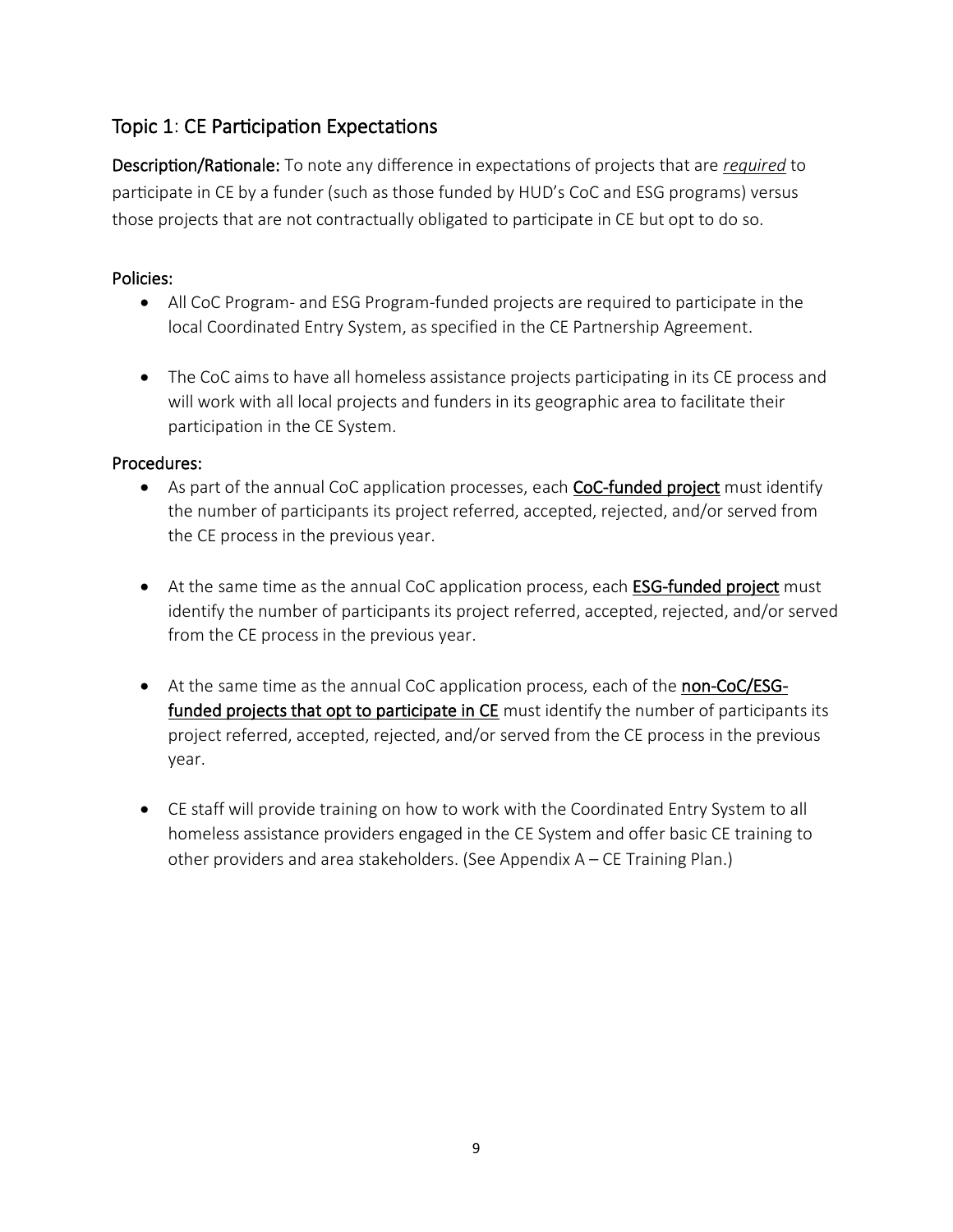### Topic 2: CoC and ESG Coordination

Description/Rationale: To identify how the CE policies and procedures will align with written standards for providing ESG and CoC assistance.

**Required:** Each CoC- and ESG-funded recipient operating within the CoC's geographic area must work together to ensure the CoC's coordinated entry process allows for coordinated screening, assessment, and referrals for ESG-funded and CoC-funded projects. Sources: CoC Program interim rule: 24 CFR 578.7(a)(9); ESG interim rule: 24 CFR 576.400(d) and (e)

Required: The CoC, in consultation with recipients of ESG Program funds within the geographic area, must establish and consistently follow written standards for providing Continuum of Care assistance that can guide the development of formalized policies and procedures for the coordinated entry process. Written standards provide guidance for:

- evaluating individuals' and families' eligibility for assistance under 24 CFR Part 578.
- determining and prioritizing which eligible individuals and families will receive transitional housing assistance.
- determining and prioritizing which eligible individuals and families will receive rapid re-housing assistance; and determining what percentage or amount of rent each program participant must pay while receiving rapid re-housing assistance.
- determining and prioritizing which eligible individuals and families will receive permanent supportive housing assistance. Source: CoC Program interim rule: 24 CFR 578.7(a)(9)

#### Policy:

The CoC will align and coordinate CE policies and procedures governing assessment, eligibility determinations, and prioritization with its written standards for administering CoC and ESG Programs funds.

- The CoC will include at least one representative from the local ESG recipient in its membership of the CE Committee.
- At least annually, representatives from the CoC and the ESG recipient agencies will review the CoC's written standards, identify any necessary changes, and ask that the CE Committee review and recommend changes in the CE Policies & Procedures.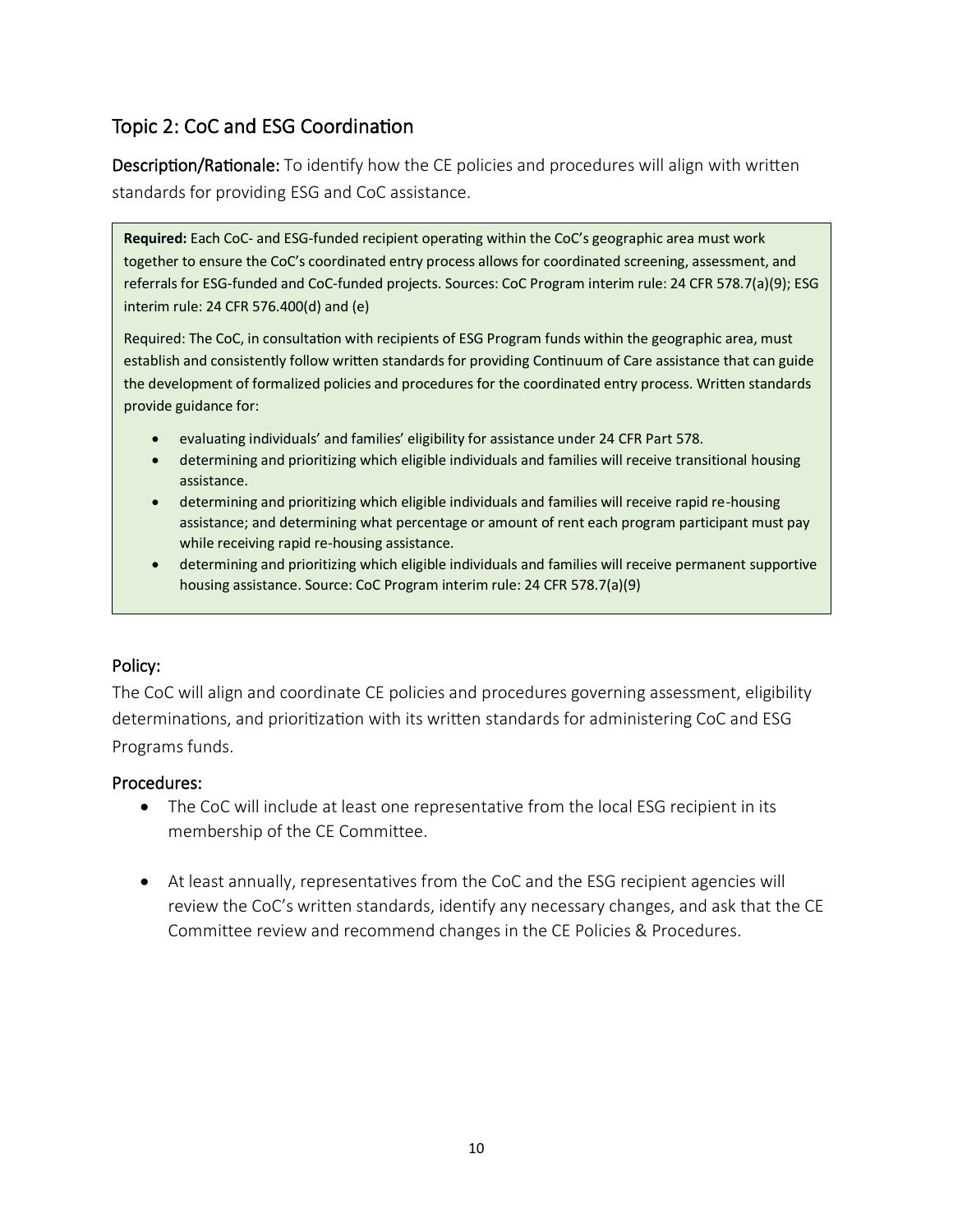### Topic 3: Guiding Principles

Description/Rationale: To define local guiding principles for the CE System that capture the vision and mission of these system change efforts, such as promoting a more effective crisis response system. Guiding principles can help organize and structure local CE planning and management efforts and ensure that CoC stakeholders share a common understanding of system goals and priorities.

#### Policy:

The CoC establishes the following guiding principles for its Coordinated Entry System:

- 1. The CES will operate with a person-centered approach, and with person-centered outcomes.
- 2. The CES will ensure that participants quickly receive access to the most appropriate services and housing resources available.
- 3. The CES will reduce the stress of the experience of being homeless by limiting assessments and interviews to only the most pertinent information necessary to resolve the participant's immediate housing crisis.
- 4. The CES will incorporate cultural and linguistic competencies in all engagement, assessment, and referral coordination activities.
- 5. The CES will implement standard assessment tools and practices and will capture only the limited information necessary to determine the severity of the participant's needs and the best referral strategy for him or her.
- 6. The CES will integrate mainstream service providers into the system, including local Public Housing Authorities and VA medical centers.
- 7. The CES will utilize HMIS for the purposes of managing participant information and facilitating quick access to available CoC resources.
- 8. The CES will coordinate with Domestic Violence service providers and to assure DV client access to the full range of resources for referral.
- 9. The CES will operate on the Housing First model.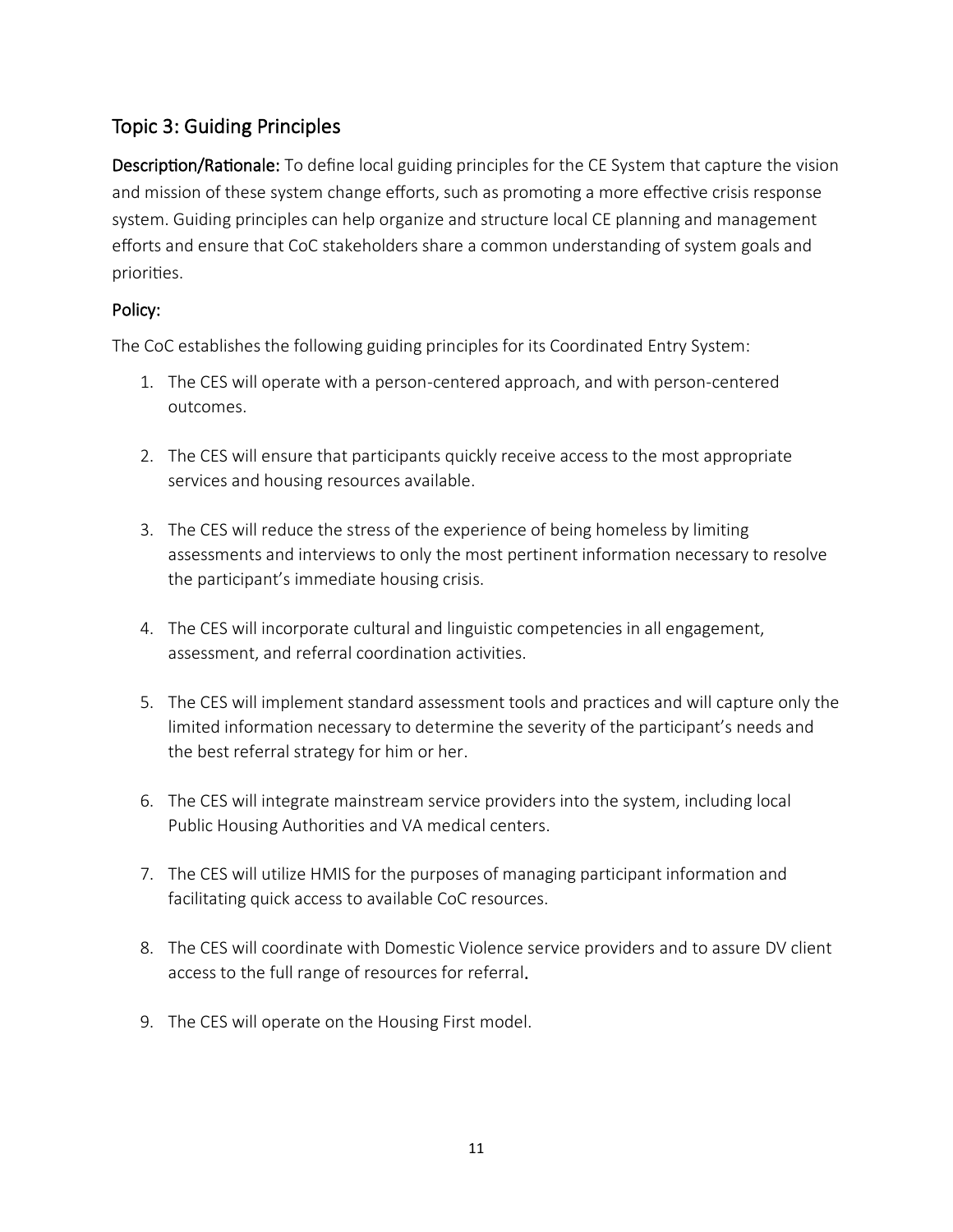### Topic 4: Terms & Definitions

Description/Rationale: To include a list of any federal, state, and local terms or acronyms that will appear throughout your CE P&P document. When an official HUD or federal partner definition of a term exists, CoCs are encouraged to use that definition, in lieu of creating their own.

| Term                               | <b>HUD Definition</b>                                                                                                                                                                                                                                                                                                                                                                                                                                                                                                                                                                                       |
|------------------------------------|-------------------------------------------------------------------------------------------------------------------------------------------------------------------------------------------------------------------------------------------------------------------------------------------------------------------------------------------------------------------------------------------------------------------------------------------------------------------------------------------------------------------------------------------------------------------------------------------------------------|
| <b>Chronically homeless</b>        | Chronically homeless means: (1) A "homeless individual with a<br>disability," as defined in Section 401(9) of the McKinney-Vento<br>Homeless Assistance Act, who: i. Lives in a place not meant for human<br>habitation, a Safe Haven, or an emergency shelter; AND ii. Has been<br>homeless continuously for at least 12 months or on at least four<br>separate occasions in the last 3 years, as long as the combined<br>occasions equal at least 12 months and each break in homelessness<br>separating the occasions included at least 7 consecutive nights of not<br>living as described in (i) above. |
| Case conferencing                  | Local process for CE staff to coordinate and discuss ongoing work with<br>persons experiencing homelessness in the community, including the<br>prioritization or active list. The goal of case conferencing is to provide<br>holistic, coordinated, and integrated services across providers, and to<br>reduce duplication.                                                                                                                                                                                                                                                                                 |
| Continuum of Care (CoC)            | Group responsible for the implementation of the requirements of HUD's<br>CoC Program interim rule. The CoC is composed of representatives of<br>organizations, including nonprofit homeless providers, victim service<br>providers, faith-based organizations, governments, businesses,<br>advocates, public housing agencies, school districts, social service<br>providers, mental health agencies, hospitals, universities, affordable<br>housing developers, law enforcement, organizations that serve<br>homeless and formerly homeless veterans, and homeless and formerly<br>homeless persons.       |
| Continuum of Care (CoC)<br>Program | HUD funding source to (1) promote communitywide commitment to the<br>goal of ending homelessness; (2) provide funding for efforts by nonprofit<br>providers, and state and local governments to quickly rehouse homeless<br>individuals and families while minimizing the trauma and dislocation<br>caused to homeless individuals, families, and communities by<br>homelessness; (3) promote access to and effect utilization of mainstream<br>programs by homeless individuals and families; and (4) optimize self-<br>sufficiency among individuals and families experiencing homelessness.              |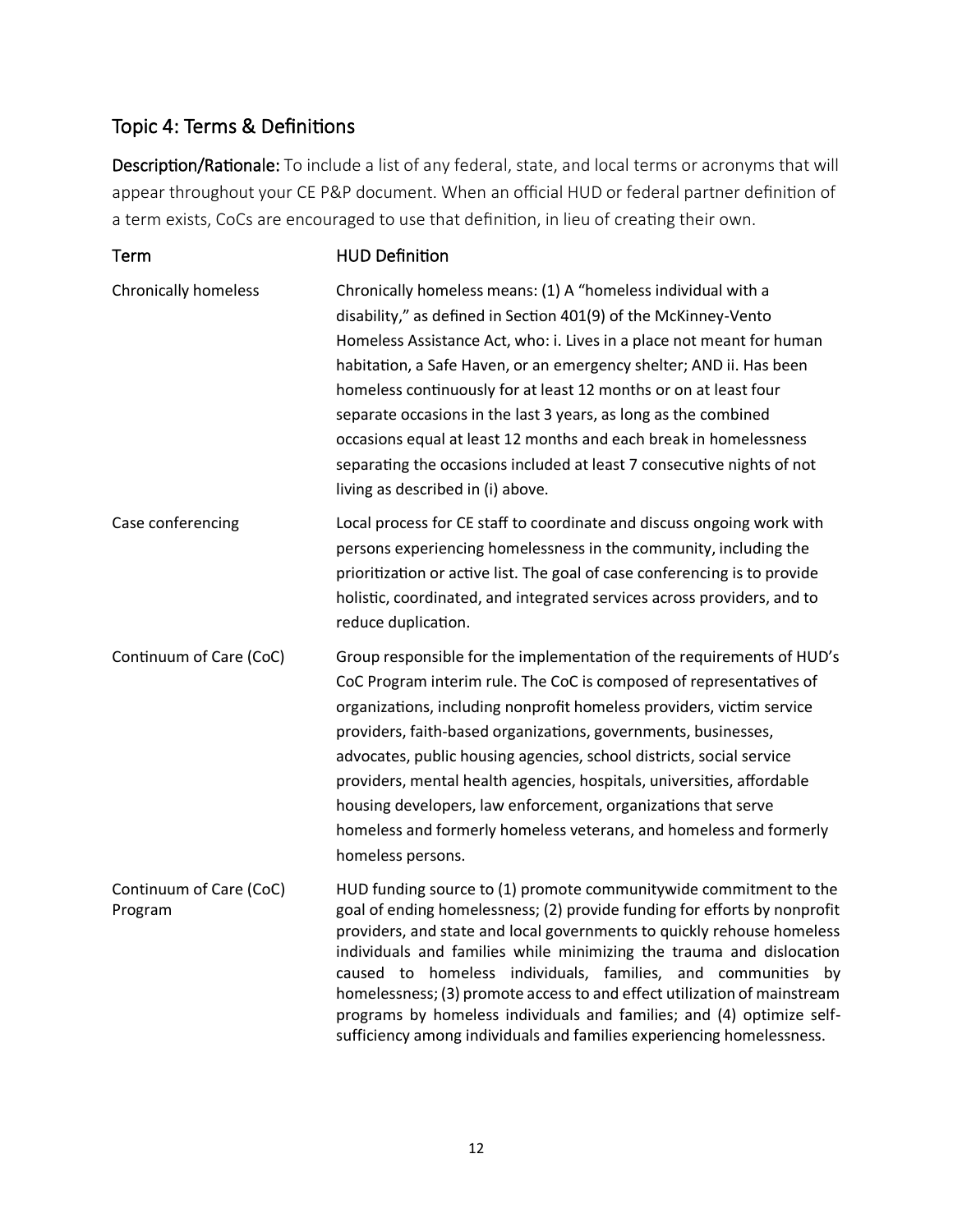| Term                                                                        | <b>HUD Definition</b>                                                                                                                                                                                                                                                                                                                                                                                                        |  |  |
|-----------------------------------------------------------------------------|------------------------------------------------------------------------------------------------------------------------------------------------------------------------------------------------------------------------------------------------------------------------------------------------------------------------------------------------------------------------------------------------------------------------------|--|--|
| <b>Emergency shelter</b>                                                    | Short-term emergency housing available to persons experiencing<br>homelessness.                                                                                                                                                                                                                                                                                                                                              |  |  |
| <b>Emergency Solutions Grant</b><br>(ESG) Program                           | HUD funding source to (1) engage homeless individuals and families<br>living on the street; (2) improve the quantity and quality of emergency<br>shelters for homeless individuals and families; (3) help operate these<br>shelters; (4) provide essential services to shelter residents; (5) rapidly<br>rehouse homeless individuals and families; and (6) prevent families and<br>individuals from becoming homeless.      |  |  |
| Homeless Management                                                         |                                                                                                                                                                                                                                                                                                                                                                                                                              |  |  |
| Information System (HMIS)                                                   | Local information technology system used by a CoC to collect participant-<br>level data and data on the provision of housing and services to homeless<br>individuals and families and to persons at risk of homelessness. Each CoC<br>is responsible for selecting an HMIS software solution that complies with<br>HUD's data collection, management, and reporting standards.                                               |  |  |
| Projects for Assistance in<br><b>Transition from Homelessness</b><br>(PATH) | Substance Abuse and Mental Health Services Administration (SAMHSA)-<br>funded program to provide outreach and services to people with serious<br>mental illness (SMI) who are homeless, in shelter or on the street, or at<br>imminent risk of homelessness.                                                                                                                                                                 |  |  |
| Public housing authority (PHA)                                              | Local entity that administers public housing and Housing Choice<br>Vouchers (HCV) (aka Section 8 vouchers).                                                                                                                                                                                                                                                                                                                  |  |  |
| Permanent supportive<br>housing (PSH)                                       | Permanent housing with indefinite leasing or rental assistance paired<br>with supportive services to assist homeless persons with a disability or<br>families with an adult or child member with a disability achieve housing<br>stability.                                                                                                                                                                                  |  |  |
| Rapid re-housing (RRH)                                                      | Program emphasizing housing search and relocation services and short-<br>and medium-term rental assistance to move homeless persons and<br>families (with or without a disability) as rapidly as possible into<br>permanent housing.                                                                                                                                                                                         |  |  |
| Release of information (ROI)                                                | Written documentation signed by a participant to release his/her<br>personal information to authorized partners.                                                                                                                                                                                                                                                                                                             |  |  |
| Transitional housing (TH)                                                   | Program providing homeless individuals and families with the interim<br>stability and support to successfully move to and maintain permanent<br>housing. Transitional housing funds may be used to cover the costs of<br>up to 24 months of housing with accompanying supportive services.<br>Program participants must have a lease (or sublease) or occupancy<br>agreement in place when residing in transitional housing. |  |  |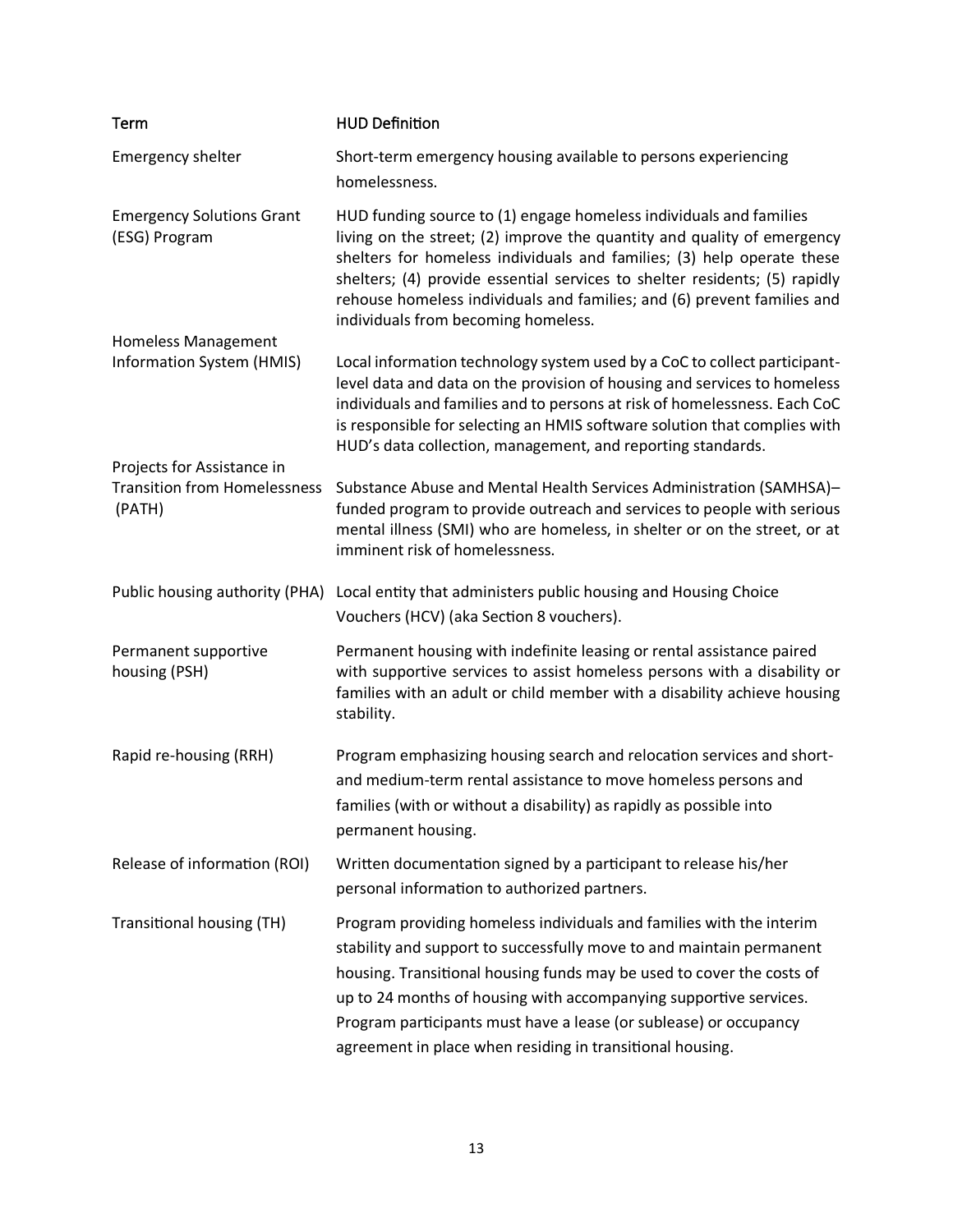### Topic 5: Roles

Description/Rationale: To identify the key roles and responsibilities for stakeholders that are engaged in the design and implementation of the CE System.

- CoC Board: Responsible for the general oversight of the CE System, including the approval of the CE Policies & Procedures document.
- CE Management Entity: Responsible for the day-to-day operations of the CE system. *[Mid-Willamette Valley Community Action Agency is our CE Management Entity.]*
- CE Coordinator: Staff position responsible for supporting or managing day-to-day functions of CE, which may include any combination of the following: maintaining a prioritization list, assisting with matching participants to available housing resources, communicating referrals, facilitating case conferencing meetings, assisting with grievance and appeal processes, monitoring CE activity, and preparing CE monitoring and evaluation reports.
- CE Committee: Primary governing body for coordinated entry. Meets at least monthly to oversee the implementation and evaluation of the CE System.
- Collaborative Applicant: Entity that must (at the request of the CoC Board) apply for HUD funding for coordinated entry, including planning grants. *[The ORS 190 Entity, Mid-Willamette Valley Homeless Alliance is our Collaborative Applicant.]*
- HMIS Lead Agency: Operates the Homeless Management Information System on the CoC's behalf. Ensures the CE System has access to HMIS software and functionality for the collection, management, and analysis of data on persons served by coordinated entry. Entity designated by the CoC in accordance with HUD's CoC Program interim rule to operate the HMIS on the CoC's behalf. The HMIS Lead designated by the CoC may apply for CoC Program funds to establish and operate its HMIS. *[Oregon Housing and Community Services is our HMIS Lead.]*
- Participating Project: Agency or organization that has agreed to provide homelessness supports/services on behalf of the CoC. A participating project must execute a CE Participation Agreement (Appendix B – CE Participation Agreement) with the CoC. The Participation Agreement outlines the standards and expectations for the project's participation in and compliance with the policies and procedures governing CE operations. For a project to receive CoC or ESG Program funding from HUD, it is required to participate in coordinated entry.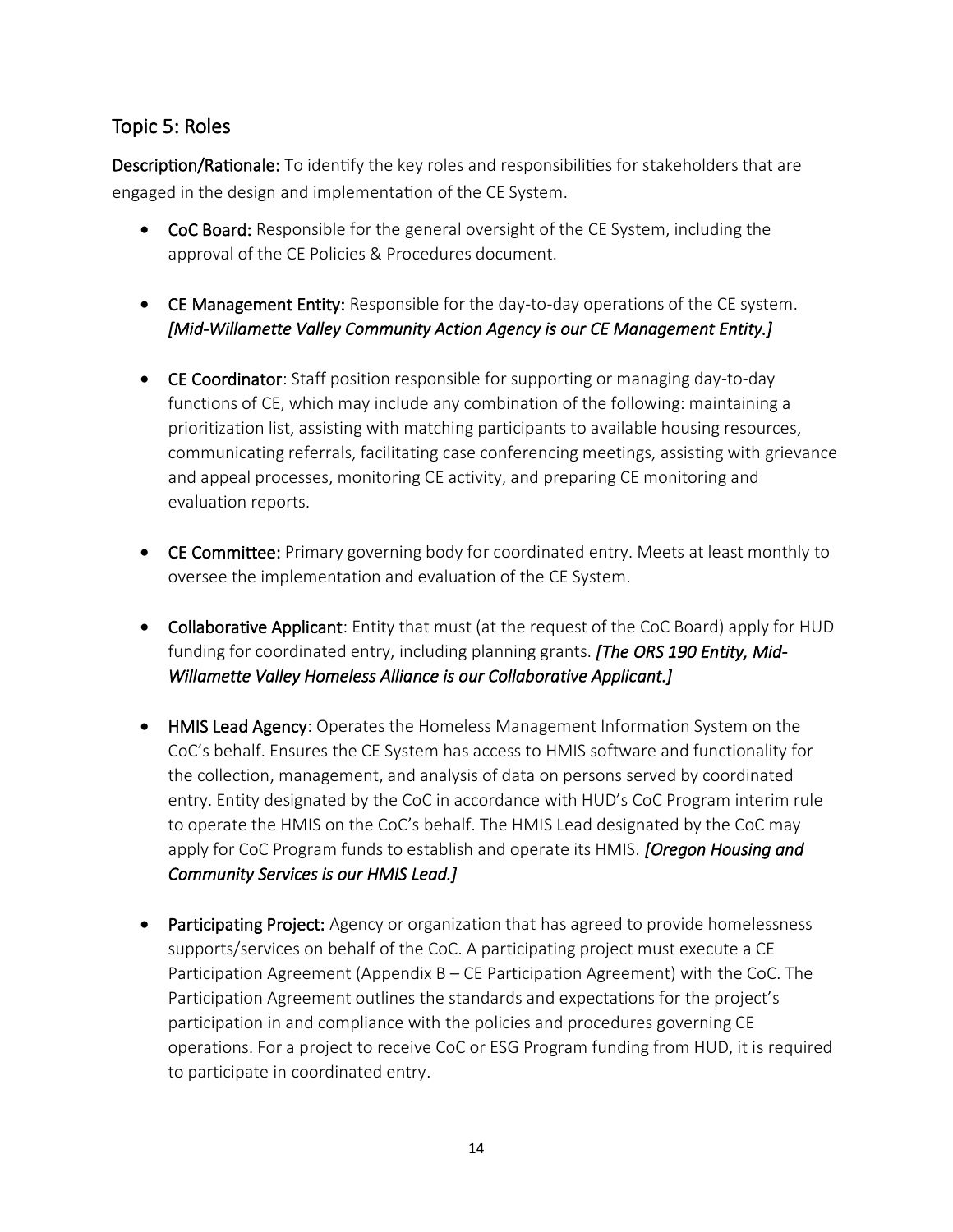- Mainstream System Provider: Agency or entity that can provide necessary services or assistance to persons served by coordinated entry. Examples of mainstream system providers include hospitals, mental health agencies, employment assistance programs, and schools.
- U.S. Department of Housing and Urban Development (HUD): Federal agency responsible for administering housing and homelessness programs including the CoC and ESG Programs.
- U.S. Department of Veteran Affairs (VA): Federal agency responsible for providing health care and other services, including assistance to end homelessness, to veterans and their families.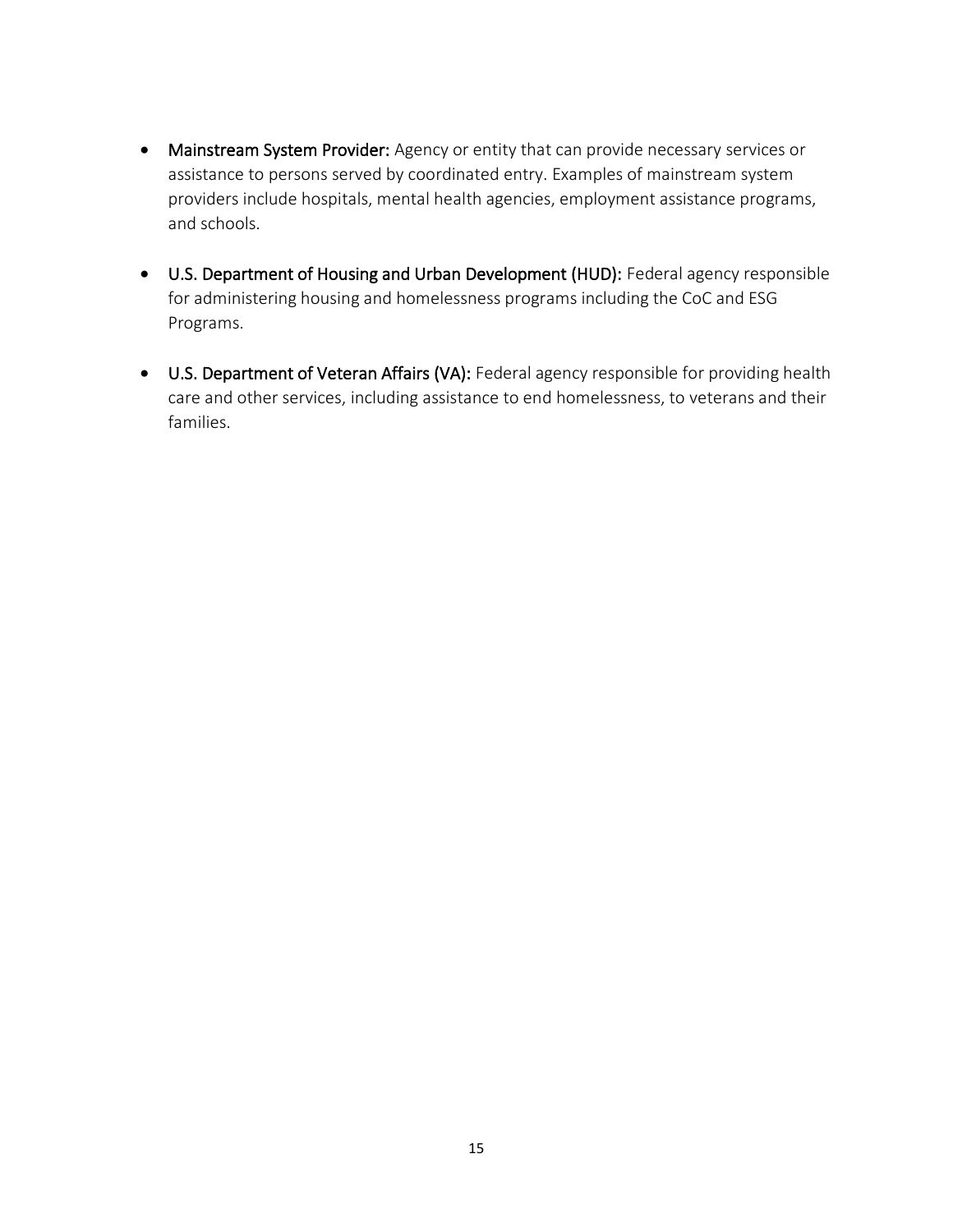### Topic 6: Annual Review of CE Policies & Procedures

Description/Rationale: To identify responsibilities for review, revision, and approval of the CE Policies & Procedures.

#### Policy:

The CE Committee is responsible for reviewing and recommending revisions to the CE Policies & Procedures, and the CoC board is responsible for approving the CE Policies & Procedures.

#### Procedure:

The review process will be completed at least once annually, and anyone who is interested in submitting suggestions for revisions to the document should submit them to [Staff@MWVHomelessAlliance.org.](mailto:Staff@MWVHomelessAlliance.org)

Each version will carry the history of the document. Example:

| <b>Version</b> | <b>Date Released</b> | <b>Key Changes</b>                                                                         |  |  |
|----------------|----------------------|--------------------------------------------------------------------------------------------|--|--|
| 1.0            | January 1, 2016      | N/A                                                                                        |  |  |
| 2.0            | July 30, 2016        | • Updated assessment process on page 5.<br>• Included new HUD guidance on CE requirements. |  |  |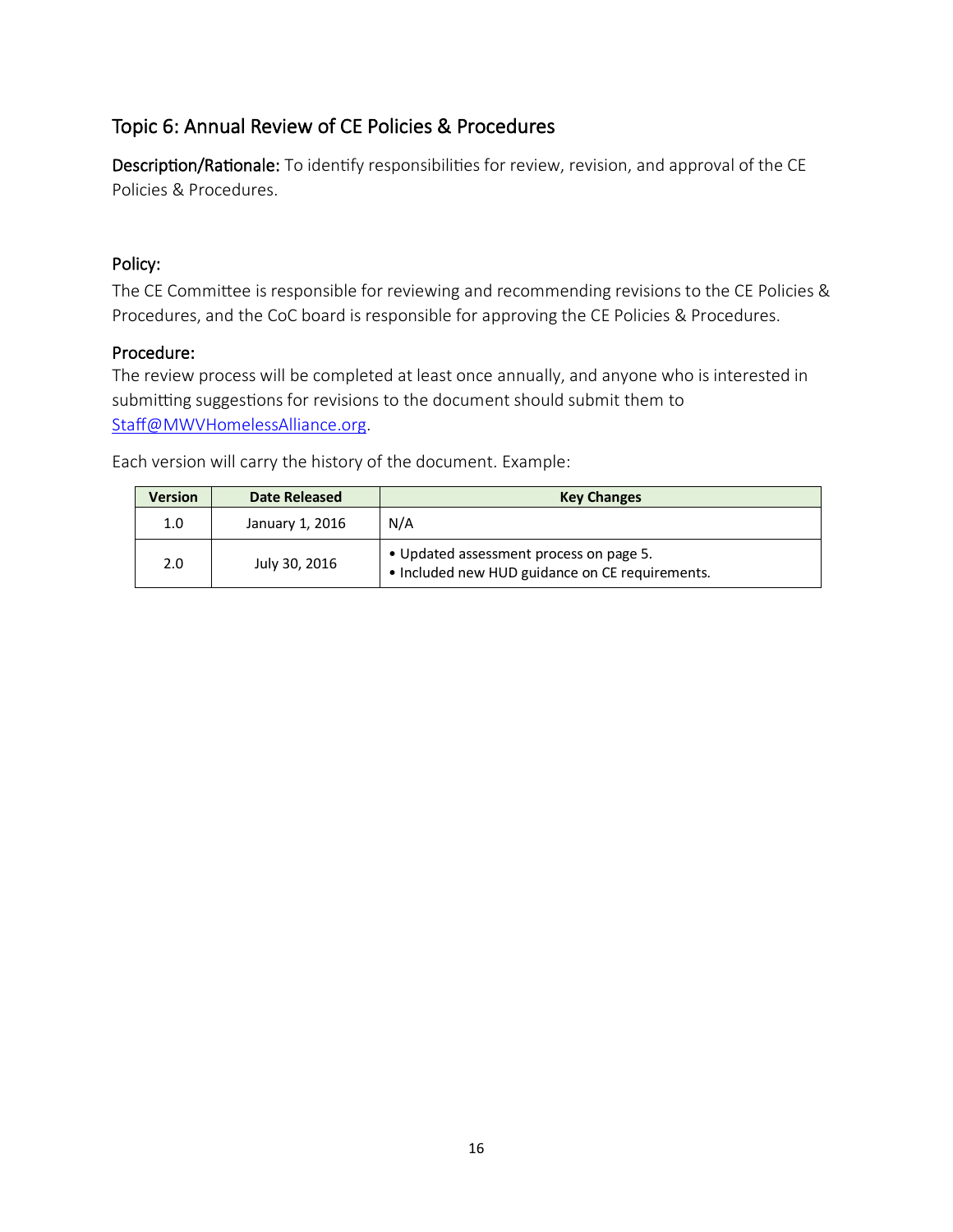### Topic 7: Full Geographic Coverage

Description/Rationale: To affirm that the CE System covers the geographic area and describe related procedures.

#### Policy:

The CoC's CE process covers the CoC's entire geographic area.

#### Procedure:

The CoC's regional CE model includes the following access and assessment methods.

- Physical access/assessments sites See Appendix C for a copy of the CE Access & Assessment Site Agreement
- Traveling assessors who meet clients at different locations:
	- o Emergency shelters, at the request of the shelter operator
	- o Day centers, at the request of the day center operator
	- o On the streets/at camps, at the request of Outreach Staff
- Phone and teleconference assessments, requested on behalf of the client by other providers.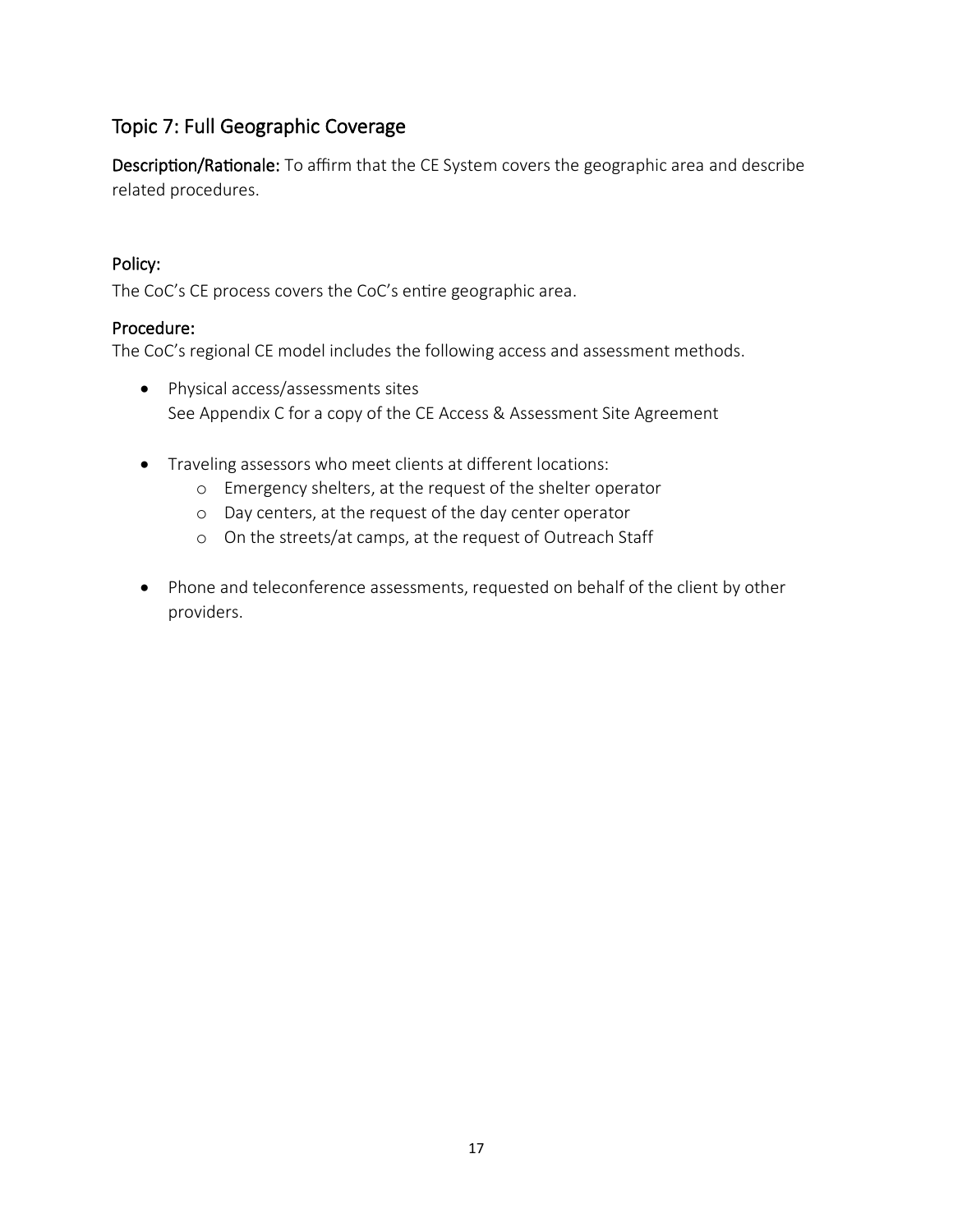### Topic 8: Affirmative Marketing and Outreach

Description/Rationale: To describe how the CoC will ensure that there is fair and equitable access to CE processes and functions such as access points, assessment processes, prioritization, and referral.

**Required:** "The CoC Program interim rule at 24 CFR 578.93(c) requires recipients of CoC Program funds to affirmatively market their housing and supportive services to eligible persons regardless of race, color, national origin, religion, sex, age, familial status, or disability who are least likely to apply in the absence of special outreach and maintain records of those marketing activities. Housing assisted by HUD and made available through the CoC must also be made available to individuals and families without regard to actual or perceived sexual orientation, gender identity, or marital status in accordance with 24 CFR 5.105(a)(2)." Source: HUD Coordinated Entry Notice: Section I.C.1

#### Policy:

All persons participating in any aspect of CE, such as access, assessment, prioritization, or referral shall be afforded equal access to CE services and resources without regard to a person's actual or perceived membership in a federally protected class such as race, color, national origin, religion, sex, age, familial status, or disability.

- Equal access to CE services and resources is to be achieved through equitable outreach and distribution of information that meets the unique needs of different populations, being responsive to issues, such as culture, race, ethnicity, language, sex, age, familial status, and physical and mental abilities.
- Additionally, equal access to CE services and resources is to be achieved through equitable outreach and distribution of information to people experiencing chronic homelessness, Veterans, families with children, youth, and survivors of domestic violence throughout the region.
- The CE management entity shall partner with organizations that serve specific populations, provide information in multiple languages, educate homeless service providers about CE, and provide all street outreach staff with tools for them to share with clients.
- Affirmative marketing and outreach are evaluated as part of the annual CE evaluation process, resulting in recommendations for improvement, as needed.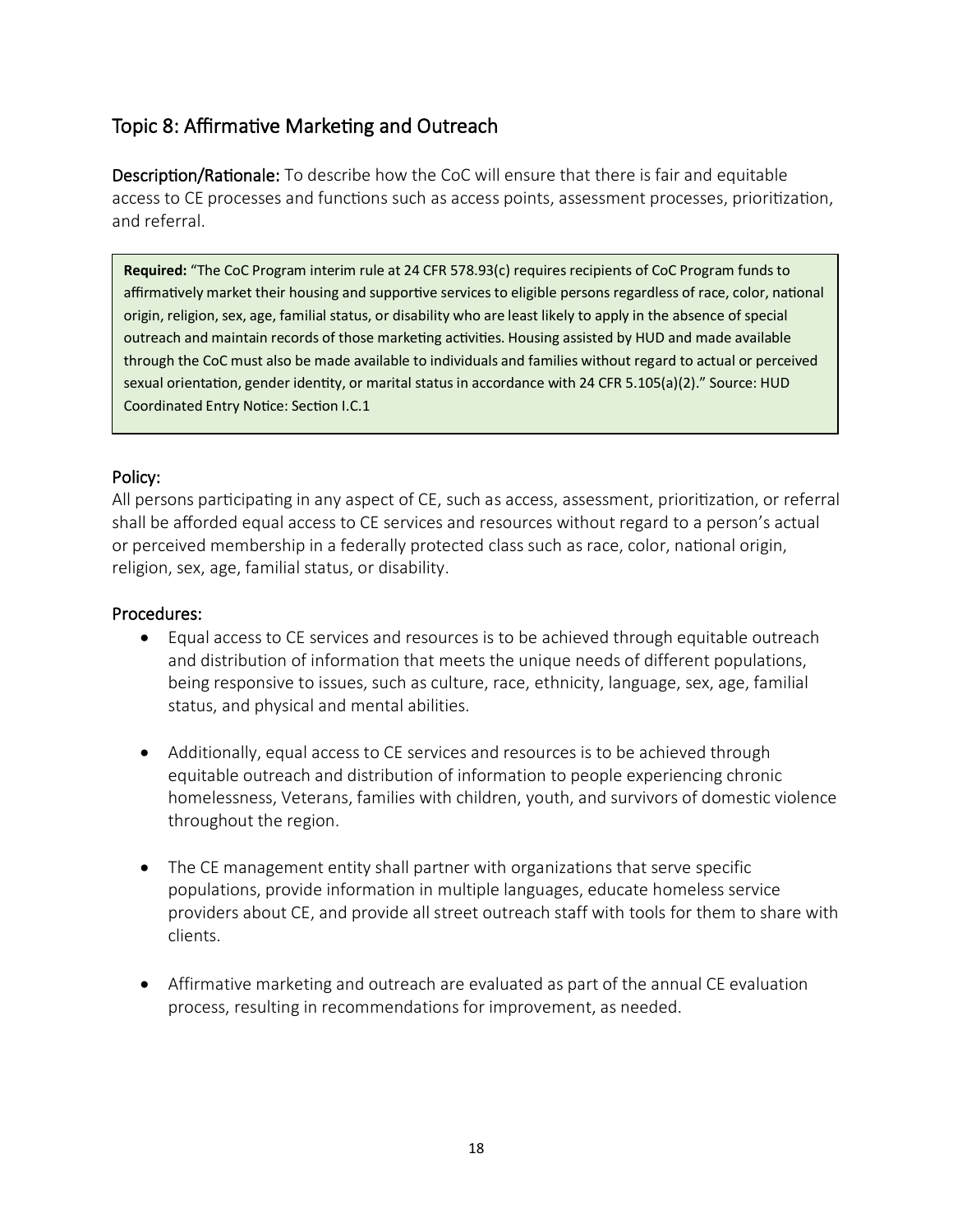### Topic 9: Safety Planning and Risk Assessment

Description/Rationale: To state how the CoC will ensure that survivors of domestic violence and those attempting to flee domestic violence, dating violence, sexual assault, stalking, and human trafficking will have access to resources, regardless of which access point they initially contact seeking crisis services.

**Required:** CoC must have a specific written CE policy and procedure to address the needs of individuals and families who are fleeing, or attempting to flee, domestic violence, dating violence, sexual assault, or stalking, but who are seeking shelter or services from non-victim service providers. At a minimum, people fleeing or attempting to flee domestic violence and victims of trafficking must have safe and confidential access to the coordinated entry process and victim services, including access to the comparable process used by victim service providers, as applicable, and immediate access to emergency services such as domestic violence hotlines and shelter. Source: HUD Coordinated Entry Notice: Section II.B.10

#### Policy:

People fleeing or attempting to flee domestic violence and victims of trafficking shall have safe and confidential access to the CE process and victim services, including access to the comparable process used by victim service providers, as applicable, and immediate access to emergency services such as domestic violence hotlines and shelters.

- All staff who conduct CE assessments shall participate in "DV 101" and trauma-informed care training annually. Training will be coordinated by the CE management entity.
- All CoC providers shall be encouraged to participate in domestic violence and traumainformed care training.
- All ES providers shall incorporate a safety risk assessment as part of initial triage and intake procedures, evaluating, to the greatest extent possible, the physical safety and well-being of participants and prospective participants.
- All CoC-defined access points shall conduct an initial screening of risk or potential harm perpetrated on participants because of domestic violence, sexual assault, stalking, human trafficking, or dating violence (see Appendix D – CE Assessment Packet). In the event defined risk is deemed to be present, the participant shall be referred or linked to available specialized services and housing assistance, using a trauma-informed approach designed to address the service needs of survivors of abuse and violence.
- Providers of DV services may have access to HMIS, as a practice to provide clientcentered, trauma-informed care.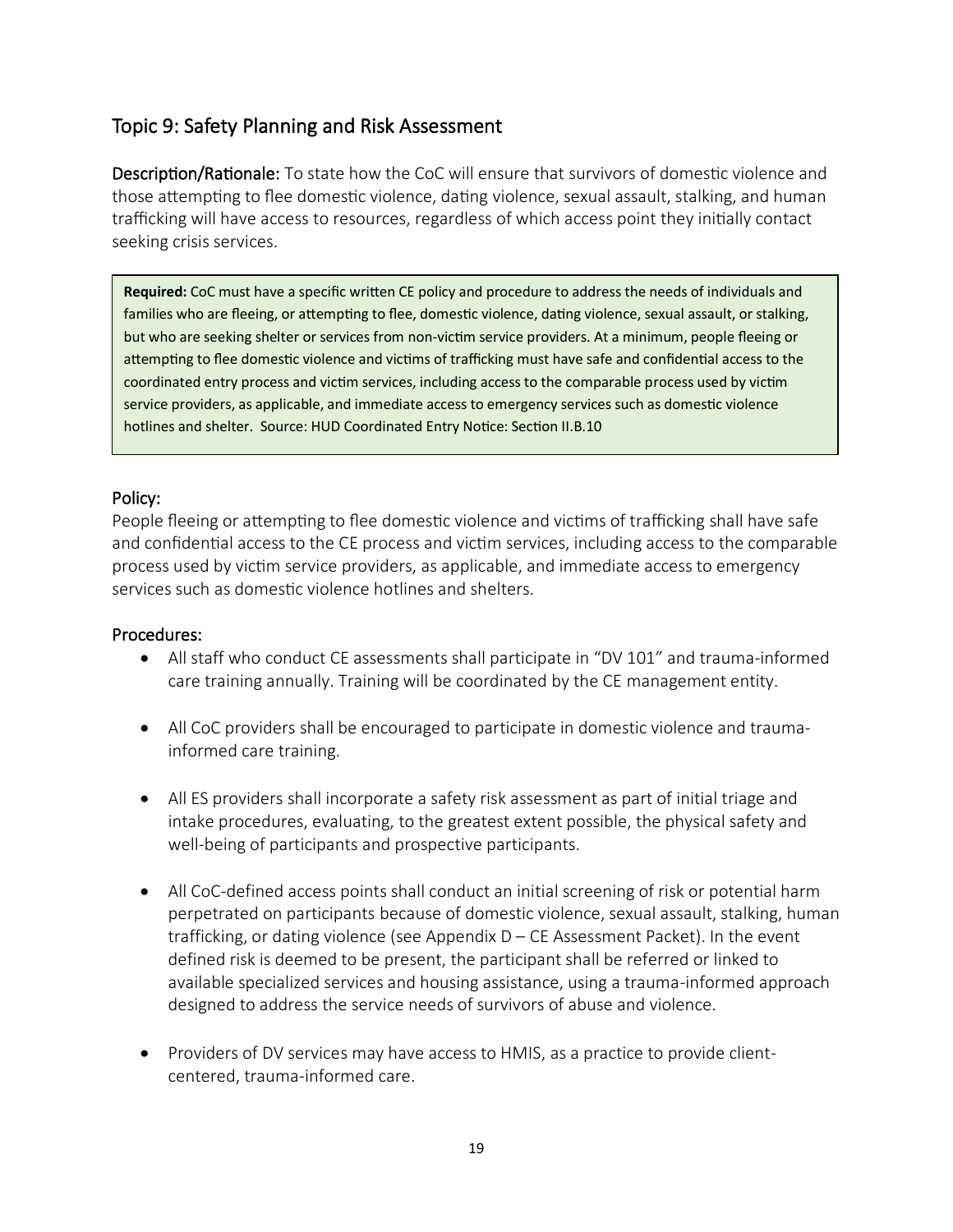### Topic 10: Incorporating a Person-Centered Approach

Description/Rationale: To identify the person-centered principles applied to CE.

#### Policy:

The CoC has adopted the following 6 principles to reinforce a person-centered approach throughout the coordinated entry process.

- 1) Person-centered assessments. The CoC includes assessments in coordinated entry that are based in part on participants' strengths, goals, risks, and protective factors.
- 2) Accessible tools and processes. The CoC includes tools and processes in coordinated entry that are easily understood by participants being assessed and referred, in addition to using required accessible formats for persons with disabilities.
- 3) Sensitivity to lived experiences. Sensitivity to participants' lived experiences is included in every aspect of coordinated entry, including assessment tools and delivery protocols that are trauma informed, minimize risk and harm, and address potential psychological impacts.
- 4) Participant choice. Participants' choices are honored in coordinated entry process decisions such as location and type of housing, level and type of services, and other program characteristics, as well as assessment processes that provide options and recommendations that guide and inform participant choice, as opposed to rigid decisions about what individuals or families need.
- 5) Clear referral expectations. Referral protocols ensure that participants will be able to easily understand to which program they are being referred, what the program expects of them, what they can expect of the program, and evidence of the program's rate of success.
- 6) Commitment to referral success. All partners in the CE System are committed to successfully completing the referral process once a referral decision has been made through coordinated entry, including supporting the safe transition of participants from an access point or emergency shelter to housing, and supporting participants in identifying and accessing an alternate suitable project in the rare instance of an eligible participant being rejected by a participating project.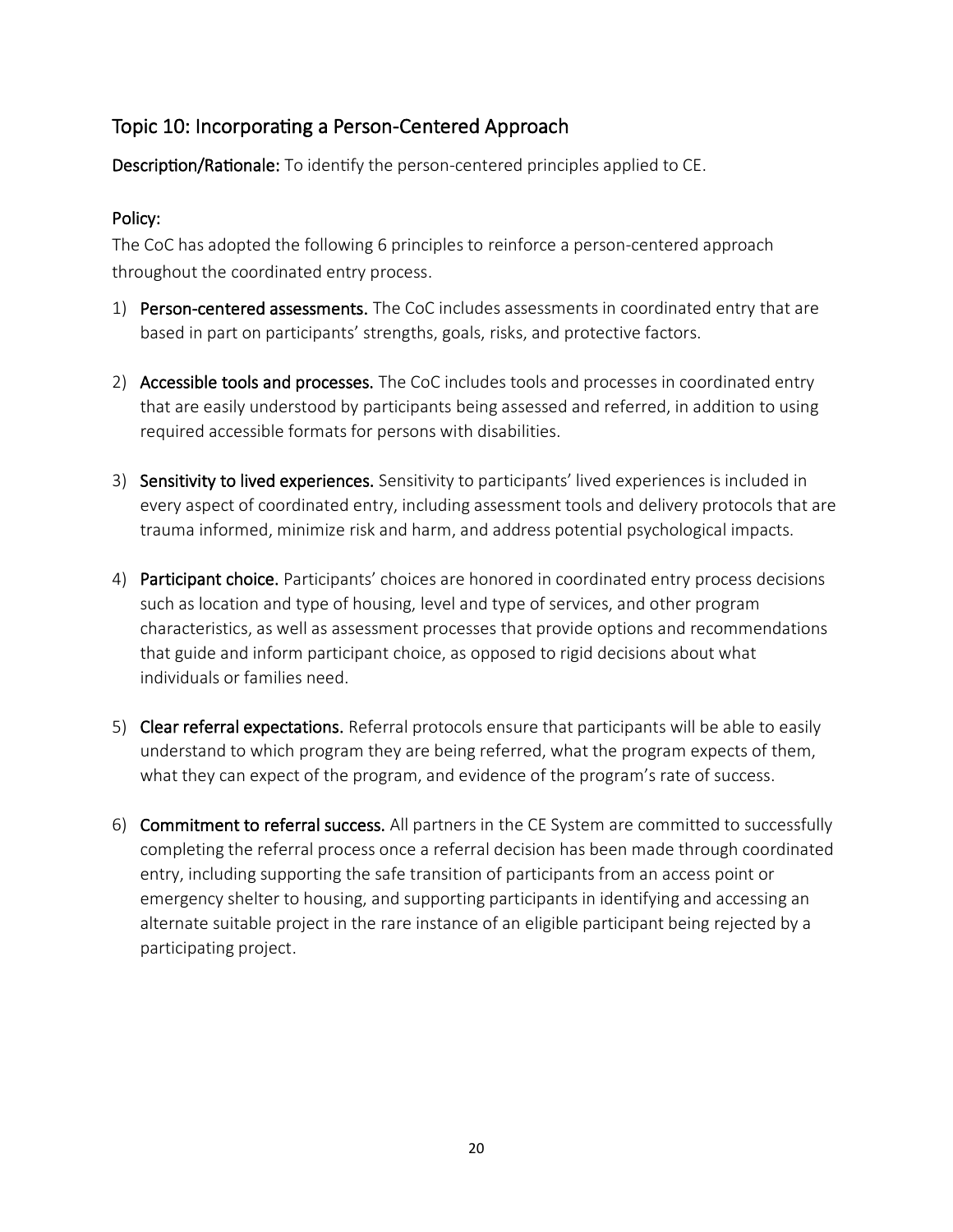### Topic 11: Cultural and Linguistic Responsivity

Description/Rationale: To identify expectations and support delivery of culturally and linguistically responsive CE services.

#### Policies:

All staff administering CE assessments are expected to use culturally and linguistically responsive practices.

- Assessments will include culturally and linguistically responsive questions for all persons that reduce cultural and linguistic barriers to housing and services for special populations, including immigrants, refugees, and other first-generation populations; youth; individuals with disabilities; and lesbian, gay, bisexual, transgender, queer or questioning (LGBTQ) persons, and persons of various ethnic and racial backgrounds.
- The CE management entity will incorporate cultural and linguistic responsivity training into the required annual training protocols for CE assessment staff, and participating projects and staff members.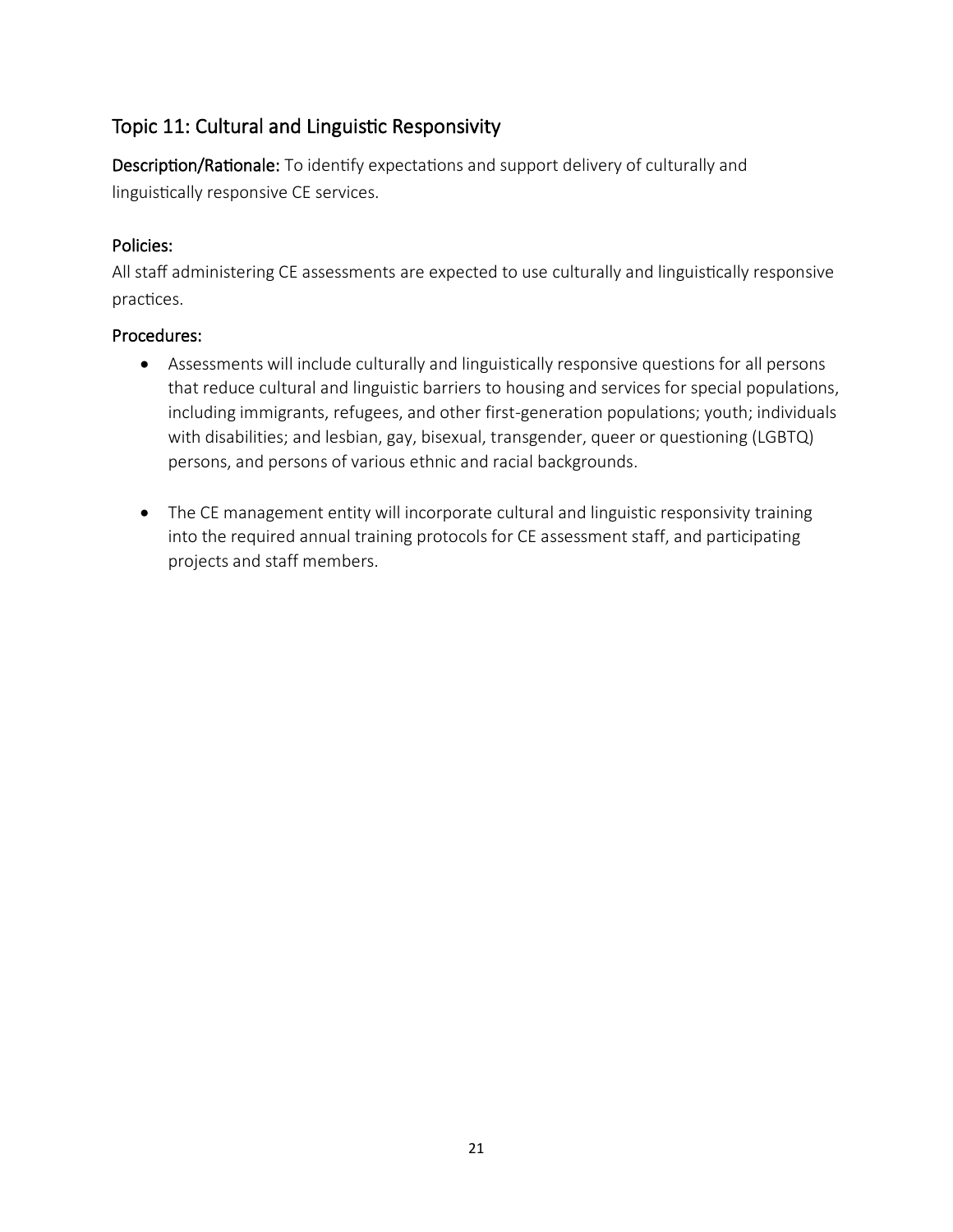### Topic 12: Incorporating Mainstream Services

Description/Rationale: To identify how mainstream services will be incorporated into the CE System.

#### Policies:

The CE System will incorporate mainstream services. Examples of mainstream housing and service providers include public housing agencies; affordable housing operators; VA Medical Centers; public child welfare agencies; providers of mental, physical, or behavioral health services; schools; early childhood care and education providers; out of school time providers; hospitals; correctional facilities; and workforce investment programs.

- At least annually, the CE management entity will provide information to mainstream housing and service providers about the CE System, including how to refer people at risk of or experiencing homelessness and how to become a CE Participating Agency.
- The CE management entity will provide training to mainstream housing and service providers who opt to become a CE Referral Partner or a CE Participating Agency. (Note: all CE Participating Agencies are expected to participate in the CoC Collaborative Committee; they also have the opportunity to serve on the CE Committee.)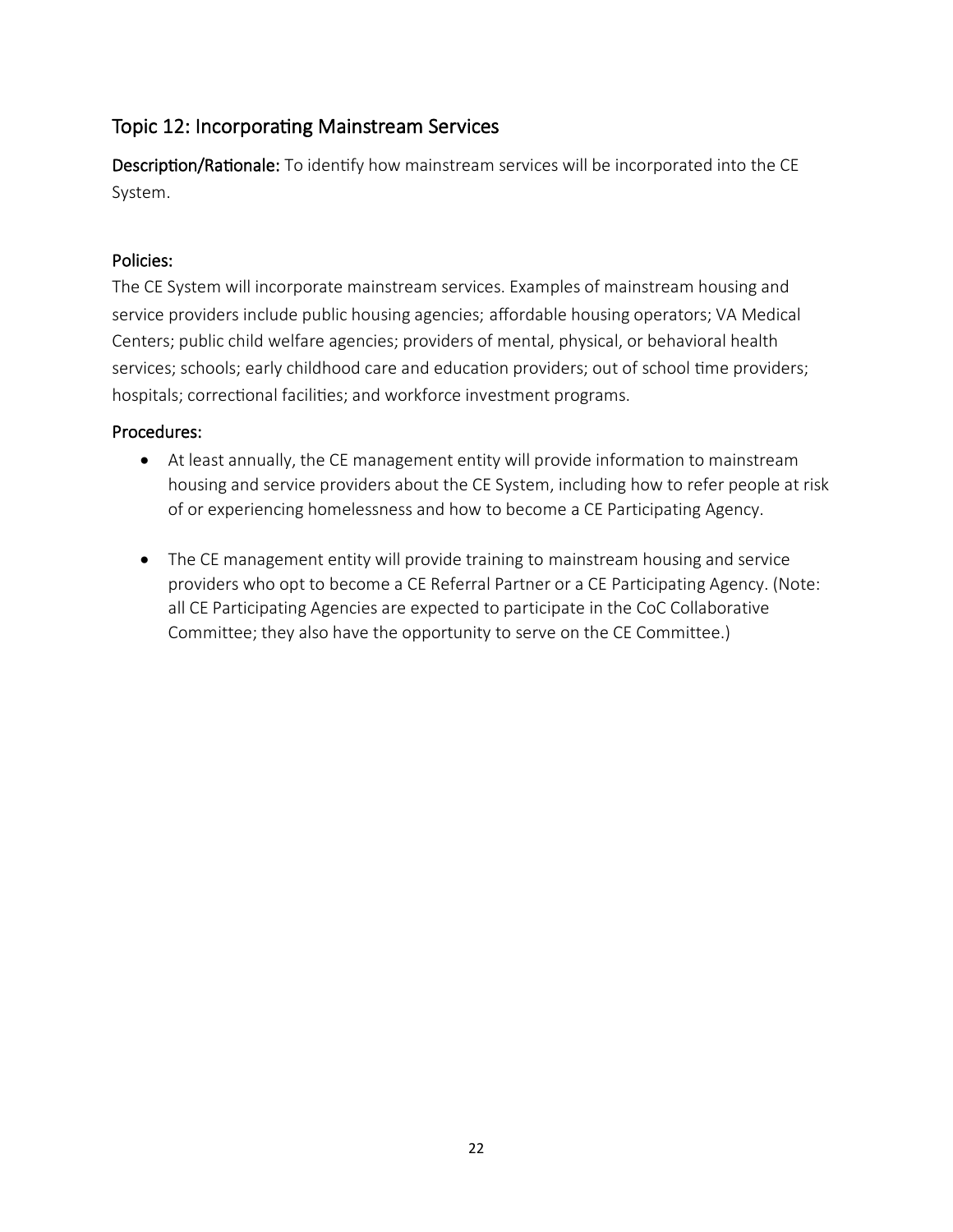### Topic 13: Nondiscrimination

Description/Rationale: To reinforce that the coordinated entry process will operate in compliance with all federal, state, and locally applicable civil rights and fair housing laws and requirements; projects participating in CE that receive funding from federal, state, or local sources that have promulgated local civil rights and fair housing laws and requirements must also comply with all additional civil rights and fair housing laws and requirements; and identify how the CoC will monitor for compliance with these laws and requirements.

**Required:** "CoC must develop and operate a CE process that permits recipients of federal and state funds to comply with applicable civil rights and fair housing laws and requirements. Recipients and subrecipients of CoC Program- and ESG Program-funded projects must comply with the nondiscrimination and equal opportunity provisions of federal civil rights laws, as specified at 24 CFR. 5.105(a), including the following:

(a) Fair Housing Act prohibits discriminatory housing practices based on race, color, religion, sex, national origin, disability, or familial status; (b) Section 504 of the Rehabilitation Act prohibits discrimination on the basis of disability under any program or activity receiving federal financial assistance; (c) Title VI of the Civil Rights Act prohibits discrimination on the basis of race, color, or national origin under any program or activity receiving federal financial assistance; and (d) Title II of the Americans with Disabilities Act prohibits public entities, which includes state and local governments, and special purpose districts, from discriminating against individuals with disabilities in all their services, programs, and activities, which include housing, and housingrelated services such as housing search and referral assistance. Title III of the Americans with Disabilities Act prohibits private entities that own, lease, and operate places of public accommodation, which include shelters, social service establishments, and other public accommodations providing housing, from discriminating on the basis of disability."

Source: HUD Coordinated Entry Notice: Section I.D

#### Policies:

• The CE system must adhere to all jurisdictionally relevant civil rights and fair housing laws and regulations. Additionally, all partners in the CE system shall abide by the CoC's Anti-Discrimination Policy:

MWVHA Anti-Discrimination Policy: In accordance with applicable state and federal regulations, the Mid-Willamette Valley Homeless Alliance, the Continuum of Care (CoC) for Marion and Polk Counties, is a non-discriminatory organization. It is the policy of the CoC to eliminate discrimination based on race, ethnicity, religion, color, sex, marital status, familial status, national origin, age, creed, mental or physical disability, sexual orientation, gender identity, and source of income. All CoC members and CoC-funded providers are required to adhere to anti-discrimination policies, including not denying admission to or separating any family members from other members of their family or caregivers based on any protected classes under the Fair Housing Act, and consistent with 24 CFR 5.105(a)(2)—Equal Access to HUD-Assisted or HUD-Insured Housing.

- CoC *Board Approved 6.11.20*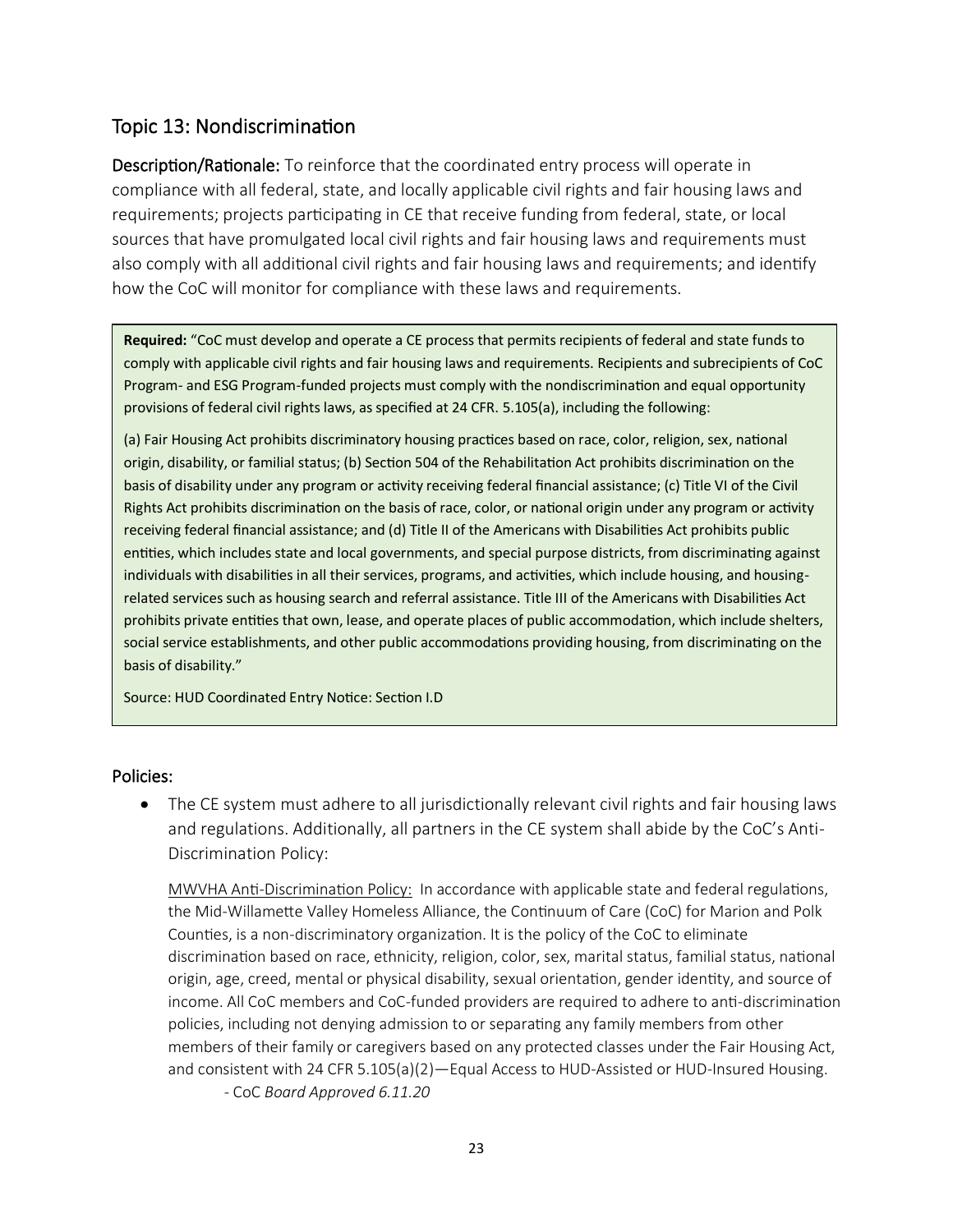• Failure to comply with these laws and regulations may affect the project's position in the local CoC rating and ranking process.

#### Procedure:

The CE management entity is responsible for monitoring agencies on compliance with all CE requirements and shall notify the CoC if they have information that could indicate an agency is not adhering to civil rights and fair housing laws and regulations.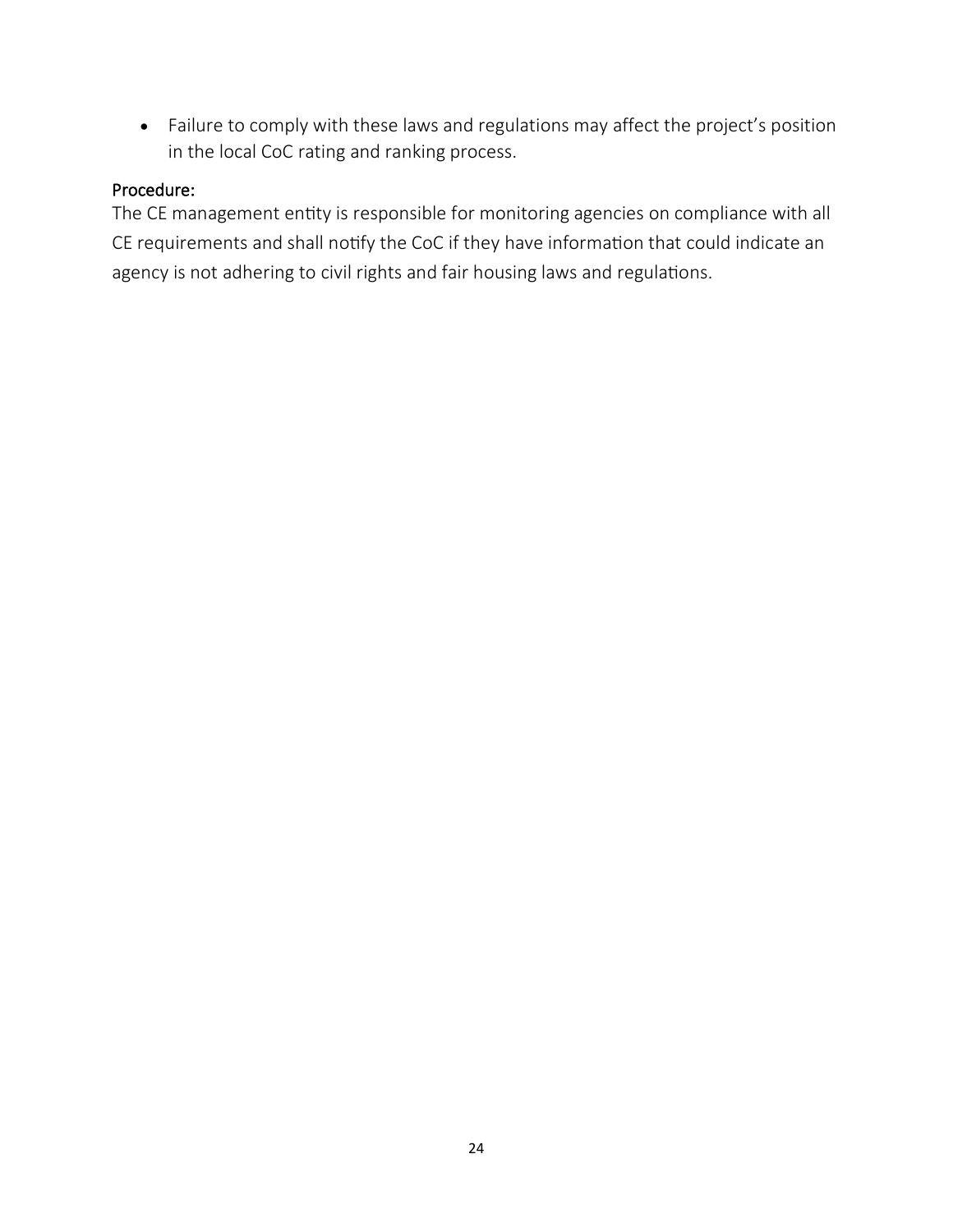# ACCESS

### Topic 1: Access Model, Sites, and Subpopulations

Description/Rationale: To define the CoC's local model for access to CE.

#### Policy:

All The CE system has multiple access points. Each designated site is trained and agrees to conduct assessments for all populations. However, some sites focus on a particular subpopulation. All designated access points sign a Coordinated Entry Access & Assessment Site Agreement with the CoC and are monitored by the CE Management Entity.

#### Procedure:

The CoC's regional CE model includes the following access and assessment methods.

• Physical access/assessments sites (as of June 2022):

See Appendix C for a copy of the CE Access & Assessment Site Agreement and list of sites.

- Traveling assessors who meet clients at different locations:
	- o Emergency shelters, at the request of the shelter operator
	- o Day centers, at the request of the day center operator
	- o On the streets/at camps, at the request of Outreach Staff
- Phone and teleconference assessments, requested on behalf of the client by other providers.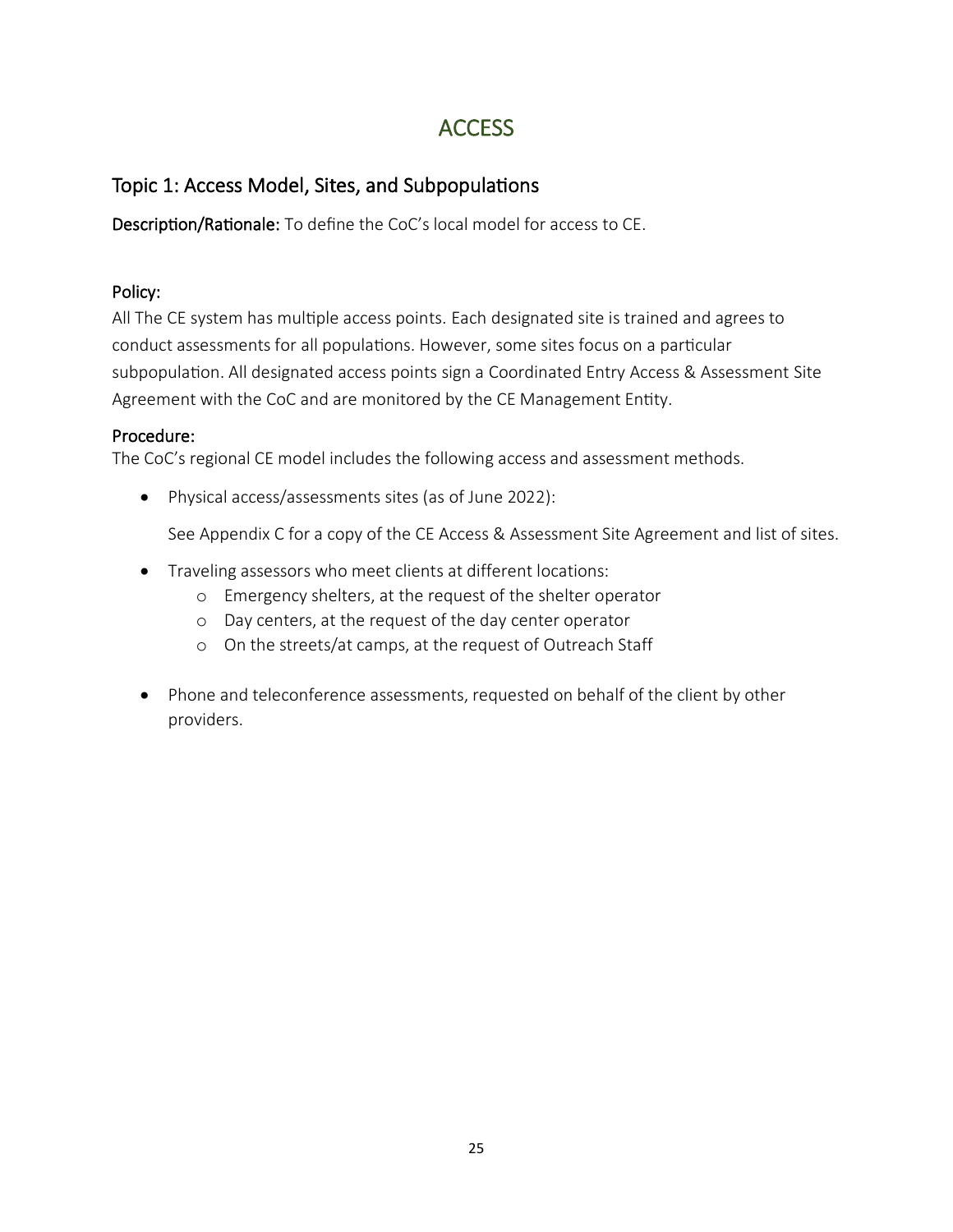### Topic 2: Accessibility of Access Sites

Description/Rationale: To describe how the CoC ensures effective communication with individuals with disabilities. Recipients of federal funds and CoCs must provide appropriate auxiliary aids and services necessary to ensure effective communication (e.g., Braille, audio, large type, assistive listening devices, and sign language interpreters). The CoC takes reasonable steps to offer CE process materials and participation instructions in multiple languages to meet the needs of limited English proficiency groups.

**Required:** CoC's written CE policies and procedures must…. "(c) Document steps taken to ensure effective communication with individuals with disabilities. Recipients of federal funds and CoCs must provide appropriate auxiliary aids and services necessary to ensure effective communication, which includes ensuring that information is provided in appropriate accessible formats as needed, e.g., Braille, audio, large type, assistive listening devices, and sign language interpreters. Access points must be accessible to individuals with disabilities, including accessible physical locations for individuals who use wheelchairs, as well as people in the CoC who are least likely to access homeless assistance. (d) Take reasonable steps to ensure the coordinated entry process can be accessed by persons with Limited English Proficiency (LEP). Source: HUD's published Final Guidance to Federal Financial Assistance Recipients: Title VI Prohibition Against National Origin Discrimination Affecting Limited English Proficient Persons (LEP Guidance) (72 FR 2732, published January 22, 2007) provides assistance and information regarding LEP obligations." HUD Coordinated Entry Notice: Section II.B.5.c and d

#### Policy:

The CoC will ensure that CE services are physically accessible to persons with mobility barriers. All CE communications and documentation will be accessible to persons with limited ability to read and/or understand English.

- The CoC designates the CE management entity to serve as the primary point of contact for ensuring that all CE materials are available in English, Spanish, Marshallese, and Russian.
- CE participating agencies will provide communication accommodation through translation services (staff or contracted) to effectively and clearly communicate with persons who have disabilities, as well as with any person with limited English proficiency.
- The CE management entity will provide visually and audibly accessible CE materials when requested by agencies or participants in CE.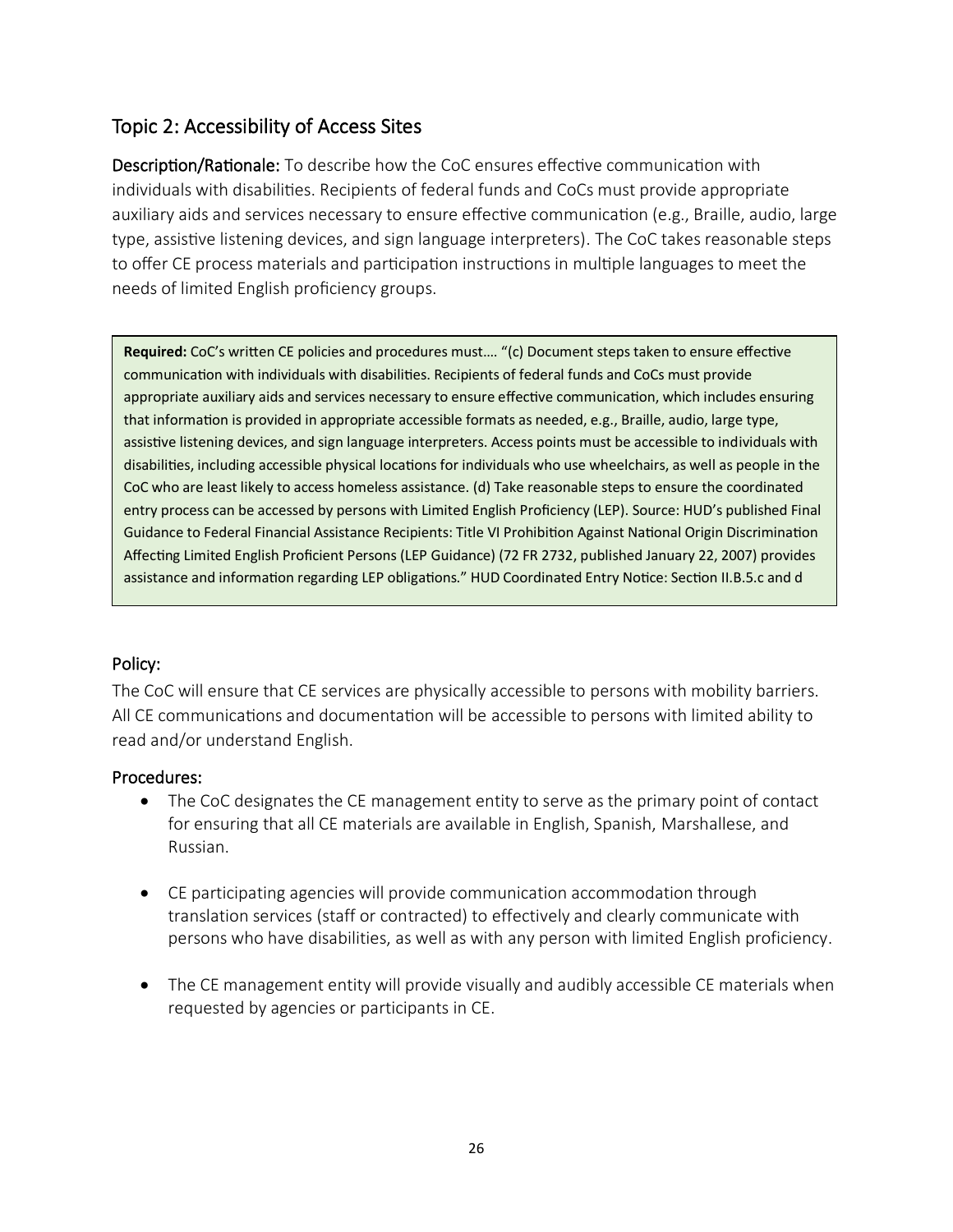### Topic 3: Emergency Services

Description/Rationale: To clarify how emergency services (ES) resources will be coordinated with access to coordinated entry.

**Required:** CoC's written CE policies and procedures must document a process by which persons are ensured access to emergency services during hours when the coordinated entry's intake and assessment processes are not operating. CE written policies and procedures must document how CE participants are connected, as necessary, to coordinated entry as soon as the intake and assessment processes resume operating. Source: HUD Coordinated Entry Notice: Section II.B.7.b

#### Policy:

Persons in need of emergency shelter shall not be required to complete a CE assessment prior to accessing emergency shelter; providers of emergency shelter shall facilitate participant access to CE assessments to occur within 3 days of entry to emergency shelter.

- All providers will encourage persons experiencing homelessness to complete a CE assessment.
- Completion of the CE assessment is required prior to accessing certain services, including Transitional Housing, Rapid Re-housing, and Permanent Housing. However, persons can access emergency shelter without first receiving a CE assessment.
- Emergency Shelter providers shall facilitate participant access to CE assessments by
	- o providing information about CE assessment locations,
	- o arranging for a mobile CE assessment, or
	- o coordinating a CE assessment by phone or video conference.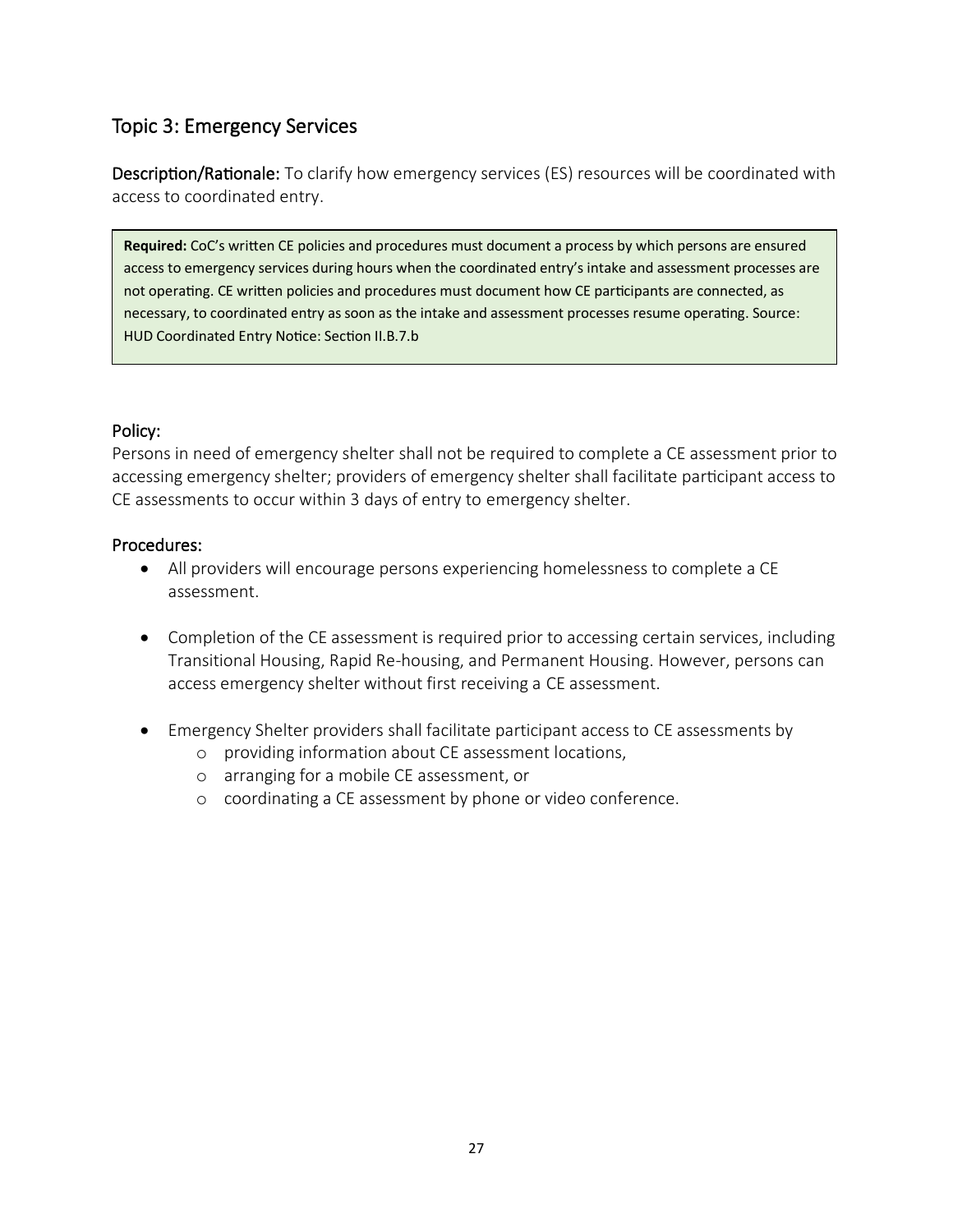### Topic 4: Prevention Services

Description/Rationale: To state how CE will coordinate with available homelessness prevention (HP) assistance services (either ESG Program-funded or other homelessness prevention that is locally available).

**Required:** CoC's written CE policies and procedures must document a process for persons seeking access to homelessness prevention services funded with ESG Program funds through the coordinated entry process. If the CoC defines separate access points for homelessness prevention services, its "written policies and procedures must describe the process by which persons are prioritized for referrals to homelessness prevention services. To the extent to which other [i.e., not ESG-funded] homelessness prevention services participate in coordinated entry processes, the policies and procedures must also describe the process by which persons will be prioritized for referrals to these programs." Source: HUD Coordinated Entry Notice: Section II.B.8

#### Policies:

- The CE system will ensure that all potentially eligible HP participants will be screened for homelessness prevention assistance, regardless of the access point at which they initially seek assistance.
- The CoC's CE management entity will coordinate and make referrals to ESG-funded and other homeless prevention services.

- All CE access and assessment sites will be trained to conduct screening and assessments for homeless prevention assistance.
	- o HP participants may be referred to services without a full assessment, thus diverted from the homeless services system.
	- o HP participants who still present at-risk or eminent risk without further support will be fully assessed and entered into CE-Prevention for further resource navigation.
- The CE management entity will refer all eligible households to HP services, according to service availability and client needs.
	- o HP service providers will pull clients from the CE-Prevention list.
	- o The CE management entity will train all access sites on the inventory of HP services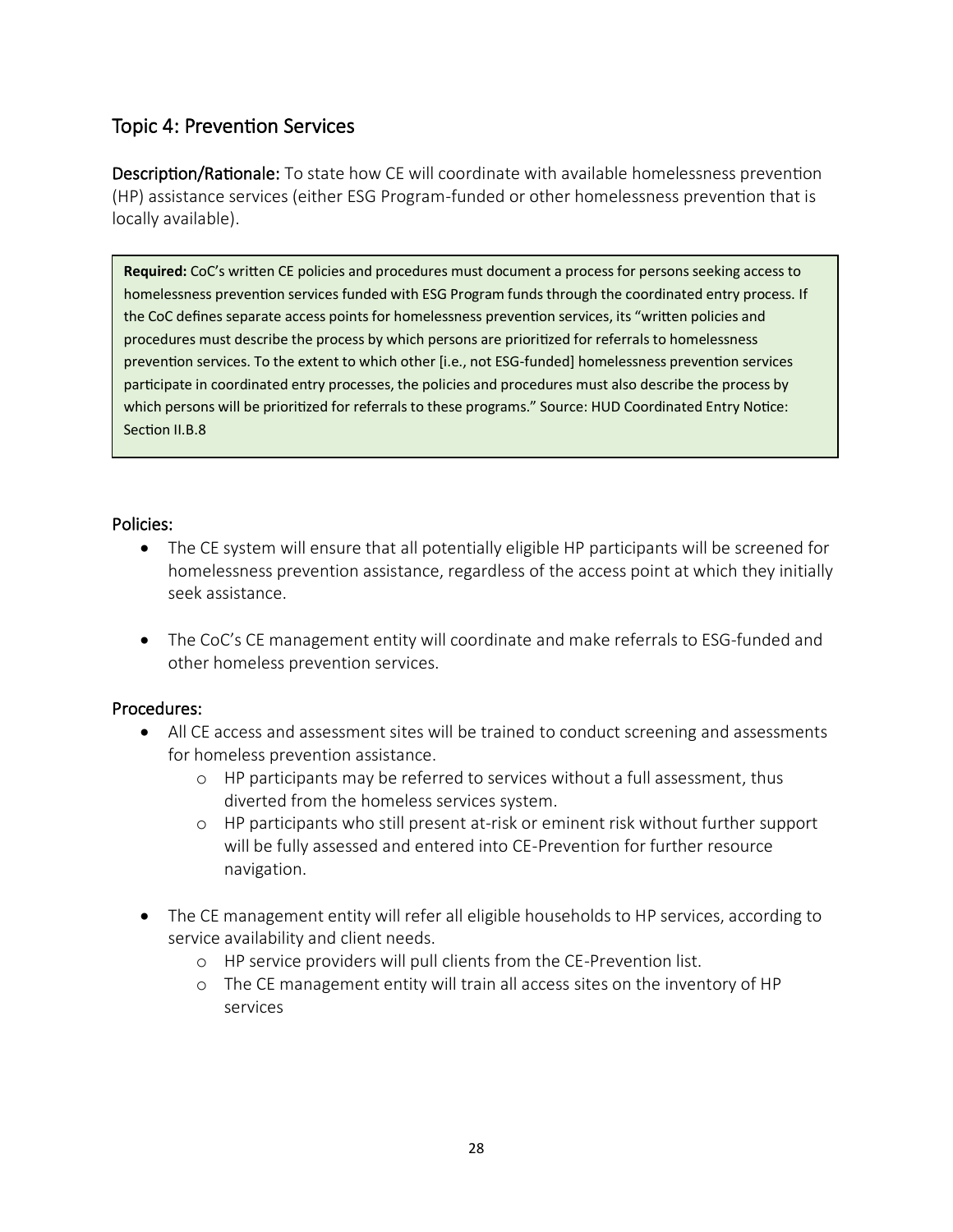### Topic 5: Street Outreach

Description/Rationale: To state how street outreach (SO) resources will be used to ensure access to CE.

**Required:** Street outreach efforts funded under ESG or the CoC program must link to the coordinated entry process. Written policies and procedures must describe the process by which all participating street outreach projects, regardless of funding source, ensure that persons encountered by street outreach workers are offered the same standardized process as persons who access coordinated entry through site-based access points. Source: HUD Coordinated Entry Notice: Section II.B.6

#### Policy:

Street outreach teams will function as access points to the CE process and will seek to engage persons who may be served through CE but who are not seeking assistance or are unable to seek assistance via projects that offer crisis housing or emergency shelter.

#### Procedure:

Street outreach teams will be trained on CE and the assessment process annually and will have the ability to coordinate with CE assessors to offer CE access and assessment services to participants they contact through their street outreach efforts.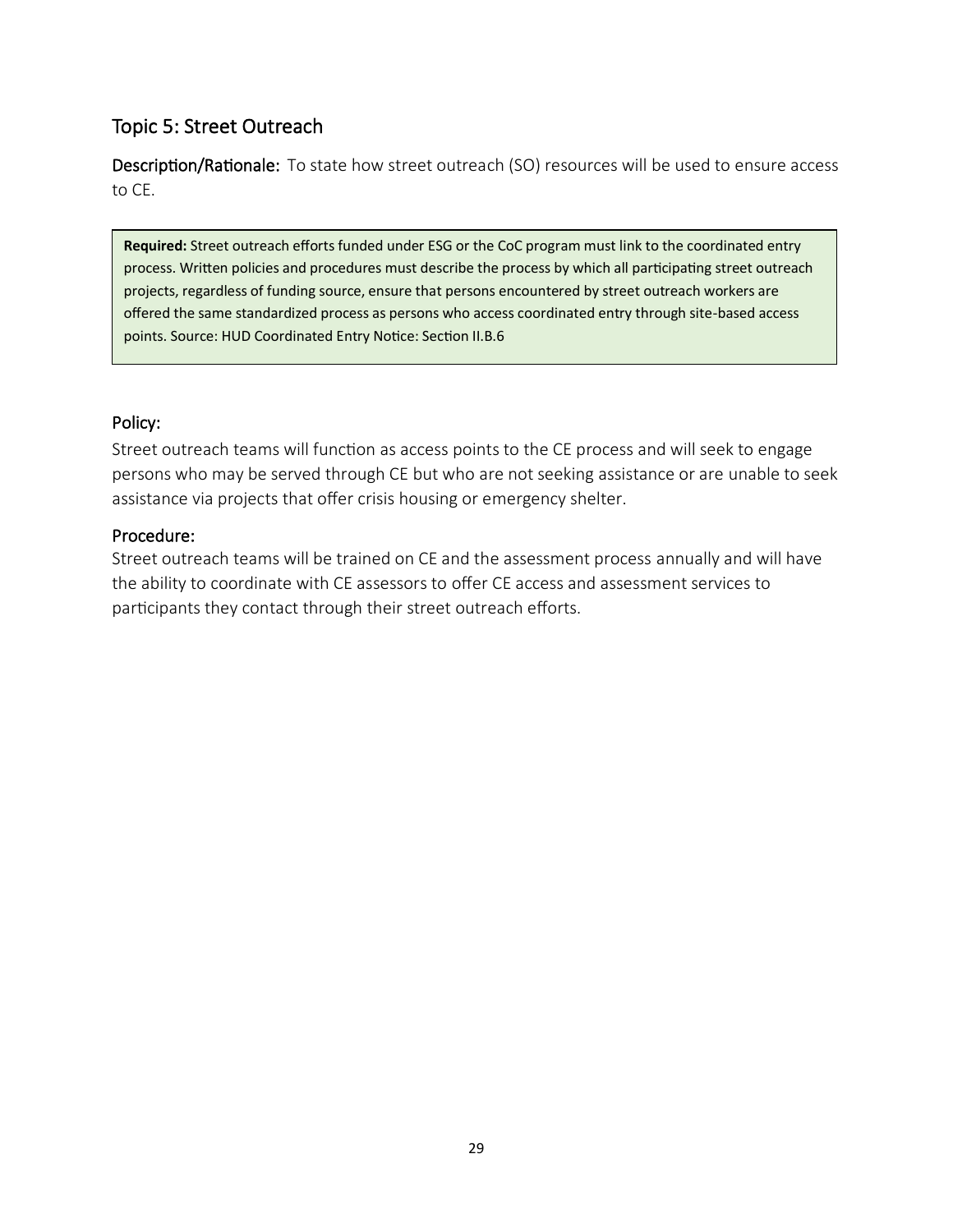# ASSESSMENT

### Topic 1: Standardized Assessment Approach

Description/Rationale: To describe the CoC's standardized assessment process for CE and:

- Ensure that assessment criteria reflect the prioritization process adopted to meet the requirements outlined in Section II.B.2 of HUD's CE Notice.
- If the CoC has different access points and different assessment tools for any of the populations allowed to have such items, then the CoC must document the criteria for uniform decision-making within those unique access points and assessment processes.
- If the CoC has a separate access point and assessment process for any of the allowed subpopulations described in HUD's CE Notice, then it must identify how it will ensure that all adults without children are assessed in the same way, and how decisions made regarding where to refer those participants are made in a uniform way.

**Required:** CoC's written policies and procedures must describe the standardized assessment process, including assessment information, factors, and documentation of the criteria used for uniform decision-making across access points and staff. Source: HUD Coordinated Entry Notice: Sections II.B.2.g (1) and II.B.3

#### Policy:

The CoC's CE system will provide a standardized assessment process to all CE participants, ensuring uniform decision-making and coordination of care for persons experiencing a housing crisis.

#### Procedure:

All persons served by CE will be assessed using the appropriate VI-SPDAT (Individual, Family, TAY). All access points must use these tools to ensure that all persons served are assessed in a consistent manner, using the same process. An assessment specialist will conduct a Coordinated Entry assessment using the following tools:

- Mutual Respect Policy
- Domestic Violence Pre-Assessment Tool
- Release of Information (ROI)
- Base Assessment
- The appropriate VI-SPDAT/ Prevention VI-SPDAT

See Appendix D for a copy of the assessment tools.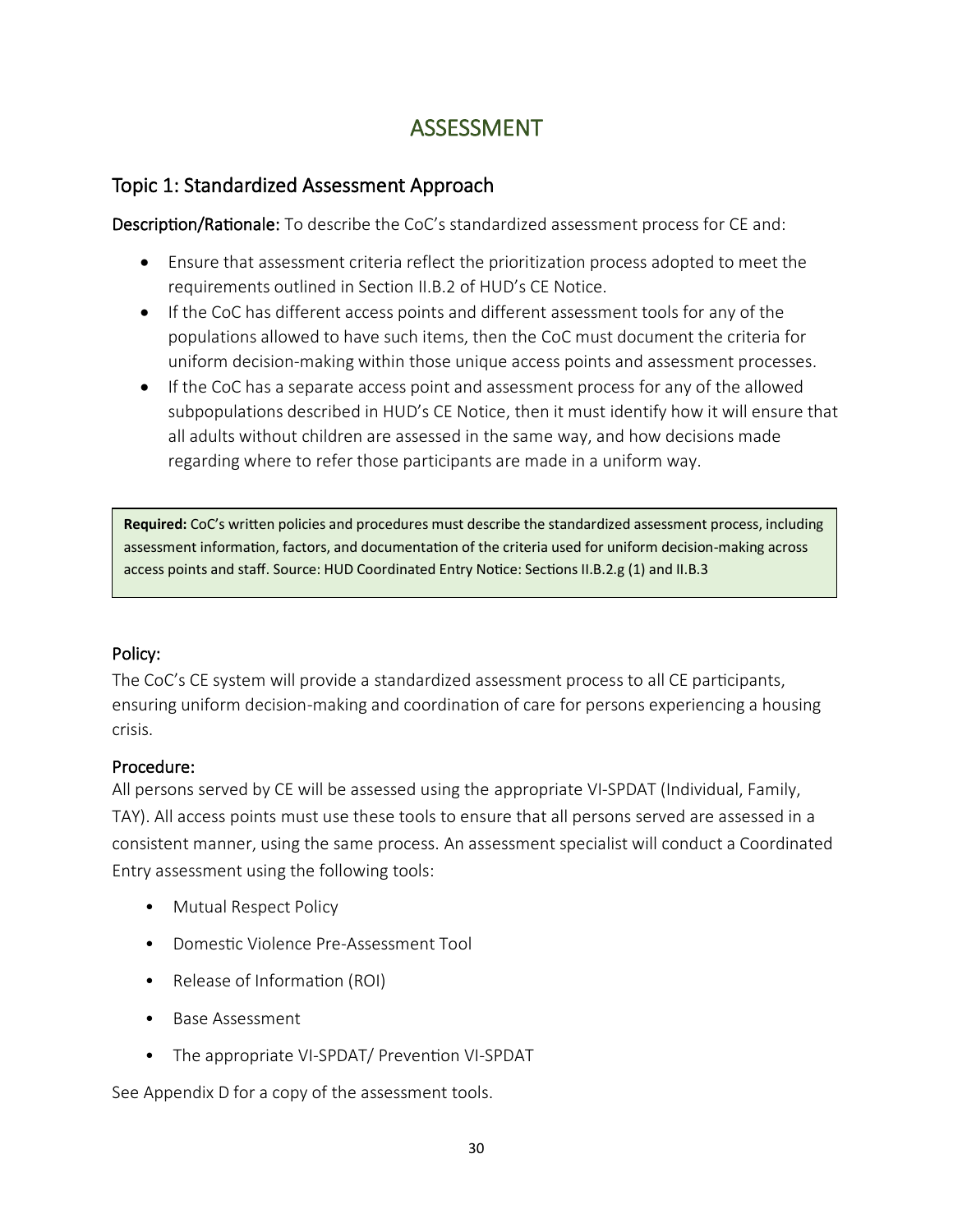### Topic 2: Approach to Assessment

Description/Rationale: To describe how the CoC will design its assessment process in a manner that collects only the information necessary to assist participants to resolve their housing crisis and, potentially, identify a service strategy available within the CoC.

#### Policy:

All projects participating in CE will follow the assessment and triage protocols of the CE system. The assessment process will collect only enough participant information to prioritize and refer participants to available CoC housing and support services.

#### Procedure:

The CoC has adopted the following approach to engage and appropriately serve persons seeking assistance through the CE system:

- Initial Triage (Immediately): This first step will focus on identifying the immediate housing crisis and clarifying that the CoC crisis response system is the appropriate system to address the potential participant's immediate needs.
- Diversion or Prevention Screening (Immediately): The second step of assessment also happens immediately upon engaging with a participant. During this step, CE staff will examine existing CoC and participant resources and options that could be used to avoid the participant entering the homeless system of care.
- Crisis Services Intake (Immediately): The third step also happens immediately, as it is intended to collect all information necessary to enroll the participant in a crisis response project such as emergency shelter or other homeless assistance project.
- Comprehensive Assessment (Immediately, or within 3 business days after crisis services intake): In this step, the assessor will seek information necessary to refine, clarify, and verify a participant's housing and homeless history, barriers, goals, and preferences. Assessment information supports the evaluation of the participant's vulnerability and prioritization for assistance.
- Next Step / Moving On Assessment (Ongoing): The final step will collect information revealed or known when that new information might suggest a revised referral strategy. Or it will re-evaluate participants who have been stably housed for some time and who might be ready for less-intensive housing and service strategies.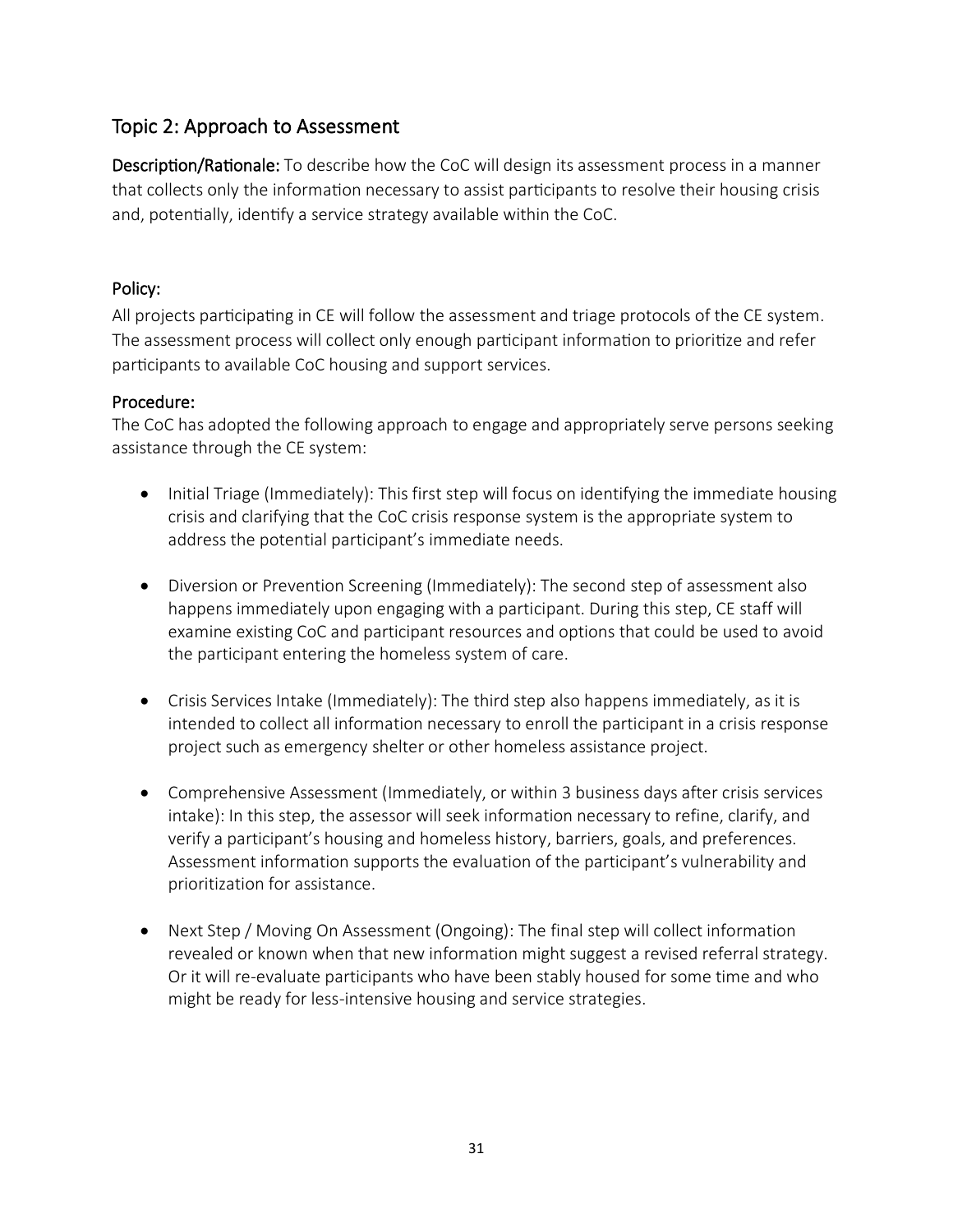### Topic 3: Assessment Screening

Description/Rationale: To describe how the CoC will ensure that assessment data are not used to screen out households for housing and services based on a participant's membership in a protected class, such as a particular disability.

**Required:** CoC must maintain written policies and procedures that "prohibit the coordinated entry process from screening people out of the coordinated entry process due to perceived barriers to housing or services, including, but not limited to, too little or no income, active or a history of substance abuse, domestic violence history, resistance to receiving services, the type or extent of disability-related services or supports that are needed, history of evictions or poor credit, lease violations or history of not being a leaseholder, or criminal record." Source: HUD Coordinated Entry Notice: Section II.B.4

#### Policy:

The CoC prohibits the coordinated entry process from screening people out of CE due to perceived barriers to housing or services, including, but not limited to, too little or no income, active or a history of substance abuse, domestic violence history, resistance to receiving services, the type or extent of disability-related services or supports that are needed, history of evictions or poor credit, lease violations or history of not being a leaseholder, or criminal record.

- The CE process may collect and document participants' membership in Civil Rights protected classes but will not consider membership in a protected class as justification for restricting, limiting, or steering participants to particular referral options.
- The CE process will not screen people out of CE due to perceived barriers to housing or services, including, but not limited to, too little or no income, active or a history of substance abuse, domestic violence history, resistance to receiving services, the type or extent of disability-related services or supports that are needed, history of evictions or poor credit, lease violations or history of not being a leaseholder, or criminal record.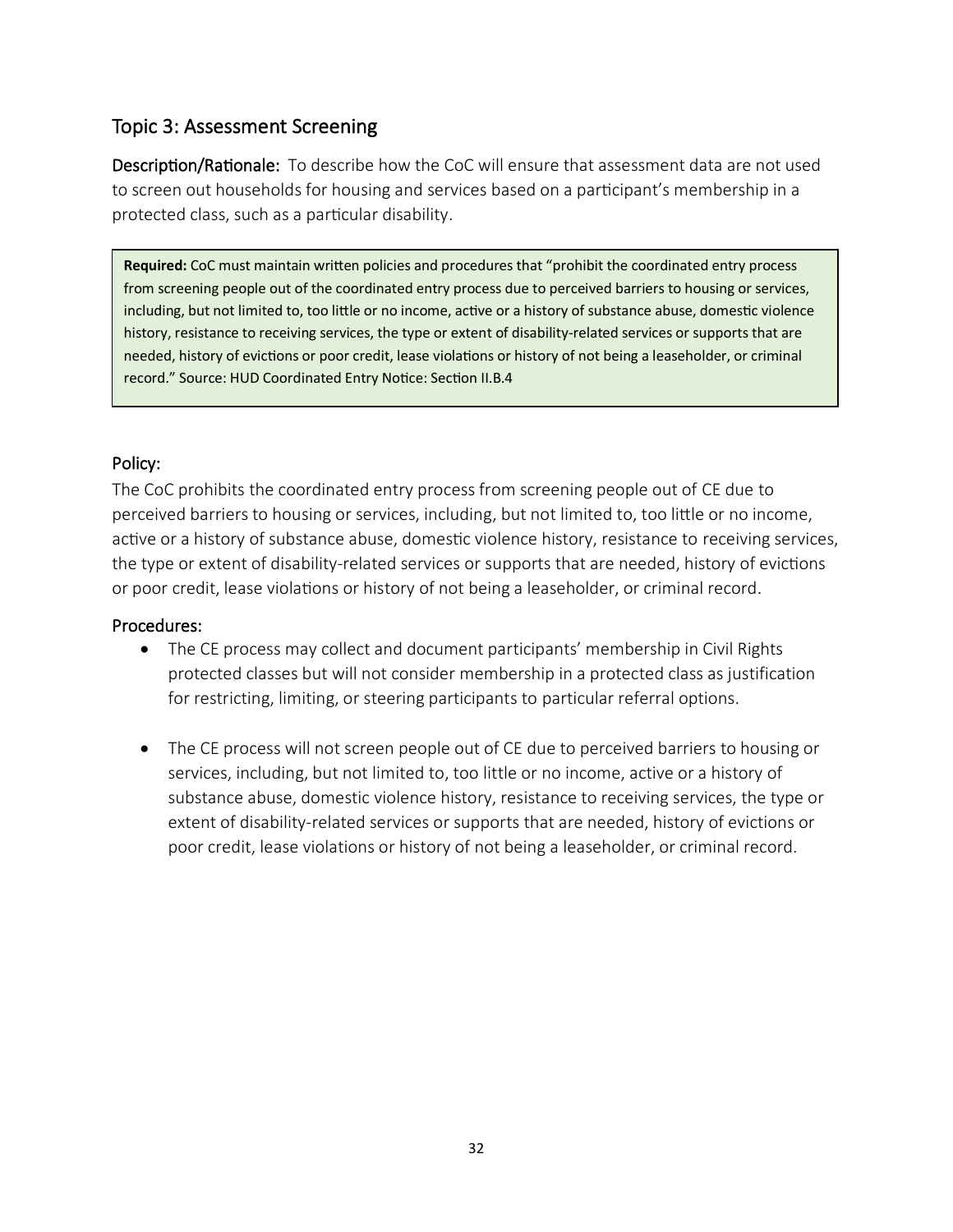### Topic 4: Assessor Training

Description/Rationale: To identify how staff responsible for the completion of CE assessments will receive training on the assessment process.

**Required:** CoC must provide training opportunities at least once annually to organizations and or staff persons at organizations that serve as access points or administer assessments. CoC must update and distribute training protocols at least annually. "The purpose of the training is to provide all staff administering assessments with access to materials that clearly describe the methods by which assessments are to be conducted with fidelity to the CoC's coordinated entry process, including its written policies and procedures." Source: HUD Coordinated Entry Notice: Section II.B.14

#### Policy:

The CoC is committed to ensuring that all staff who assist with CE operations receive sufficient training to implement the CE system in a manner consistent with the vision and framework of CE, as well as in accordance with the policies and procedures of its CE system.

#### Procedure:

The CoC will provide initial and annual training for persons who will manage access point processes and conduct CE assessments. Training will be offered at no cost to the agency or staff and will be delivered by an experienced and professional trainer who is identified by the CE management entity.

At a minimum, annual training will include:

- Review of CoC's written CE policies and procedures, including variations adopted for specific subpopulations
- Requirements for use of assessment information to determine prioritization
- Inventory of HP services
- Intensive training on the use of the CE assessment tools
- How to facilitate assessments that meet unique client needs, such as individuals with developmental disabilities
- DV 101
- Suicide Prevention and Safety Planning
- Trauma-informed Care
- Training to address any deficits identified through the monitoring process

(See Appendix A for CE Training Plan)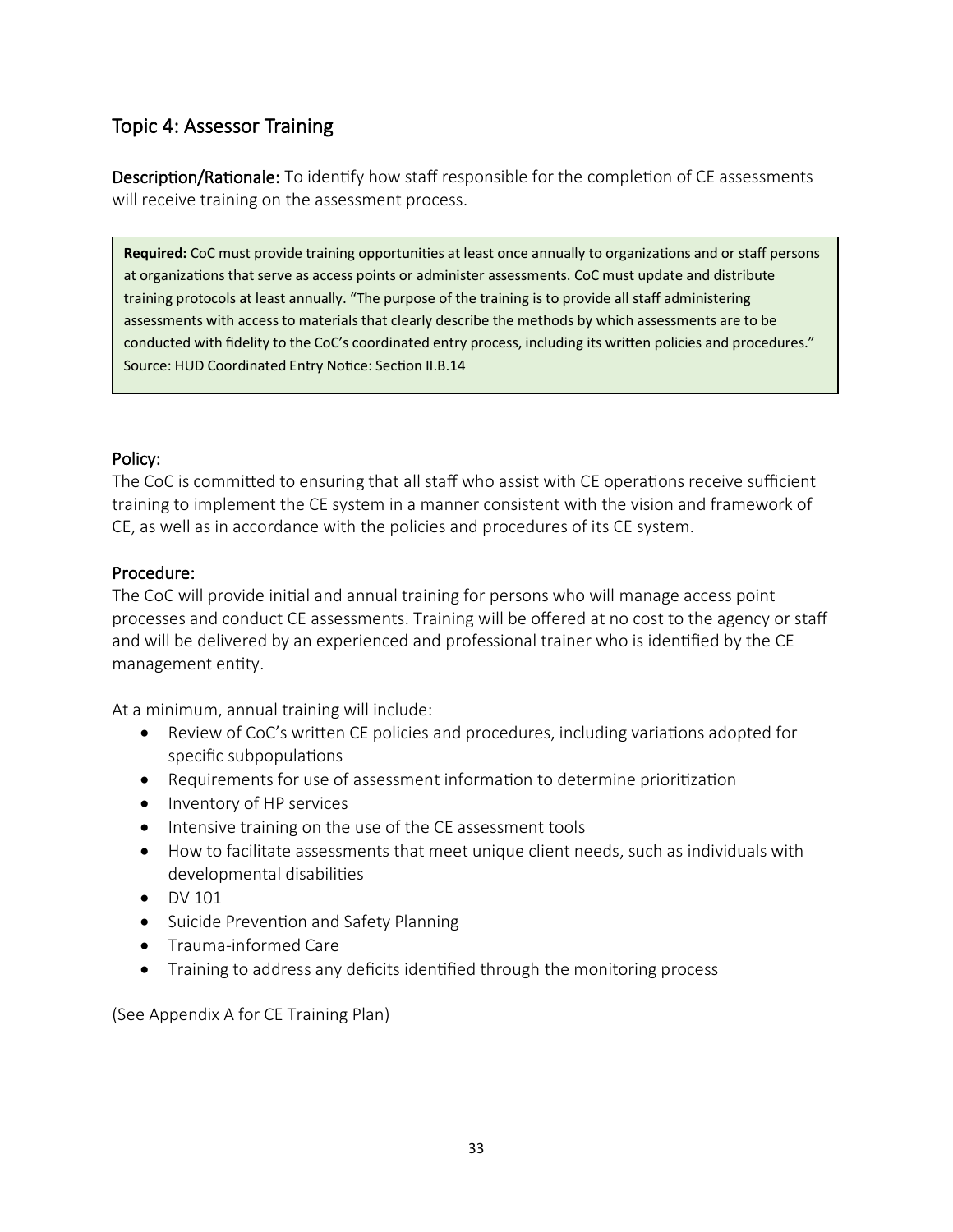### Topic 5: Assessor Monitoring

Description/Rationale: To identify how staff responsible for the completion of CE assessments will be monitored to assure consistency with policies and procedures.

#### Policy:

The CoC is committed to ensuring that all staff who assist with CE operations implement services with fidelity to the CE assessment policies and procedures.

#### Procedure:

The CE management entity will monitor implementation of CE assessments, provide feedback, and conduct additional training, as necessary. Each site will be reviewed at least annually to assure fidelity to the assessment process.

Continued, unresolved issues may result in discontinuing the implementation of CE assessments through the site.

The CE management entity will share monitoring information with the CE Committee on a quarterly basis.

See Attachment E for CE Evaluation Plan.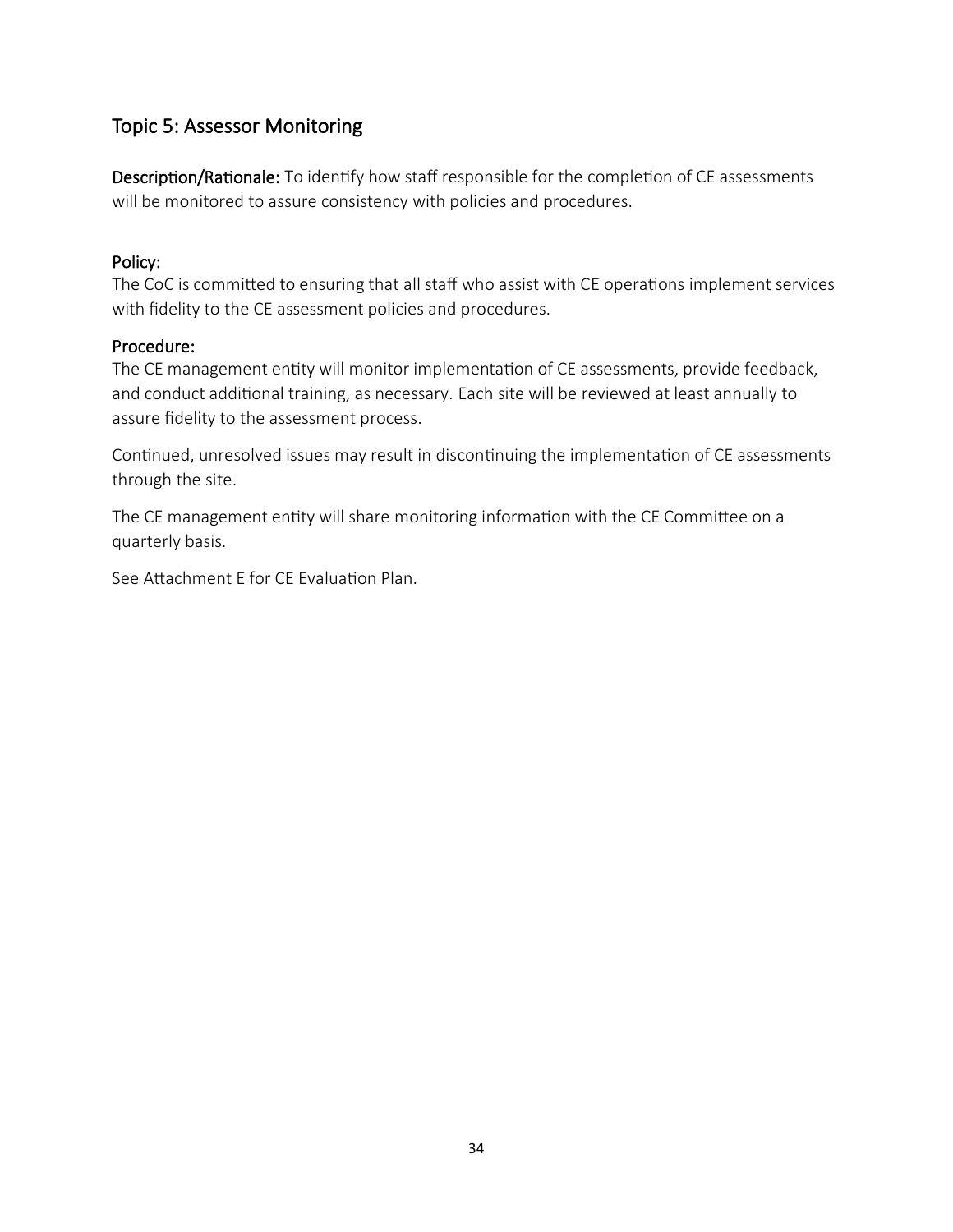### Topic 6: Participant Autonomy

Description/Rationale: To describe the actions that will be taken to ensure that participants can refuse to answer questions during the CE assessment process, as well as the option to refuse referrals made to them, without losing their opportunity for services.

**Required:** CoC coordinated assessment participants must be freely allowed to decide what information they provide during the assessment process, to refuse to answer assessment questions and to refuse housing and service options without retribution or limiting their access to other forms of assistance. CoC must describe the conditions for participants to maintain their place in coordinated entry prioritization lists when they reject options. (Note: Programs may require participants to provide certain pieces of information to determine program eligibility only when the applicable program regulation requires the information in order to establish or document eligibility.) Source: HUD Coordinated Entry Notice: Section II.B.11

#### Policy:

It is crucial that persons served by the CoC's CE system have the autonomy to identify whether they are uncomfortable or unable to answer any questions during the assessment process, or to refuse a referral that has been made to them. In both instances, the refusal of the participant to respond to assessment questions or to accept a referral shall not adversely affect their prioritization for services.

*Note that some funders require collection and documentation of a participant's disability or other characteristics or attributes as a condition for determining eligibility. Participants who choose not to provide information in these instances could be limiting potential referral options.*

#### Procedure:

As part of the introduction to the CE assessment, staff will explain to the participant that they have the autonomy to identify whether they are uncomfortable or unable to answer any questions during the assessment process, or to refuse a referral that has been made to them. Staff will also explain that some funders require collection and documentation of a participant's disability or other characteristics or attributes as a condition for determining eligibility. Participants who choose not to provide information in these instances could be limiting potential referral options.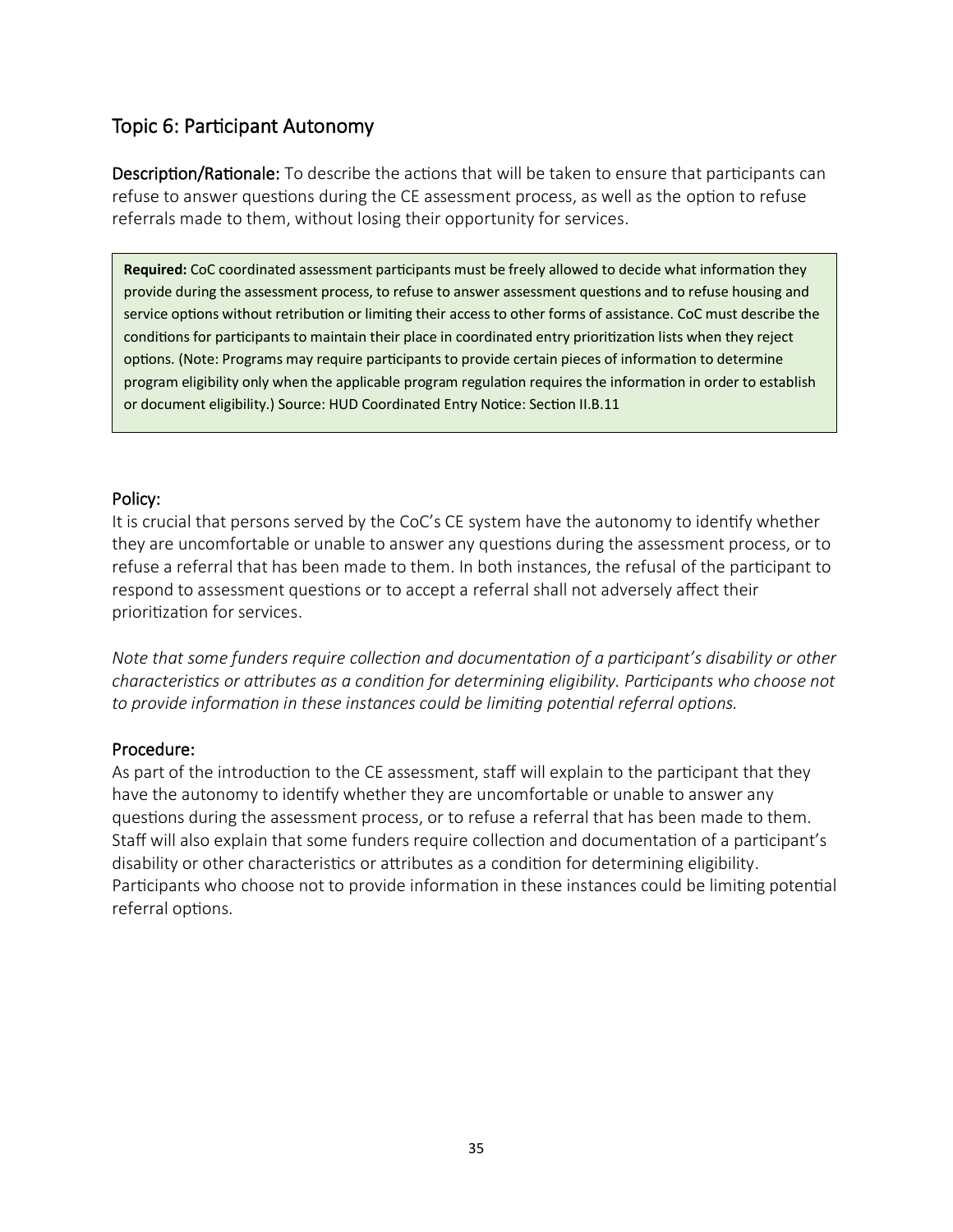### Topic 7: Discrimination Complaint and Appeal Processes

Description/Rationale: To identify how the CE policies and procedures address the process for participants to file a complaint when they believe HUD's nondiscrimination requirements (as described in CE Notice Section I.D) have been violated, as well as their ability to participate in an appeal process regarding any decisions made using the results of their assessment.

**Required:** "Participants must be informed of the ability to file a nondiscrimination complaint." Source: HUD Coordinated Entry Notice: Section II.B.12.g

#### Policy:

The CoC is committed to ensuring that no information is used to discriminate or prioritize households for housing and services on a protected basis such as race, color, religion, national origin, sex, age, familial status, disability, actual or perceived sexual orientation, gender identify, or marital status.

#### Procedure:

The CE participant information packet must include a form that details who the point of contact is for filing and addressing any discrimination complaints, which can be filed by participants if they believe the nondiscrimination policy has been violated in their case during the CE process.

Additionally, this form will describe and provide contact information on how to access the appeal process if they are not satisfied with or have any questions regarding how their complaints are handled.

This form must be reviewed with the participant by CE access point staff and must be signed by each participant. See Appendix F for the CE Discrimination Complaint Form.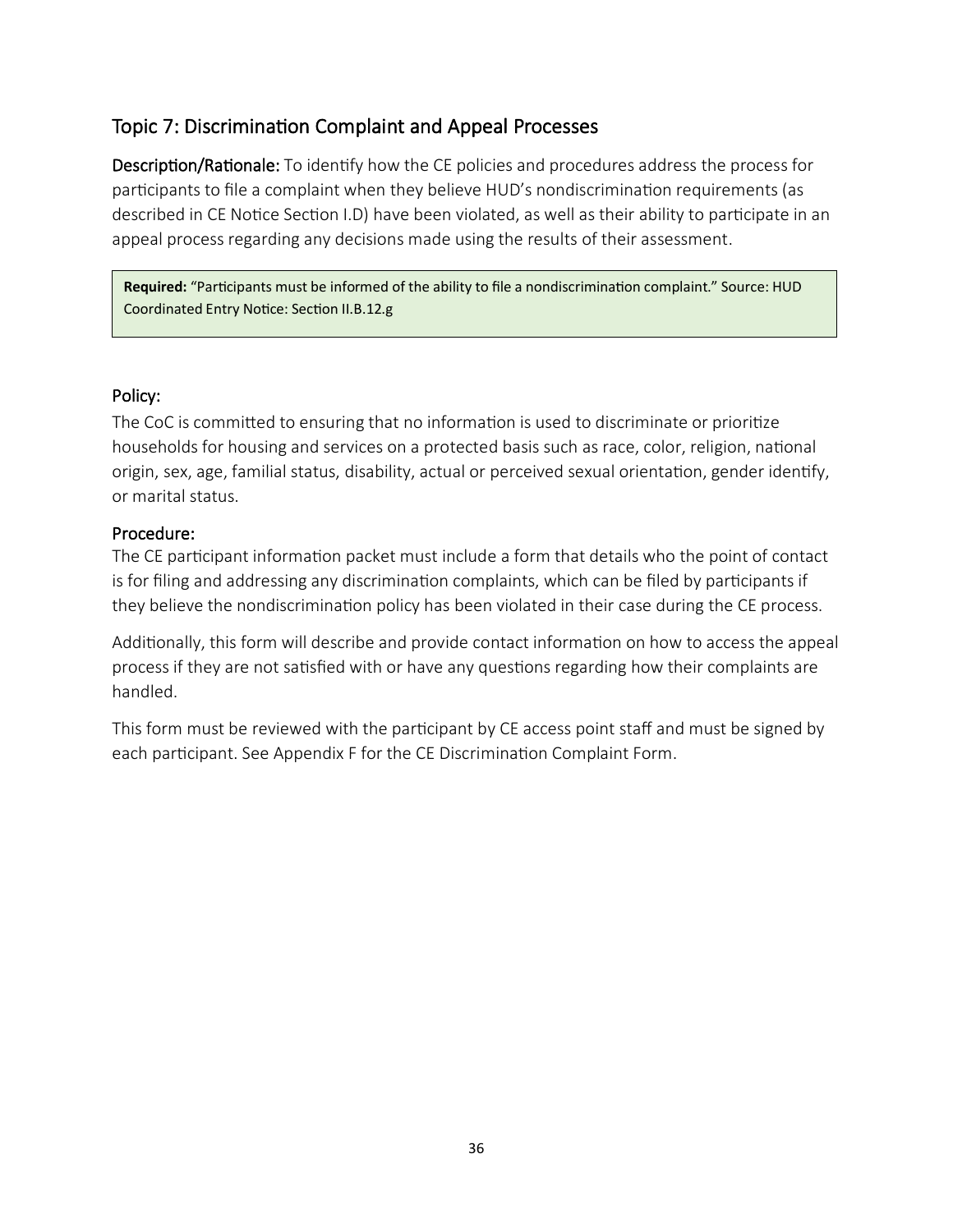### Topic 8: Privacy Protections

Description/Rationale: To describe how participant assessment data will be protected to ensure that participant privacy is upheld.

**Required:** "CoCs must include written policies and procedures for obtaining participant consent to share and store participant information for purposes of assessing and referring participants through the coordinated entry process." Source: HUD Coordinated Entry Notice: Section II.B.12.a

#### Policy:

The CoC must protect all participants' personally identifiable information (PII), as required by HUD's HMIS Data and Technical Standards, regardless of whether PII is stored in HMIS.

All participant information collected, stored, or shared in the operation of CE functions, regardless of whether those data are stored in HMIS, shall be considered personal and sensitive information worthy of the full force of protection and security associated with data collected, stored, or shared in HMIS.

#### Procedure:

All CE participating projects will ensure participants' PII will only be collected, managed, reported, and potentially shared if those data are able to be secured in compliance with the HUD-established HMIS privacy and security requirements.

See Appendix G for the Release of Information (ROI) authorization forms.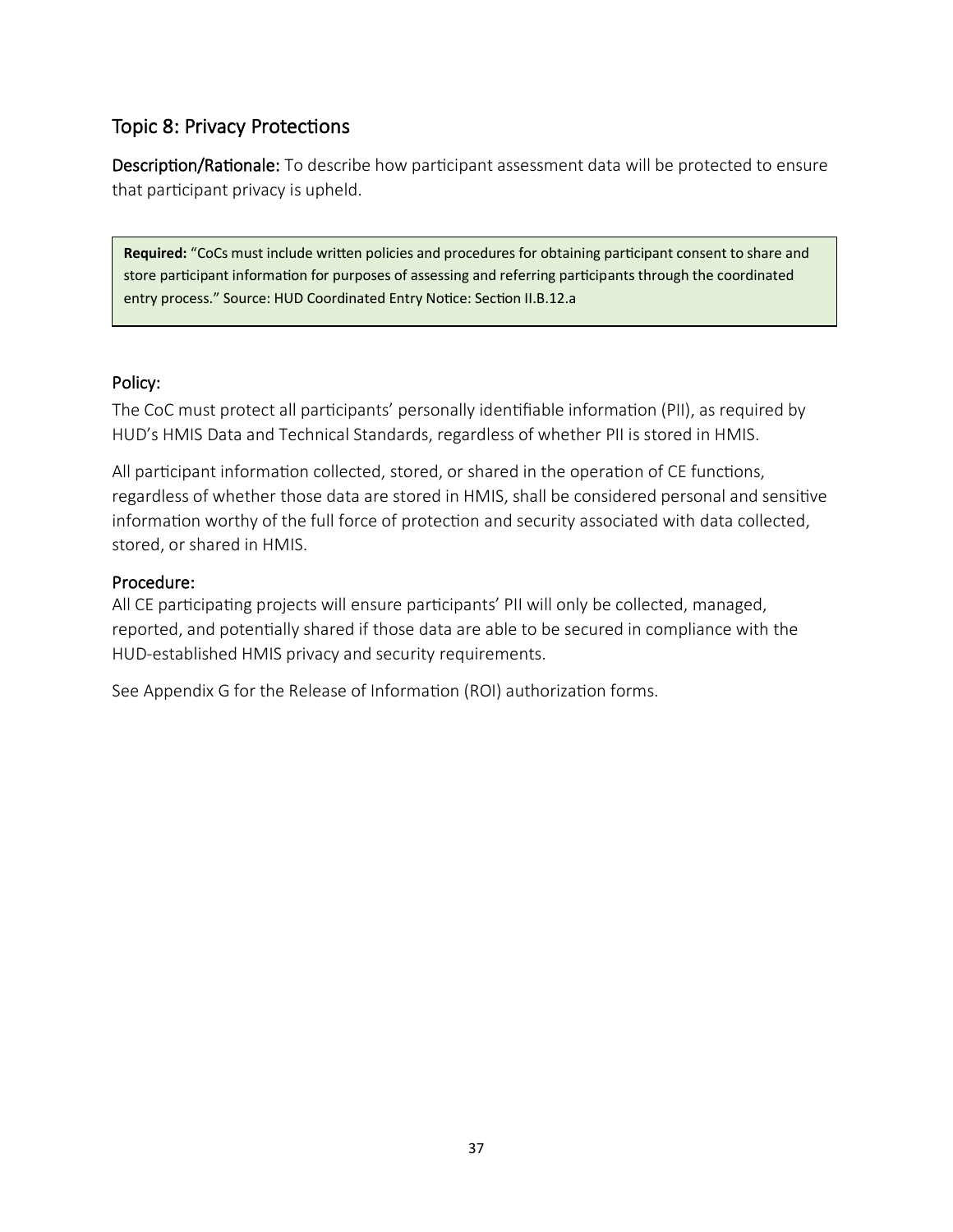### Topic 9: Disclosure of Disability or Diagnostic Information

Description/Rationale: To affirm that participants are not required to disclose specific disabilities or diagnosis information during the assessment process.

**Required:** CoC must have established written policies and procedures establishing that "the assessment process cannot require disclosure of specific disabilities or diagnoses. Specific diagnosis or disability information may only be obtained for purposes of determining program eligibility to make appropriate referrals." Source: HUD Coordinated Entry Notice: Section II.B.12.f

#### Policy:

Throughout the assessment process, participants must not be pressured or forced to provide CE staff with information that they do not wish to disclose, including specific disability or medical diagnosis information.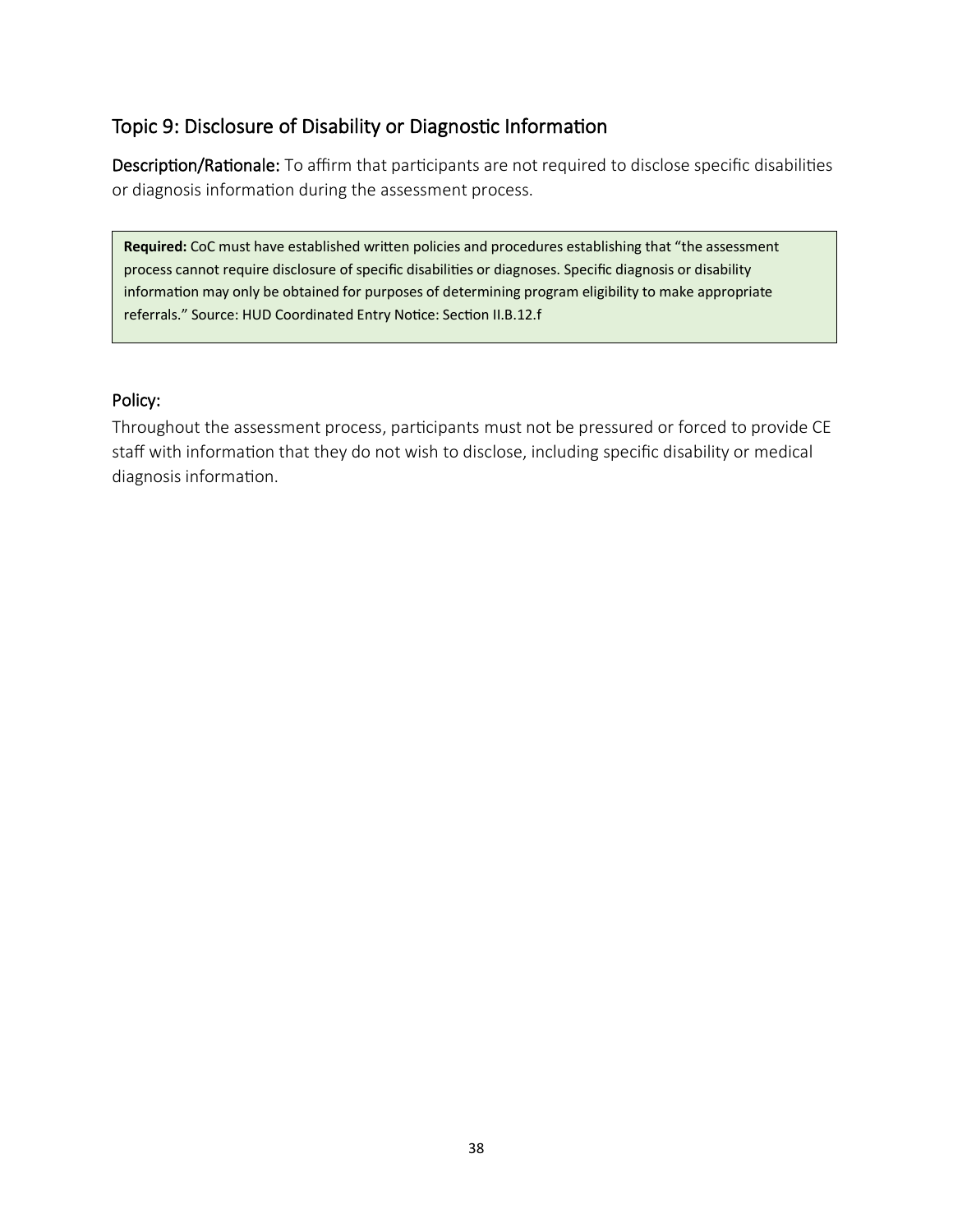### Topic 10: Updating the Assessment

Description/Rationale: To describe any expectations for updating the participant assessment.

#### Policy:

All participant assessment information should be updated at least once a year, if the participant is served by CE for more than 12 months. Additionally, staff may update participant records with new information as it becomes known by staff.

#### Procedures:

Quarterly, CE staff will

- Identify participants whose assessment is more than 12 months old and
- Identify CE-Homeless participants who could have become chronically homeless since the last update

Updated Information: Participant data will be updated in HMIS after an initial CE data collection period and throughout project enrollment to reflect emergence of new information, corrections to previously collected information, or additions of previously unanswered questions.

The CoC will continuously work to improve participant engagement strategies to achieve completion rates of required HMIS data elements that are as high as possible. These efforts will be championed by the HMIS Lead, HMIS coordinating entity, and the HMIS Users Workgroup.

See Appendix H for the CE Update Form.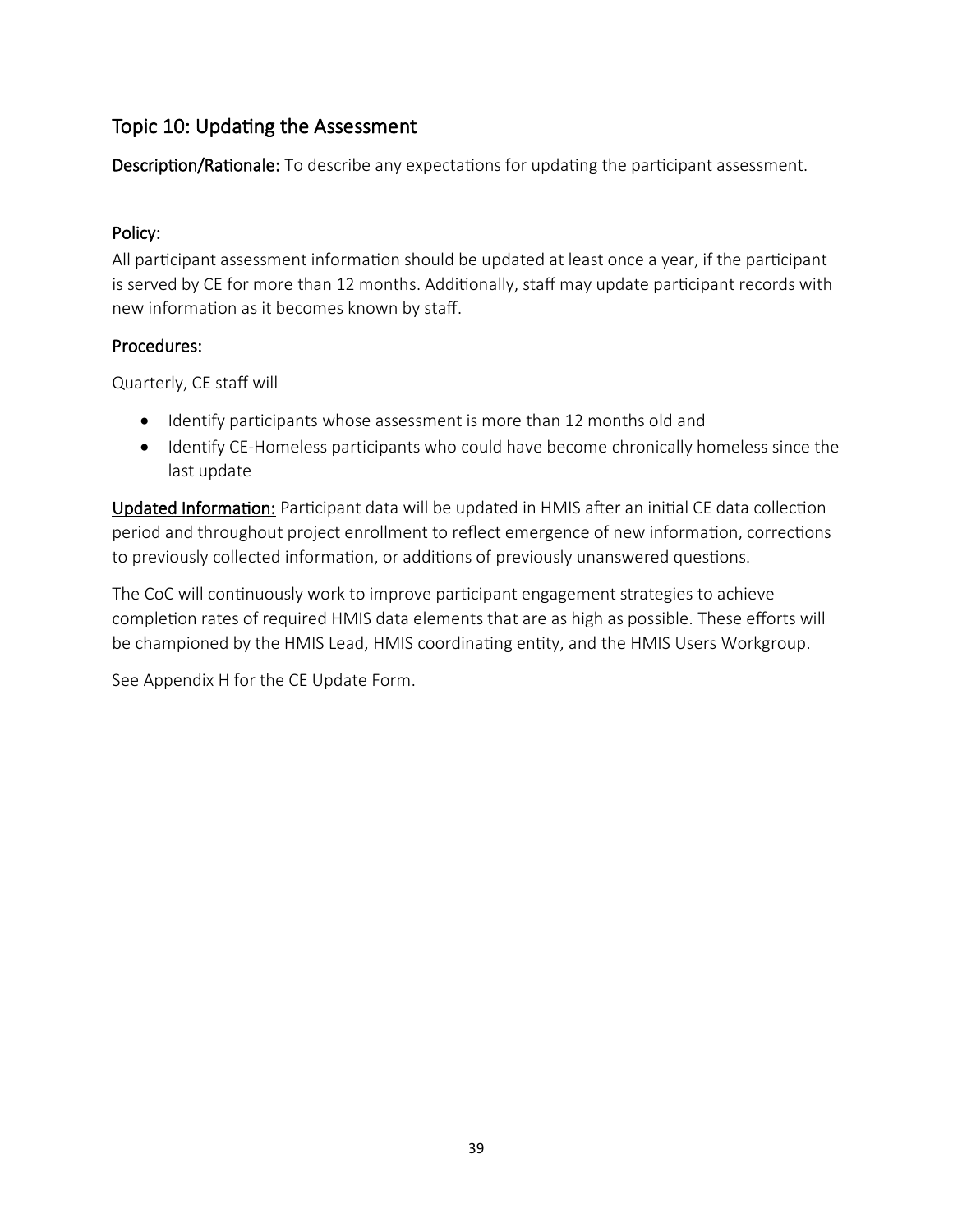## PRIORITIZATION

### Topic 1: Standardized Prioritization

Description/Rationale: To identify and describe all factors and assessment information that are used to prioritize persons for homeless assistance.

**Required:** "CoC's written CE policies and procedures must include the factors and assessment information with which prioritization decisions will be made for all homeless assistance." Source: HUD Coordinated Entry Notice: Section II.B.3

#### Policy:

CoC will use data collected through the CE process to prioritize homeless persons within the CoC's geography. CE prioritization is subject to program-specific prioritization, e.g., funding source requirements to serve specific populations.

#### Procedures:

Permanent Supportive Housing (PSH): The prioritization for PSH is consistent with HUD's Prioritization/PSH Notice. Persons eligible for PSH will be prioritized for available units based on the following criteria (applying the definition of chronically homeless set by HUD in its December 2015 Final Rule):

- 1. Chronically homeless individuals and families with the longest history of homelessness and with the most severe service needs, as determined by VI-SPDAT and FUSE. All things being equal, priority order of:
	- a. Households consisting of unaccompanied youth.
	- b. Households with a single parent and 2 or more dependent children under age 6.
	- c. Households experiencing domestic violence.
- 2. Chronically homeless individuals and families with the longest history of homelessness but without severe service needs.
- 3. Chronically homeless individuals and families with the most severe service needs.
- 4. All other chronically homeless individuals and families not already included in priorities 1 through 3.

#### Rapid Re-Housing (RRH):

The prioritization for persons who are determined to be eligible for RRH will be consistent with the CoC's scoring range for need and vulnerability associated with RRH projects. Additionally, the CoC has opted to prioritize the following persons for RRH: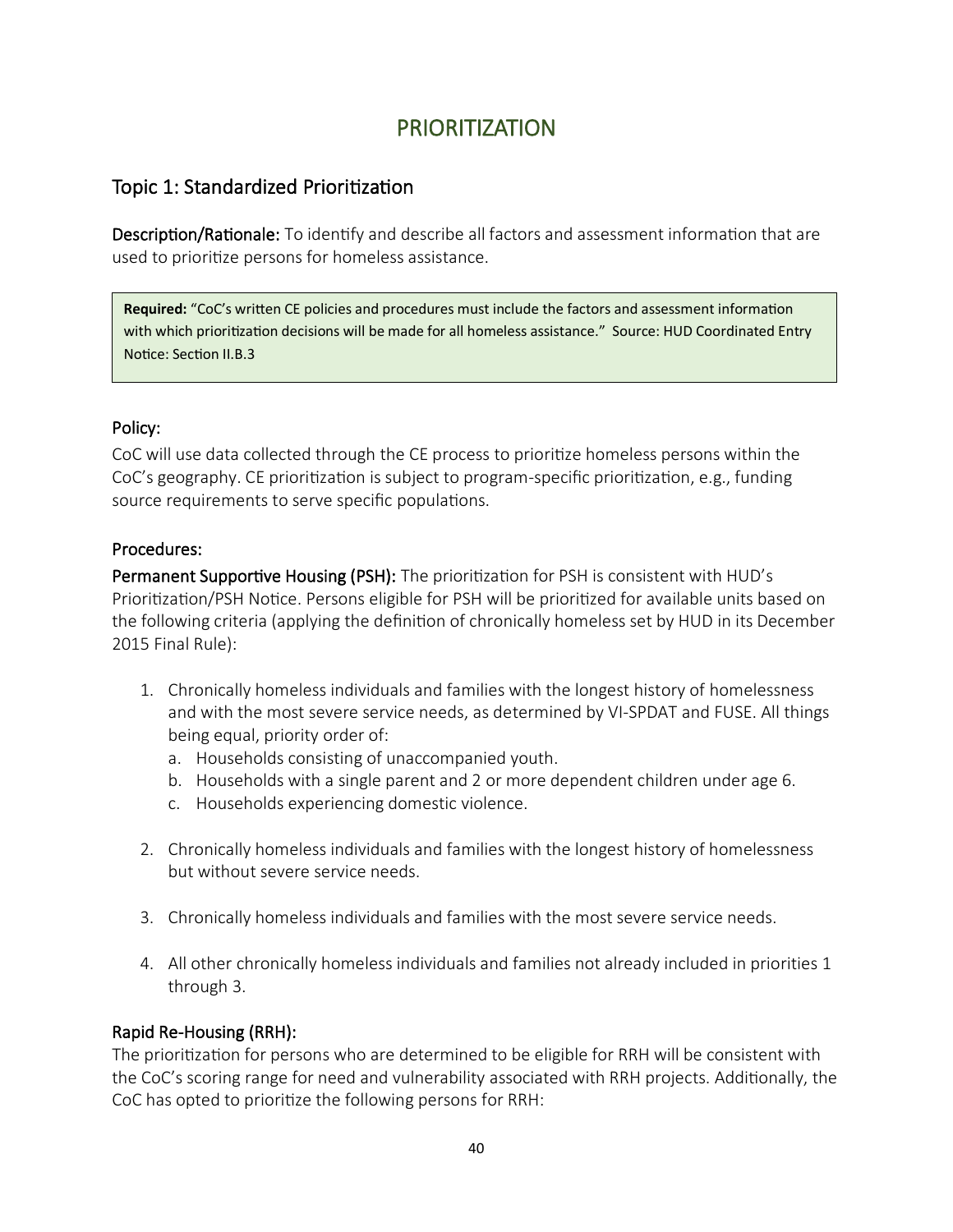- 1. Chronically homeless, but not able to be served in PSH.
- 2. Homeless individuals and families who are not chronically homeless but do have a disability and a long period of continuous or episodic homelessness.
- 3. Homeless individuals and families who are not chronically homeless but do have a disability and severe service needs.
- 4. Households consisting of unaccompanied youth, aged 16 or older.
- 5. Households with a single parent and 2 or more dependent children under the age of 6.
- 6. Households experiencing domestic violence.
- 7. Homeless individuals and families who are not chronically homeless but do have a disability and are coming from places not meant for human habitation, Safe Havens, or emergency shelters.
- 8. Homeless individuals and families who are not chronically homeless but have a disability and are coming from transitional housing.
- 9. Households with a previous episode of homelessness within the most recent 12 months.

Transitional Housing (TH): The prioritization for persons who are determined to be eligible for TH will be consistent with the CoC's scoring range for need and vulnerability associated with TH projects. The CoC will prioritize the following persons for TH:

- 1. Households consisting of unaccompanied youth.
- 2. Households fleeing or experiencing domestic violence as the primary cause of their current housing crisis.
- 3. Participants seeking treatment services for behavioral health conditions such as mental illness and/or substance use disorders.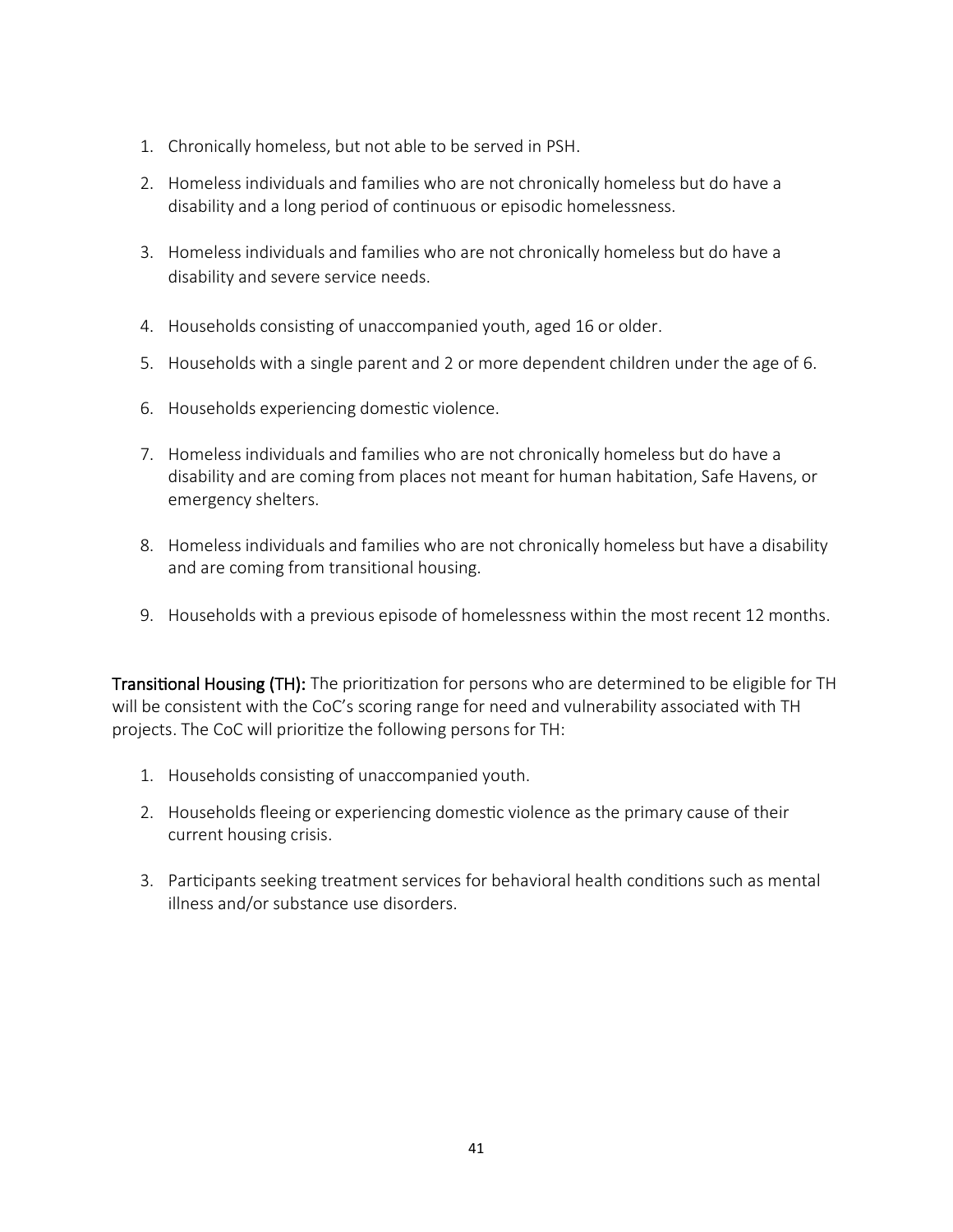### Topic 2: Emergency Services – Use of CE Prioritization

Description/Rationale: To state which services will not be part of the CE prioritization process.

**Required:** "[CoC's] written CE policies and procedures must clearly distinguish between the interventions that will not be prioritized based on severity of service need or vulnerability, such as entry to emergency shelter, allowing for an immediate crisis response, and those that will be prioritized, such as [permanent supportive housing]." *Source: HUD Coordinated Entry Notice: Section II.B.7.a*

#### Policy:

Emergency services are a critical crisis response resource, and access to such services will not be part of the CE prioritization process. However, emergency service providers may opt to use the CE process to fill certain projects, such as a duration shelter.

#### Procedure:

When an emergency service provider opts to use the CE process to fill certain projects, the funding source and project design will provide the criteria for prioritization.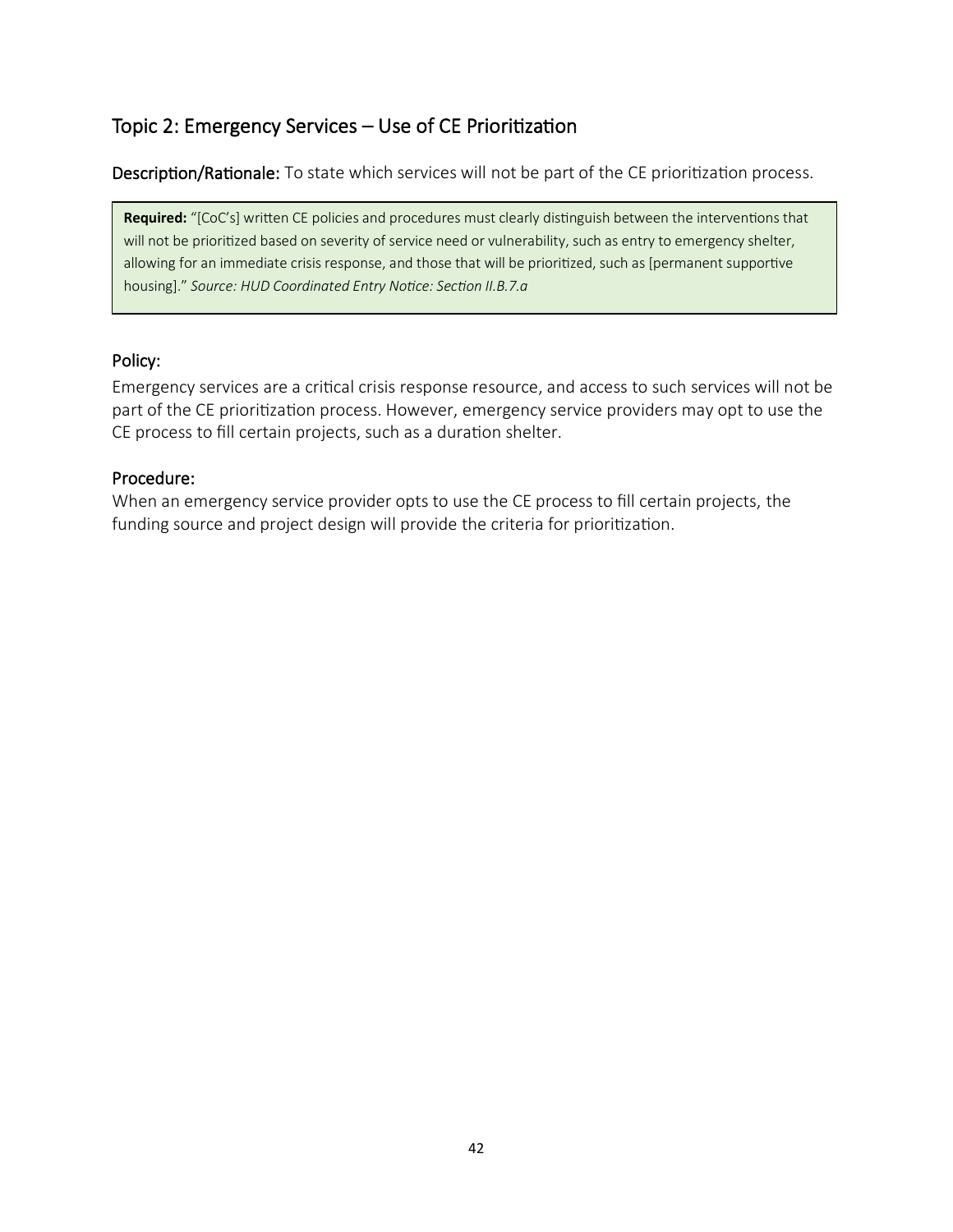# Topic 3: Emergency Services – Family Accommodations for Emergency Shelter

Description/Rationale: To identify the need and increase the opportunities for families to remain together in emergency shelter.

#### Policy:

The CoC is committed to the best practice and ideals of keeping families together in emergency shelter, as well as other settings.

#### Procedure:

When the CE process is used to fill emergency shelters, the CoC will prioritize families with children.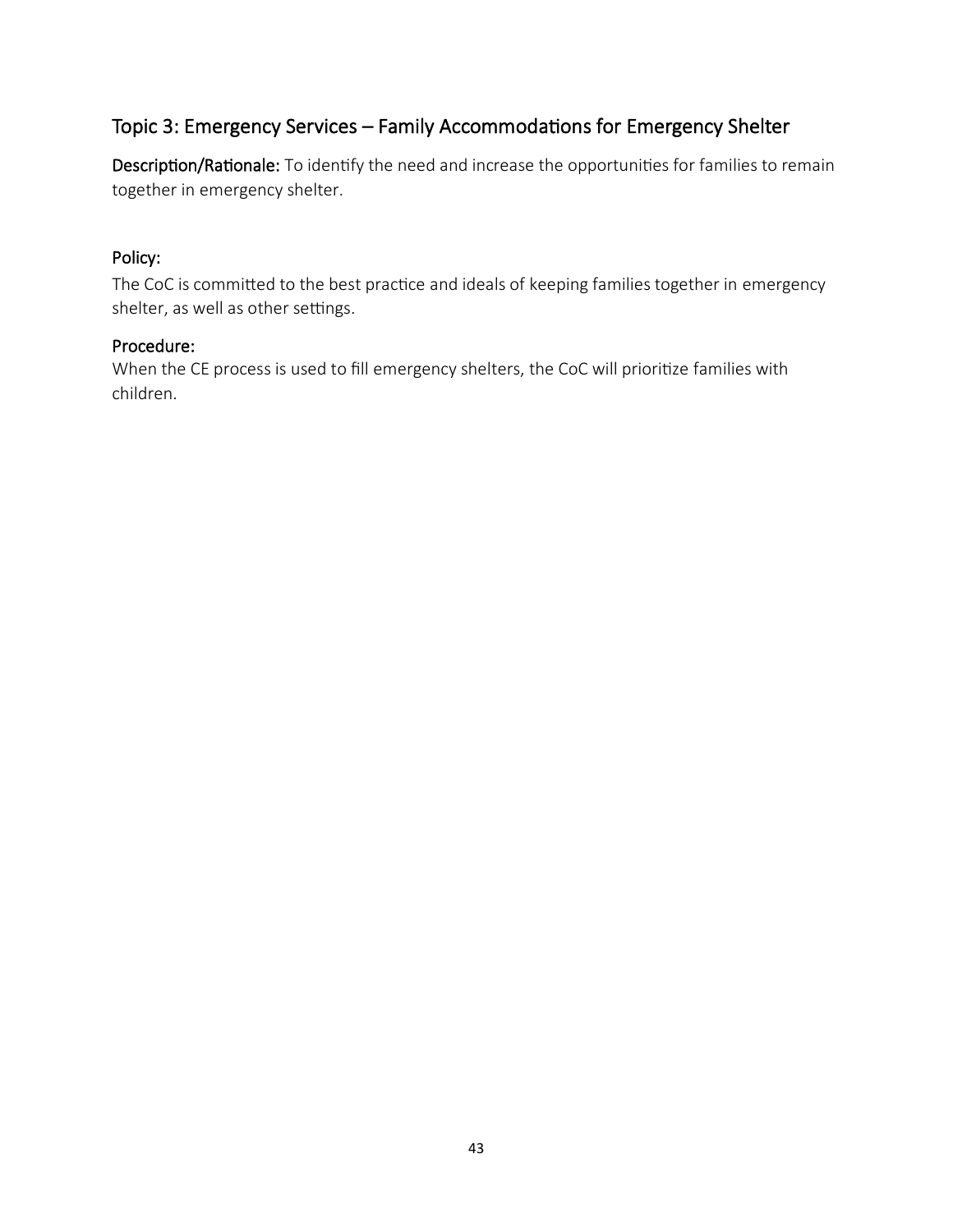### Topic 4: Prioritization List

Description/Rationale: To describe how the CoC manages prioritization information. The intention of a prioritization list is to have a single, centralized list for the entire CoC, that includes all relevant participant-level information to identify which persons are most vulnerable and therefore most likely to be in the most immediate need for CoC assistance prioritized through CE. The use of a prioritization list ensures that CoCs do not serve persons on a "first come, first served basis," but rather according to each participant's level of need, vulnerability, and risk of greater harm should the household not receive accelerated access to CoC assistance.

#### Policy:

The CoC has established a community-wide list of all known homeless persons who are seeking or may need CoC housing and services to resolve their housing crisis. The prioritization list will be organized according to participant need, vulnerability, and risk. The prioritization list provides an effective way to manage an accountable and transparent prioritization process.

#### Procedure:

The CoC's prioritization list will be managed by the CE management entity. New participants will be added to the prioritization list, and existing participants' rank order on the prioritization list will be managed according to the prioritization principles as established by the CoC's written policies and procedures governing CE operations and decision-making.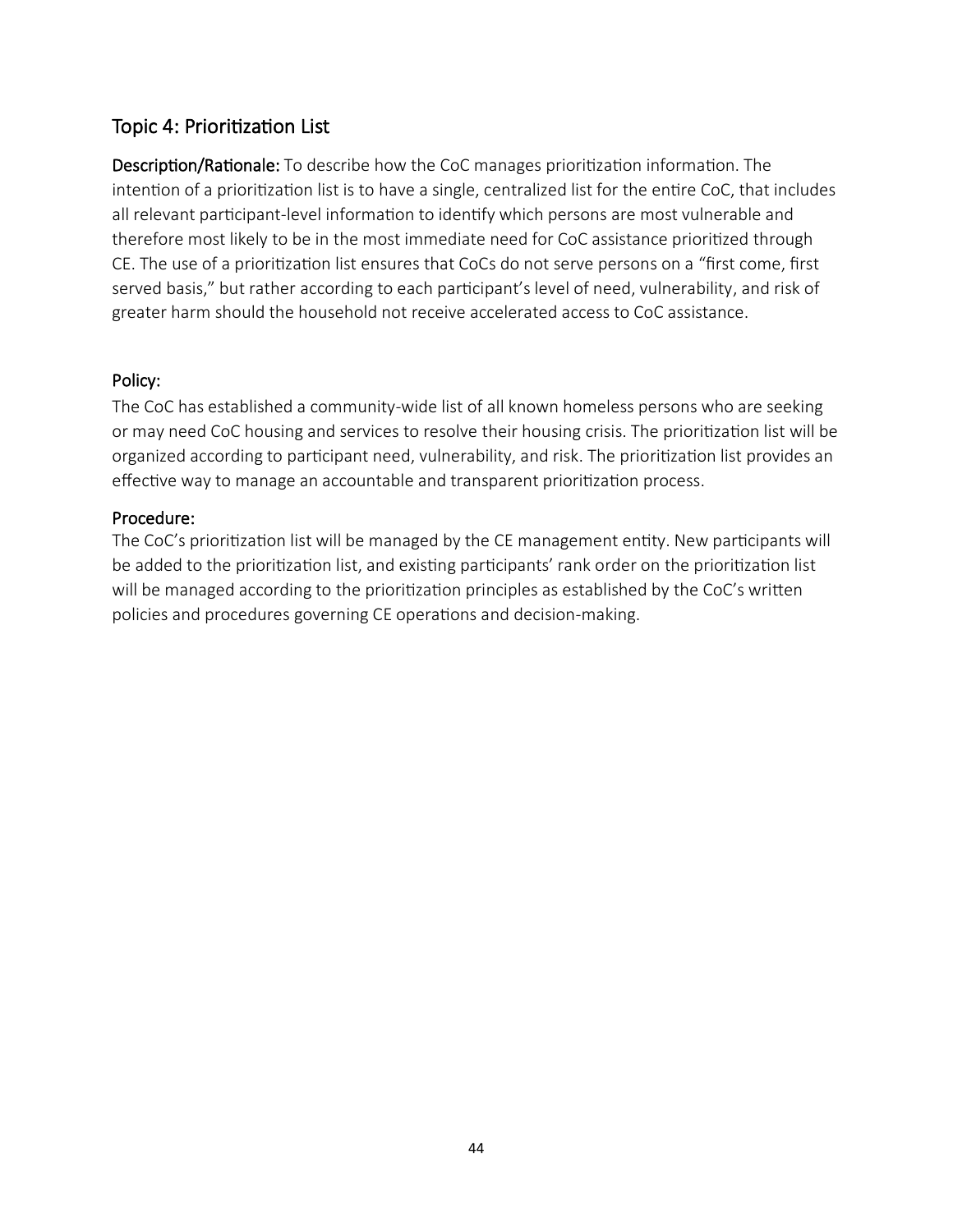### Topic 5: Managing the CE Master List and By-Name Lists

Description/Rationale: To define how the CE Master List and By-Name Lists will be managed.

#### Policies:

- The CoC's Coordinated Entry Master List is populated from the CoC's HMIS and the comparable DV providers' data systems. Information on participants from the DV providers' data systems is limited to non-PII data.
- The CoC's Coordinated Entry Master List shall include all households (individuals and families) that have received a CE Assessment (prevention or homeless), have had a CoC contact within the past year, and are still in need of housing services.
- Households assessed for homeless prevention services will no longer be eligible for the CE Master List once they have achieved housing stability.
- Households assessed as homeless will no longer be eligible for the CE Master List when they have been assigned a housing "move-in" date.

- Households receiving a CE assessment will be entered into the appropriate one of two HMIS projects:
	- o Marion-Polk CE Prevention
	- o Marion-Polk CE Homeless
- Monthly data reports will identify households that have not had a CoC contact within the past 10 months, and the CE management entity will work to determine if the household Is still in need of services. A successful contact, which may include updated information, or a new CE assessment will keep the household from becoming ineligible for the CE Master List.
- The CE management entity will provide monthly data reports to the CoC that identify numbers and demographics of persons and households eligible for the CE Master List.
- The CoC's Actively Homeless By-Name Lists (BNL) will be populated from the Marion-Polk CE-Homeless HMIS project, as follows:
	- o Chronically Homeless Individuals BNL
		- Assessed as Chronically Homeless
		- CoC contact within the past 90 days
		- Not referred for housing services
	- o Veterans BNL
		- Veteran
		- CoC contact within the past 90 days
		- Not assigned a "move-in" date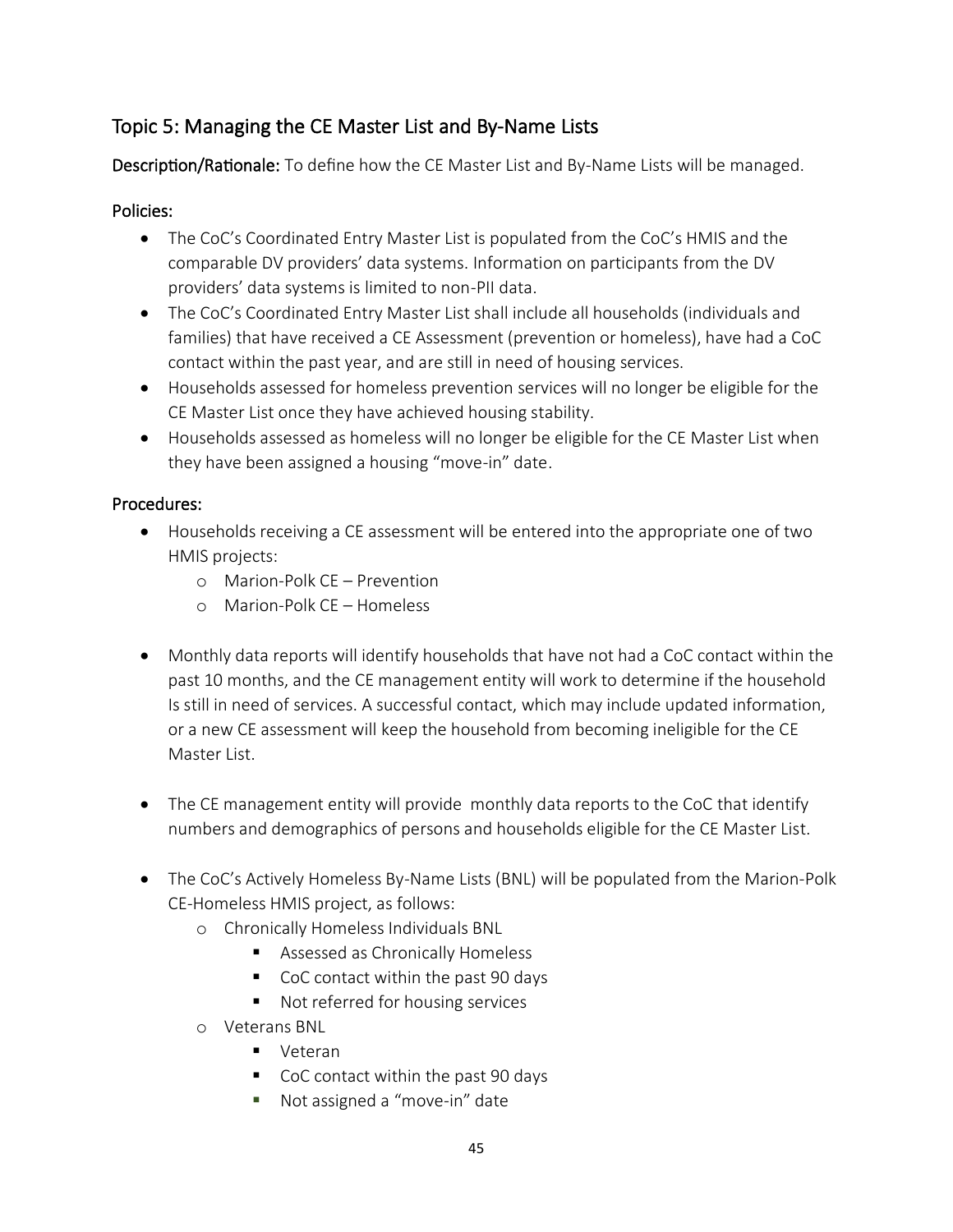# REFERRAL

All CoC Program- and ESG Program-funded projects must accept referrals exclusively through the CoC's defined CE process as described below. All other CoC projects and services voluntarily participating in CE will consider the CE process the sole source for referrals.

### Topic 1: Notification of Vacancies

Description/Rationale: To describe how projects participating in CE are expected to notify the CoC about anticipated housing or service slot vacancies.

#### Policy:

All CE participating projects will enroll new participants only from the CoC's CE referral process. To facilitate prompt referrals and to reduce vacancy rates, participating providers must notify the CE coordinating entity of any known and anticipated upcoming vacancies.

#### Procedure:

When a Transitional Housing or Permanent Housing (RRH, PSH, or OPH) vacancy occurs or is expected to occur in the immediate or near future, the provider agency with the vacancy must alert the CE Coordinator via email within 2 business days of having that knowledge. The notification must include specific details of the vacancy, including the project name, unit size, location, and any funder-defined eligibility requirements.

- Transitional Housing Vacancies: The CE Coordinator will use HMIS to make a referral, and the agency will use HMIS to accept the referral. The agency will report back to the CE Coordinator the outcome for each household referred. (See Appendix J for the CE Referral Outcome Form.)
- Rapid Rehousing Vacancies: The CE Coordinator will use HMIS to make a referral, and the agency will use HMIS to accept the referral. The agency will report back to the CE Coordinator the outcome for each household referred. (See Appendix J for the CE Referral Outcome Form.) RRH vacancies may also be filled through collaborative case conferencing, which is staffed by the CE Coordinator or designated staff.
- Permanent Supportive Housing Vacancies: The agency will participate in collaborative case conferencing to fill the vacancy. The CE Coordinator will attend case conferencing meetings and use HMIS during the meeting to make referrals. The agency will use HMIS to accept the referral and report back to the case conferencing team about progress.
- Other Permanent Housing Vacancies: The CE Coordinator will use HMIS to make a referral, and the agency will use HMIS to accept the referral. The agency will report back to the CE Coordinator the outcome for each household referred. (See Appendix J for the CE Referral Outcome Form.)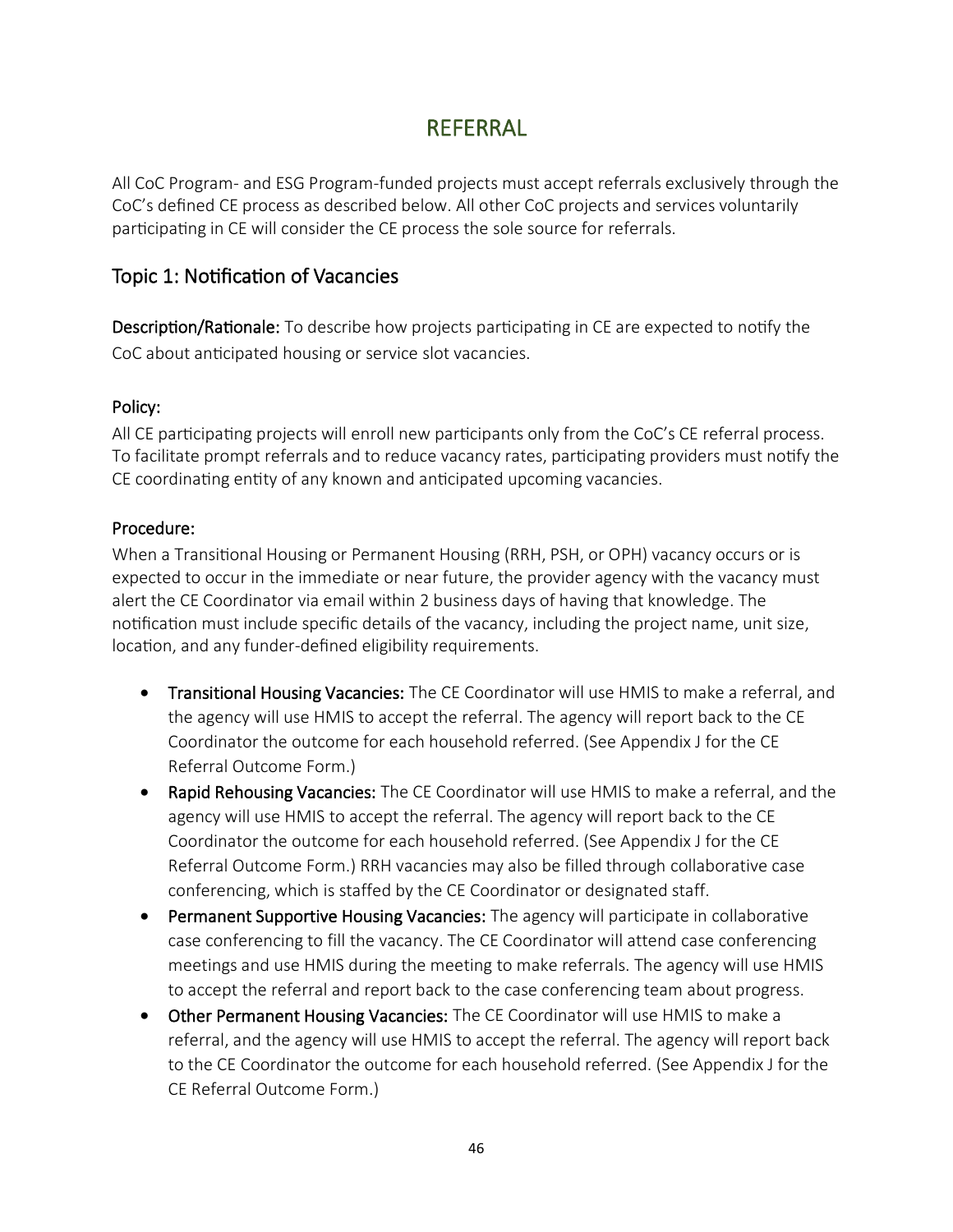### Topic 2: Participant-Declined Referrals

Description/Rationale: To identify the process for handling situations when participants decline a referral from CE.

### Policy:

One of the guiding principles of CE is participant choice. This principle must be evident throughout the CE process, including the referral phase. Participants in CE are allowed to reject service strategies and housing options offered to them, without repercussion.

- Individuals and families will be given information about the program available to them and afforded their choice to participate. If an individual or family declines a referral to a housing program, they remain on the prioritization list until the next housing opportunity is available.
- Agencies will report back to the CE Coordinator about the decision of the individual or family. (See Appendix J for the CE Referral Outcome Form.)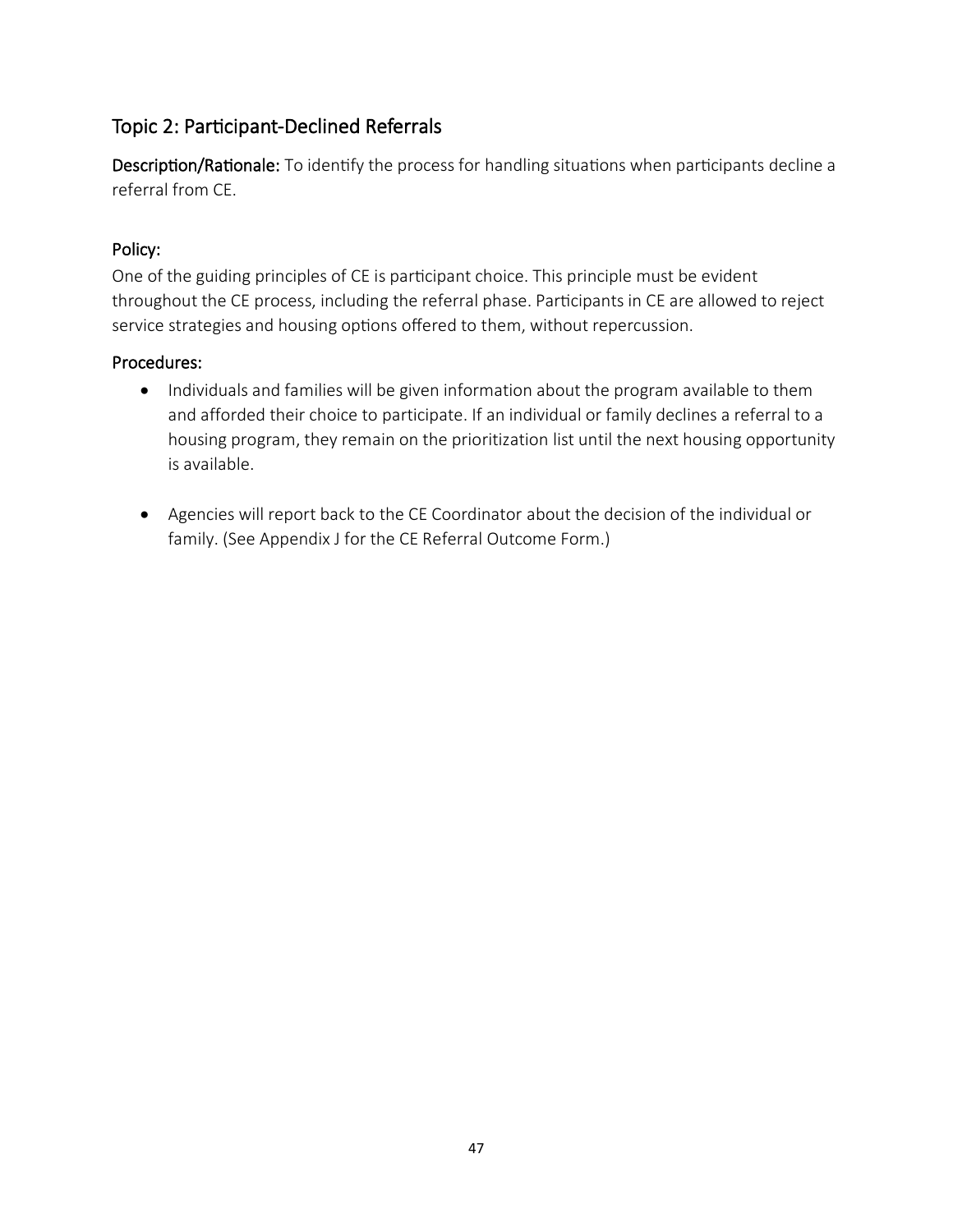### Topic 3: Provider-Declined Referrals

Description/Rationale: To identify allowable reasons and the process for handling situations when agencies decline a referral from CE.

#### Policy:

There may be instances when an agency does not accept a referral from the CE system. When a provider agency declines to accept a referred prioritized household into its project, the agency must notify the CE Coordinator of the denial and identify which of the following acceptable reasons apply to the denial.

- The project is at capacity and is not available to accept referrals currently. This could be based on staff capacity to case conference or navigate housing services or lack of available beds or vouchers.
- The person/family does not meet the project's stated prioritization. All projects must share their prioritization (e.g., funding source restricts services to certain populations) with the CE Coordinator.
- The person/family would be a danger to self or others if allowed to stay at this project. This rationale must align with CE policies to use minimum data for placement to ensure data is appropriately being used to screen people into services and not out of services.

When this situation occurs, the project will document the data used and describe the shortcomings of the program (what is missing that prevents the program from serving the client's needs). The CoC will use this information to inform regional service gaps.

• The services available through the project are not sufficient to address the intensity and scope of participant need.

When this situation occurs, the project will document the data used and describe the shortcomings of the program (what is missing that prevents the program from serving the client's needs). The CoC will use this information to inform regional service gaps.

#### Procedure:

The agency must communicate the refusal to the CE Coordinator within 2 business days of making a refusal. The agency must notify the CE Coordinator why the referral was rejected, how the referred participant was informed, what alternative resources were made available to the participant, and whether the project staff foresee additional, similar refusals occurring in the future.

(See Appendix J for a copy of the CE Referral Outcome Form.)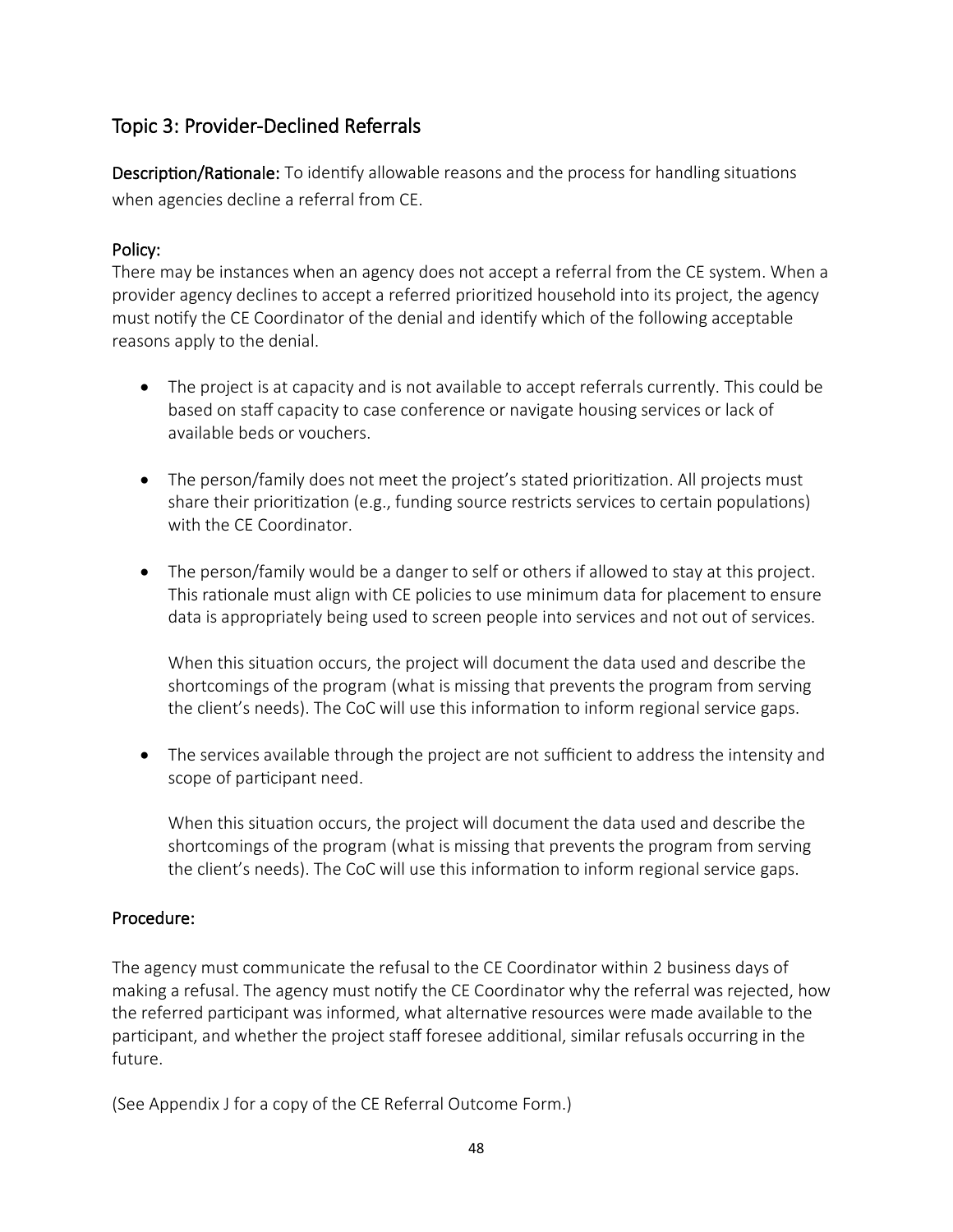### Topic 4: Collaborative Case Conferencing

Description/Rationale: To adopt proven collaborative case conferencing methodologies for specific populations. Collaborative Case Conferencing is a system-improvement strategy promoted by the national Built for Zero initiative. Home - [Built For Zero \(joinbuiltforzero.org\)](https://www.joinbuiltforzero.org/)

#### Policies:

- At a minimum, the CoC and its CE System shall include collaborative case conferencing for chronically homeless individuals and Veterans. Case conferencing may also occur for other populations.
- All PSH vacancies shall be filled through collaborative case conferencing. RRH vacancies may also be filled through collaborative case conferencing.

- The BFZ Strategy Team shall oversee implementation of collaborative case conferencing, including
	- o Developing and maintaining effective procedures,
	- o Monitoring and analyzing BFZ data, and
	- o Making system improvements, including policy recommendations for CE Committee consideration. (The CE Committee may then recommend policy changes to the CoC board.)
- The CE management entity shall provide staff support for collaborative case conferencing, including
	- o Current By-Name Lists generated from HMIS, through accessible reports,
	- o Participation in each case conferencing session,
	- o Being the liaison between the case conferencing teams and the BFZ Strategy Team,
	- o HMIS data entry related to case conferencing, and
	- o BFZ data entry on at least a monthly basis.
- Case conferencing sessions shall be held at least twice per month for each subpopulation.
- Case conferencing partners shall attend each case conferencing session and attend to tasks between sessions.
- Case conferencing teams shall identify system issues and make recommendations to the BFZ Strategy Team.
- The BFZ Strategy Team shall be staffed by the CoC and include, at a minimum, representatives from the CE management entity, Veteran service providers, DV service providers, rapid-rehousing providers, and each of the region's PSH providers.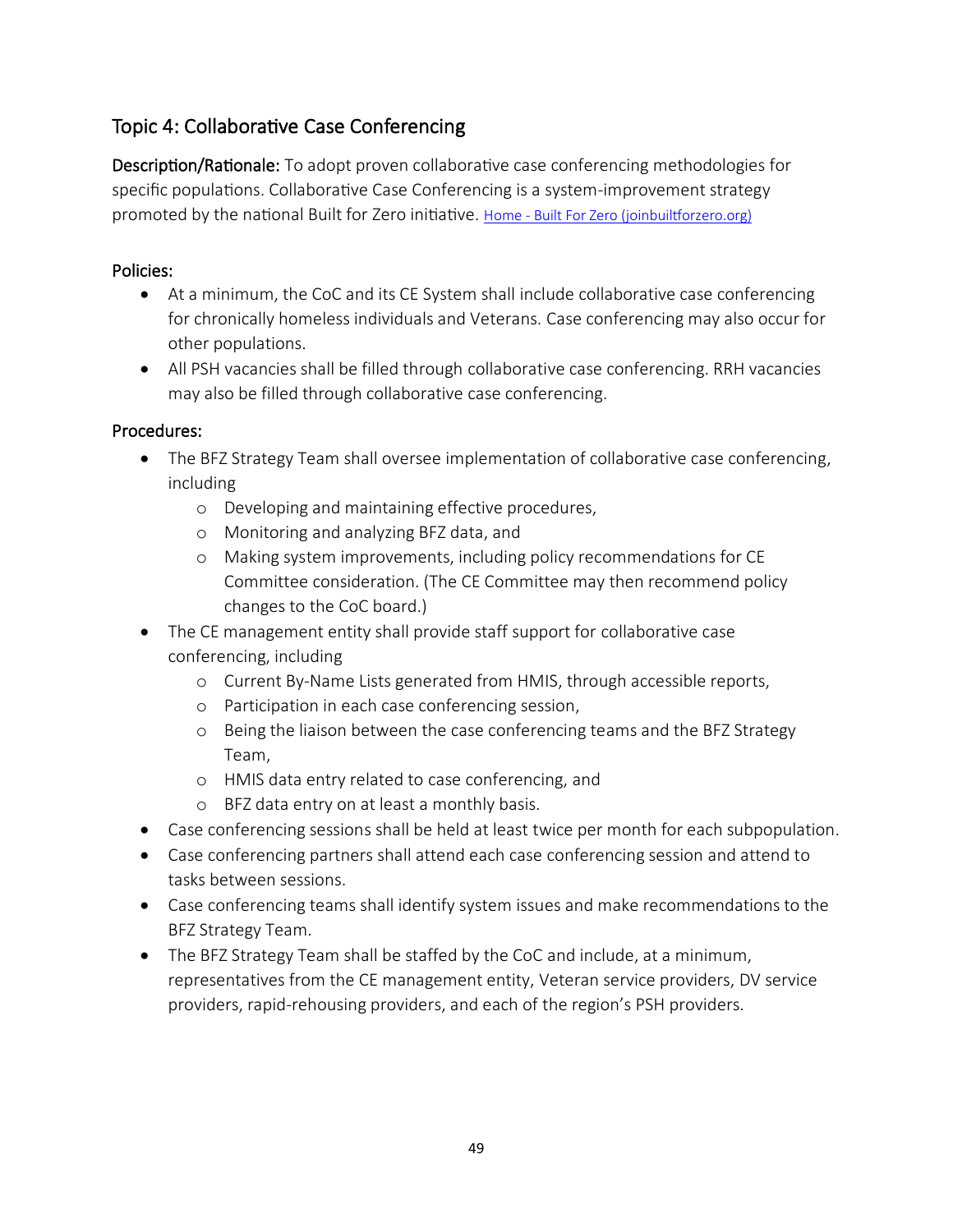# DATA SYSTEMS

### Topic 1: Data Systems

Description/Rationale: To identify the CoC's data management systems.

#### Policies:

- The CoC uses a web-based Homeless Management Information System (HMIS) to capture client-level information over time on the characteristics and service needs of individuals and families experiencing homelessness to provide more effective and coordinated services.
- The CoC's HMIS Lead is Oregon Housing and Community Services, and the CoC's local HMIS coordinating entity is Mid-Willamette Valley Community Action Agency.
- DV service providers use comparable data systems and have designed methods to share de-identified data to support and coordinate client services.

- CE assessments are documented in HMIS within 2 business days of assessment.
- Participant information is updated at the participant's request, as relevant. This can include change of homeless status, address, phone number, or household structure.
- DV service providers may have access to HMIS to coordinate client services.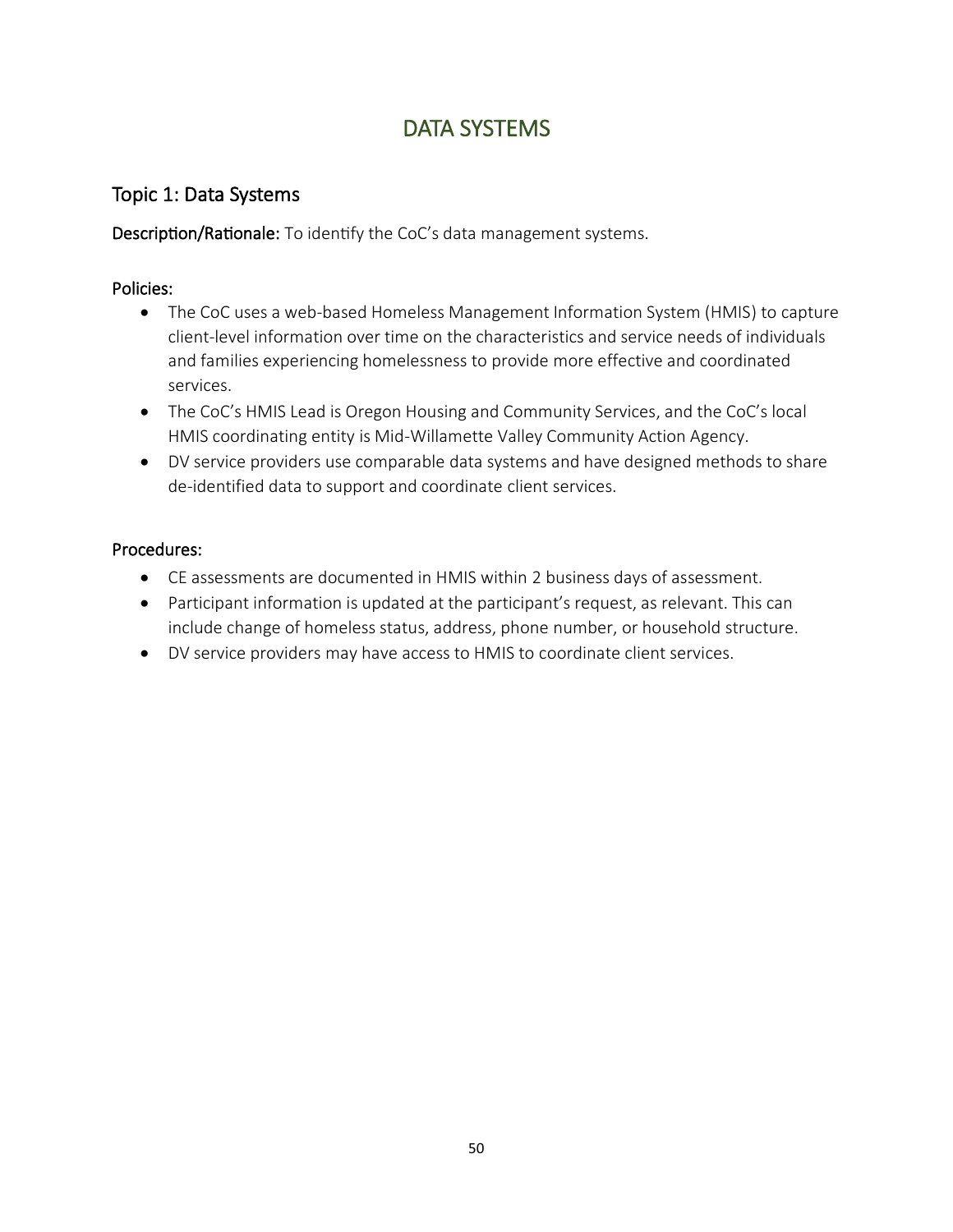### Topic 2: Participant Consent Process

Description/Rationale: To identify the CoC's consent policies for collecting participant information; entering participant data into HMIS or other comparable system (if applicable); sharing participant data (if applicable) for purposes of CE management, participant care coordination, CE evaluation, and other administrative purposes; and any other use of participant data in CE or other CoC reports.

**Required:** CoC's written CE policies and procedures must include "protocols for obtaining participant consent to [collect,] share and store participant information for purposes of assessing and referring participants through the coordinated entry process." *Source: HUD Coordinated Entry Notice: Section II.B.12.a*

#### Policy:

The CoC shall obtain participant consent to collect, share, and store participant information for purposes of assessing and referring participants though the CE process.

#### Procedure:

CE assessment staff will use the CoC's universal ROI (see Appendix G) to obtain participant consent to collect, share, and store participant information for purposes of assessing and referring participants though the CE process.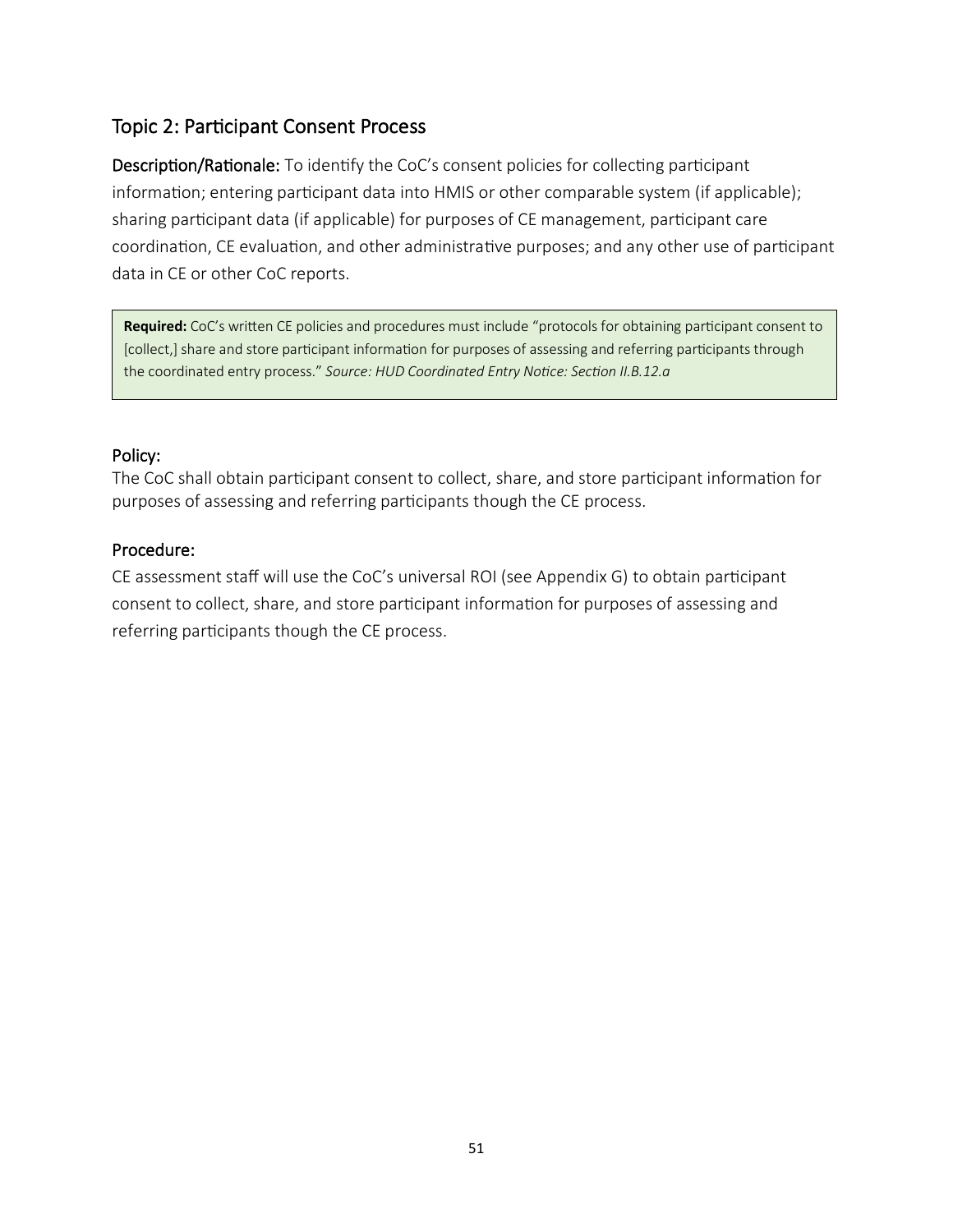### Topic 3: Data Sharing Opt-Out Standards

Description/Rationale: To provide standards for CE participants to opt-out of data sharing.

#### Policy:

All individuals and households seeking services through CE will be given the option to opt out of sharing their information on the HMIS system and By Name Lists at the time of assessment. They will still be given the opportunity to receive services and will not be limited access because of it.

#### Procedure:

CE assessment staff will inform participants of their right to opt out of data sharing at the time of assessment. Those who opt out will indicate their decision and sign the CoC's universal ROI (see Appendix G).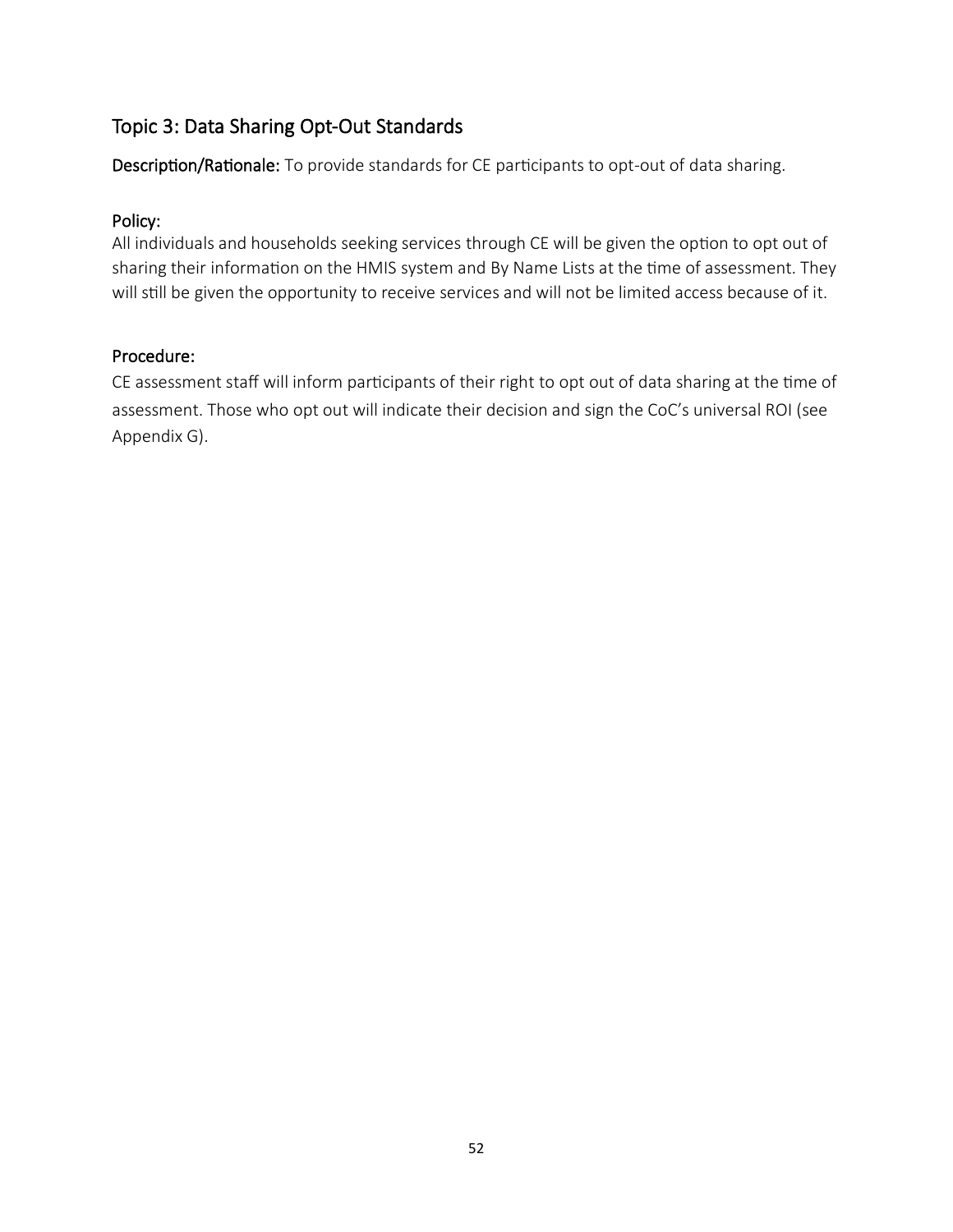# EVALUATION

### Topic 1: Evaluation of CE System

Description/Rationale: To describe the local process for evaluating the CE System.

**Required:** CoC must ensure through written CE policies and procedures the "frequency and method by which the [CE system] evaluation will be conducted, including how project participants will be selected to provide feedback, and must describe a process by which the evaluation is used to implement updates to existing policies and procedures." *Source: HUD Coordinated Entry Notice: Section II.B.15c.*

#### Policy:

Regular and ongoing evaluation of the CE System will be conducted to ensure that improvement opportunities are identified, results are shared and understood, and the CE System is held accountable. The CoC will use multiple avenues to evaluate the CE System, incorporating input from participants (clients), staff who conduct assessments, agencies who participate in CE, and the HUD CE Self-Assessment Tool ([Coordinated Entry Self-Assessment \(hudexchange.info\)](https://files.hudexchange.info/resources/documents/coordinated-entry-self-assessment.pdf)).

- Participant Survey Upon completing a CE assessment, each participant will be asked to provide feedback, which may be done anonymously. (See Appendix K for a copy of the CE Participant Post-Assessment Survey). These survey results will be tallied by the CE Coordinator and presented to the CE Committee quarterly.
- Participant Focus Group Annually, the CE management entity will conduct a focus group to solicit feedback from households that participated in coordinated entry during the previous year. The focus group will include five or more participants that approximate the diversity of the participating households. The process will address the quality and effectiveness of the entire coordinated entry experience. (See Appendix K for a copy of the CE Participant Focus Group Questions.) The focus group feedback will be presented to the CE Committee within a month of being collected.
- Assessment Staff Input Quarterly, each staff person who conducts CE assessments will provide feedback. (See Appendix K for a copy of the CE Assessment Staff Survey). These survey results will be tallied by the CE Coordinator and presented to the CE Committee quarterly.
- CE Participating Agencies Twice a year, each of the CE Participating Agencies will provide feedback on the quality and effectiveness of the entire coordinated entry experience. (See Appendix K for a copy of the CE Participating Agency Survey). These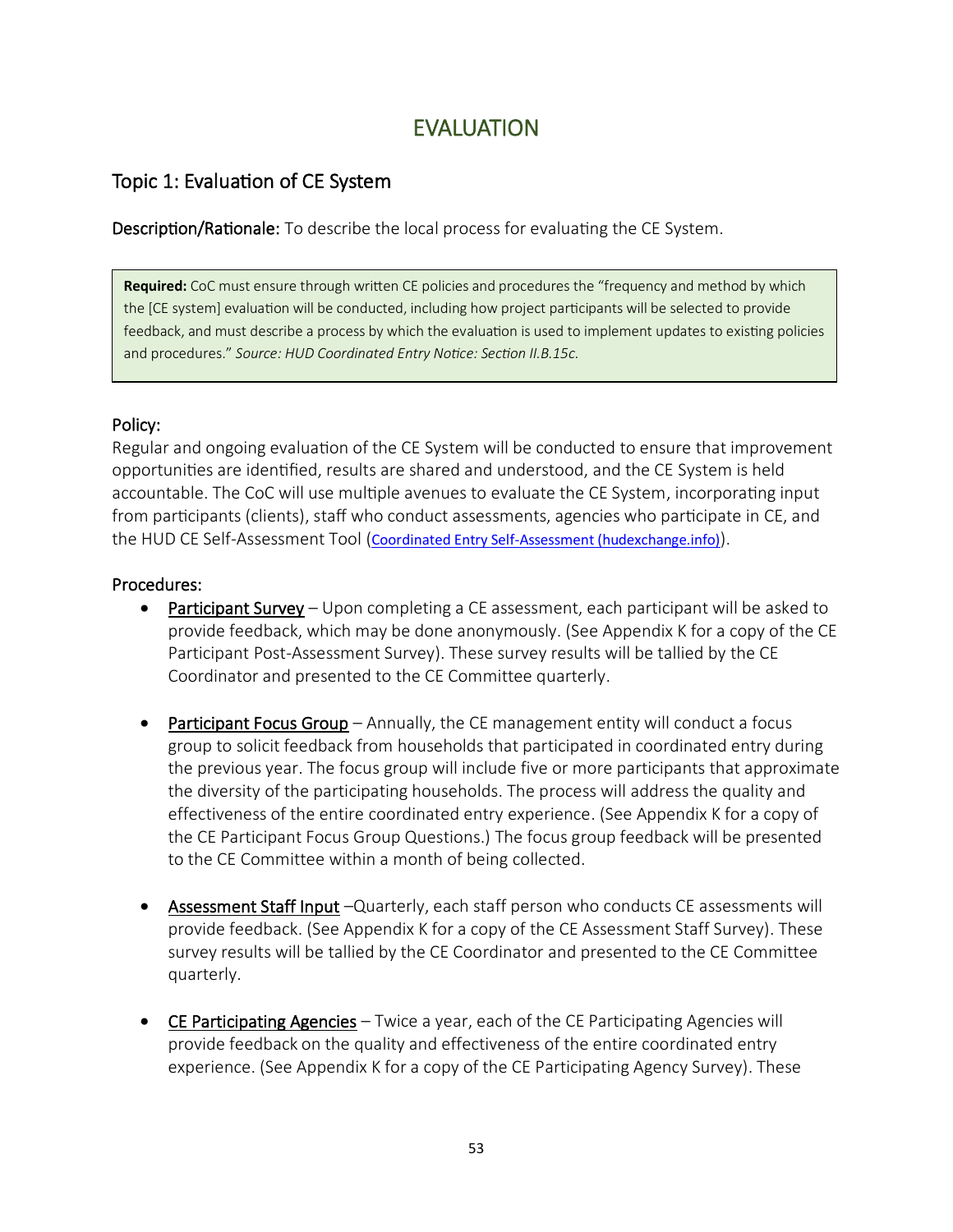survey results will be tallied by the CE Coordinator and presented to the CE Committee twice a year.

• HUD CE Self-Assessment Tool - Annually, the CE Committee will form a working group to evaluate the CE System using the HUD CE Self-Assessment Tool. [Coordinated Entry Self-](https://files.hudexchange.info/resources/documents/coordinated-entry-self-assessment.pdf)[Assessment \(hudexchange.info\).](https://files.hudexchange.info/resources/documents/coordinated-entry-self-assessment.pdf) Findings will be reported to the CE Committee, along with recommendations for system improvements.

|           | Post-      | Household   | Assessment    | Agency  | HUD Self-  | Report to |
|-----------|------------|-------------|---------------|---------|------------|-----------|
|           | Assessment | Focus Group | Staff Surveys | Surveys | Assessment | <b>CE</b> |
|           | Surveys    |             |               |         | Tool       | Committee |
| July      | X          |             |               |         |            | Χ         |
| August    | X          |             | Χ             |         |            |           |
| September | Χ          |             |               |         |            |           |
| October   | Χ          |             |               | X       |            | X         |
| November  | X          |             | X             |         | X          |           |
| December  | Χ          |             |               |         | Χ          |           |
| January   | X          |             |               |         |            | X         |
| February  | X          |             | X             |         |            |           |
| March     | X          |             |               |         |            |           |
| April     | X          |             |               |         |            | X         |
| May       | Χ          | X           | Χ             | Χ       |            |           |
| June      | Χ          |             |               |         |            |           |

### CE System Evaluation Calendar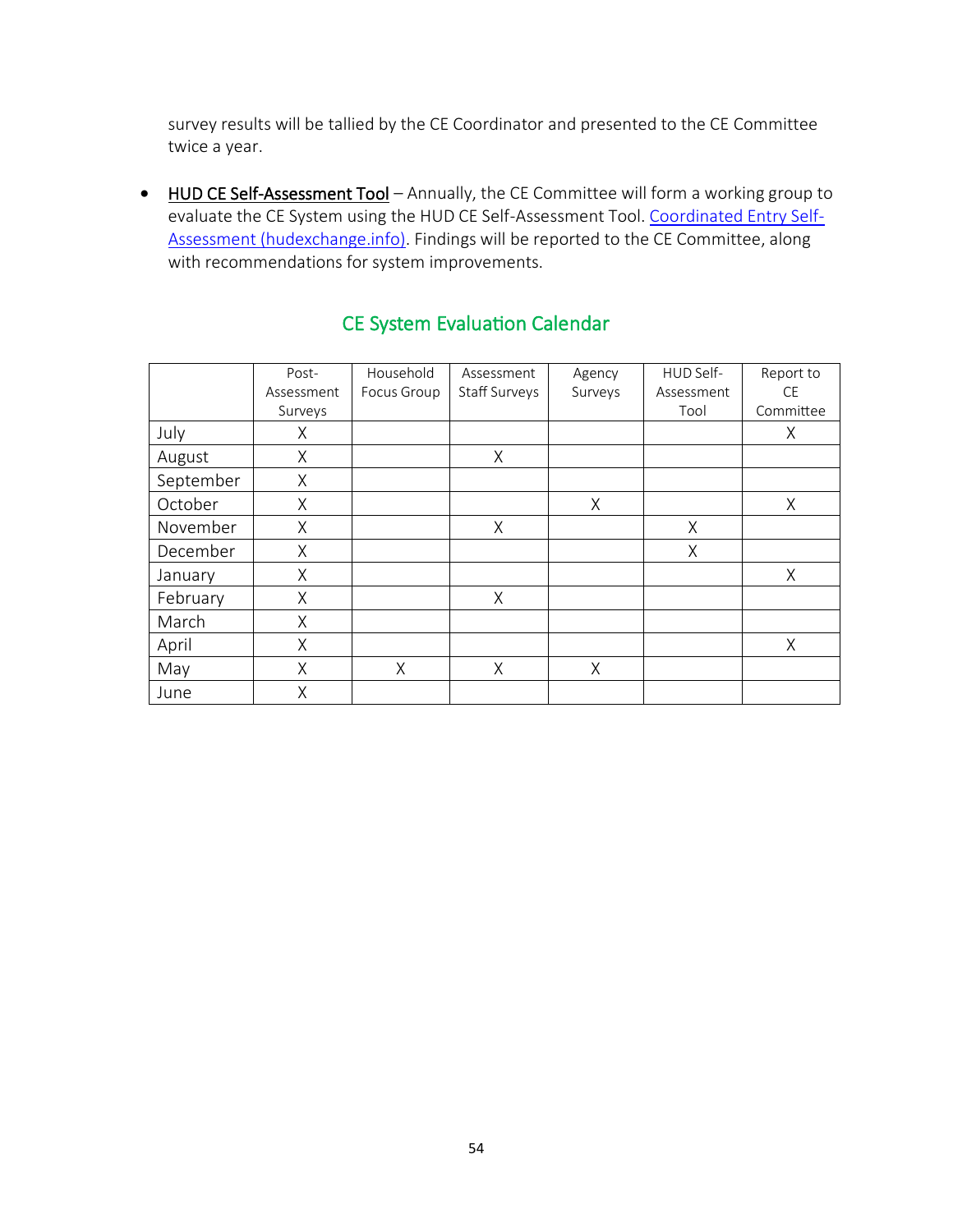### Topic 2: Role of Participating Agencies in CE Evaluation

Description/Rationale: To identify the key tasks and roles of participating agencies in the evaluation of CE.

#### Policy:

Participating agencies play a crucial role in the evaluation of CE. Participating agencies will ask clients to complete post-assessment surveys, ensure CE assessors complete feedback surveys, and accommodate monitoring site visits. In addition, participating agencies will review quarterly reports and offer insights about potential improvements to CE processes and operations.

#### Procedures:

At least one representative from each participating agency will be sent the draft results of the quarterly data reports, prior to its discussion by the CE Committee. Representatives will have 5 business days to review and provide feedback on the results. While reviewing the data, agency representatives are encouraged to communicate directly with the CE management entity about any concerns or questions that they have, and to be detailed in their suggestions to the CE management entity about how best to interpret and use the evaluation results. Participating agency representatives are welcome and encouraged to attend the CE Committee meeting where reports will be discussed.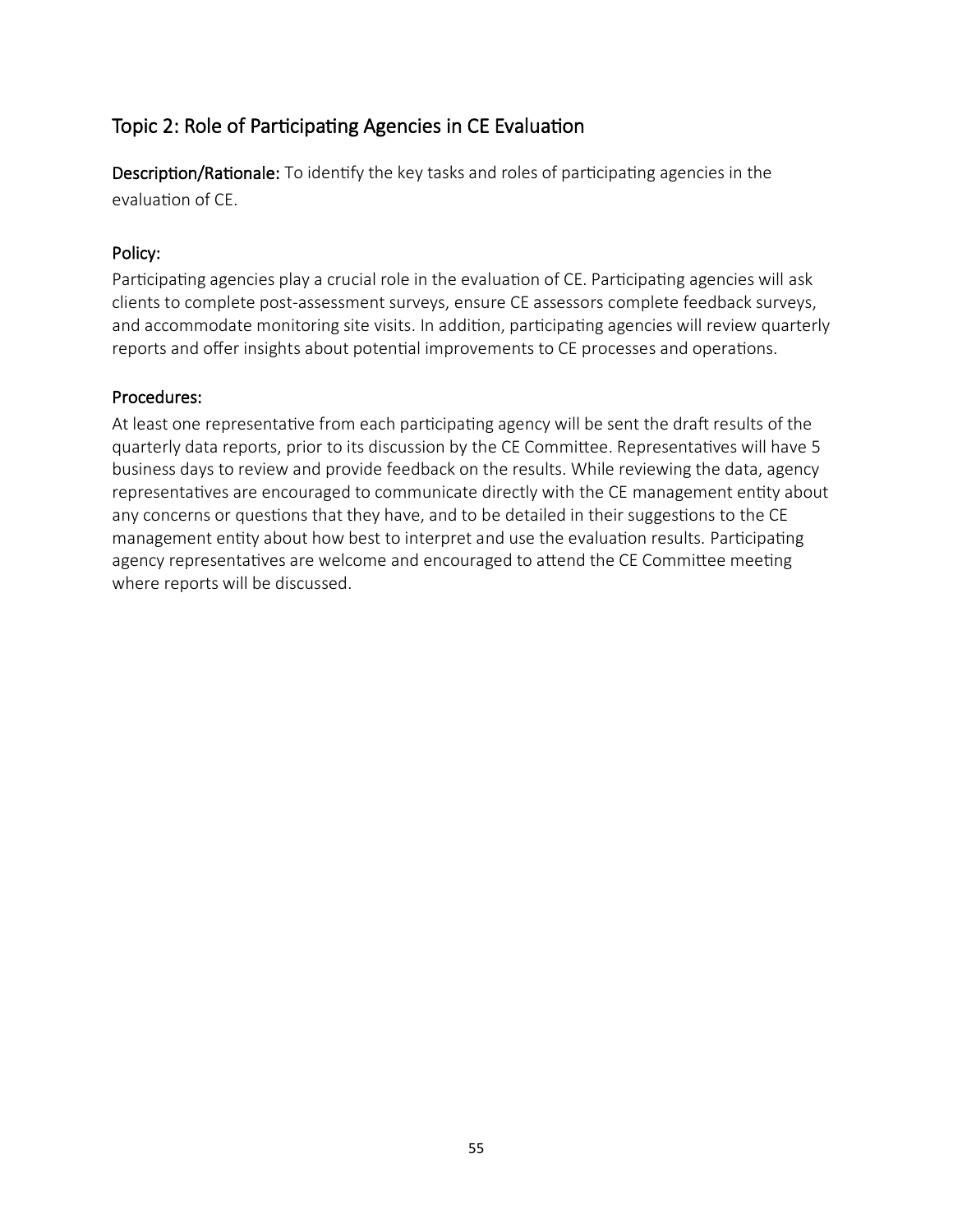# CE RESOURCES

### HUD CE Self-Assessment Tool

<https://files.hudexchange.info/resources/documents/coordinated-entry-self-assessment.pdf>

### HUD Coordinated Entry Notice CPD-17-01 – Notice Establishing Additional Requirements for a Continuum of Care Centralized or Coordinated Assessment System (2017)

[Notice CPD-17-01: Notice Establishing Additional Requirements for a Continuum of Care](https://www.hudexchange.info/resource/5208/notice-establishing-additional-requirements-for-a-continuum-of-care-centralized-or-coordinated-assessment-system/)  [Centralized or Coordinated Assessment System -](https://www.hudexchange.info/resource/5208/notice-establishing-additional-requirements-for-a-continuum-of-care-centralized-or-coordinated-assessment-system/) HUD Exchange

### HUD Prioritization Notice CPD-16-11 – Notice on Prioritizing Persons Experiencing Chronic Homelessness and Other Vulnerable Homeless Persons in Permanent Supportive Housing (2016)

[Notice CPD-16-11: Prioritizing Persons Experiencing Chronic Homelessness and Other Vulnerable](https://www.hudexchange.info/resource/5108/notice-cpd-16-11-prioritizing-persons-experiencing-chronic-homelessness-and-other-vulnerable-homeless-persons-in-psh/)  [Homeless Persons in Permanent Supportive Housing -](https://www.hudexchange.info/resource/5108/notice-cpd-16-11-prioritizing-persons-experiencing-chronic-homelessness-and-other-vulnerable-homeless-persons-in-psh/) HUD Exchange

### Coordinated Entry Policy Brief (2015)

<https://files.hudexchange.info/resources/documents/Coordinated-Entry-Policy-Brief.pdf>

### Outline for a Continuum of Care's Coordinated Entry Policies and Procedures Document

[https://files.hudexchange.info/resources/documents/Outline-for-a-Continuum-of-Cares-](https://files.hudexchange.info/resources/documents/Outline-for-a-Continuum-of-Cares-Coordinated-Entry-Policies-and-Procedures-Document.pdf)[Coordinated-Entry-Policies-and-Procedures-Document.pdf](https://files.hudexchange.info/resources/documents/Outline-for-a-Continuum-of-Cares-Coordinated-Entry-Policies-and-Procedures-Document.pdf)

### HUD Coordinated Entry Management and Data Guide

[https://files.hudexchange.info/resources/documents/coordinated-entry-management-and-data](https://files.hudexchange.info/resources/documents/coordinated-entry-management-and-data-guide.pdf)[guide.pdf](https://files.hudexchange.info/resources/documents/coordinated-entry-management-and-data-guide.pdf)

### Coordinated Entry (CE) Notice: Notice Establishing Additional Requirements for a Continuum of Care Centralized or Coordinated Assessment System. Notice CPD-17- 01. January 23, 2017.

[https://www.hudexchange.info/resource/5208/notice-establishing-additional-requirements-for](https://www.hudexchange.info/resource/5208/notice-establishing-additional-requirements-for-a-continuum-of-care-centralized-or-coordinated-assessment-system/)[a-continuum-of-care-centralized-or-coordinated-assessment-system/](https://www.hudexchange.info/resource/5208/notice-establishing-additional-requirements-for-a-continuum-of-care-centralized-or-coordinated-assessment-system/)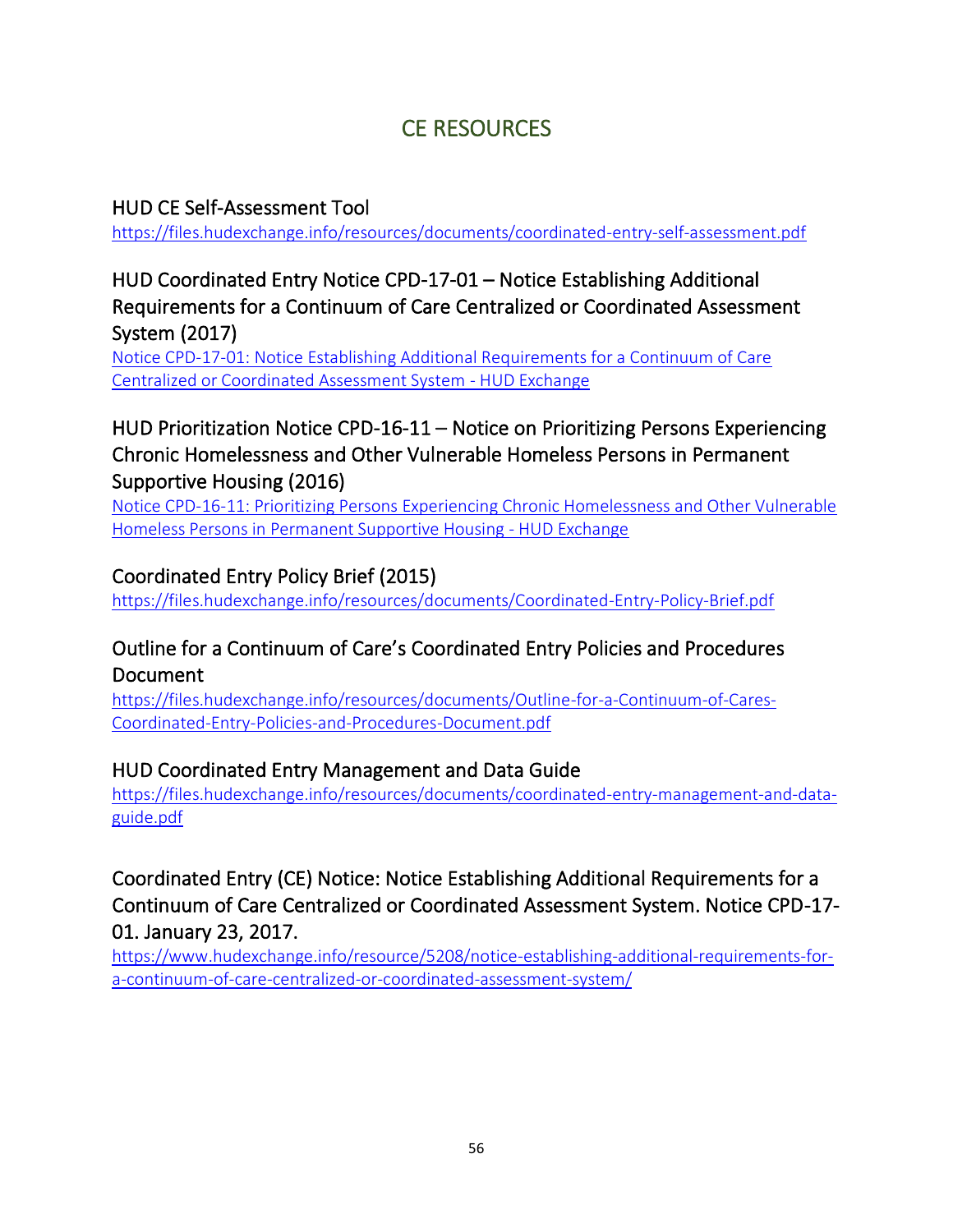# HUD SOURCES

HUD Equal Access Rule: 24 CFR 5.105(a)(2) and 5.106(b) <https://www.govinfo.gov/content/pkg/FR-2012-02-03/pdf/2012-2343.pdf>

HUD Equal Access Rule in Accordance with Gender Identity: 24 CFR Part 5 <https://www.govinfo.gov/content/pkg/FR-2016-09-21/pdf/2016-22589.pdf>

COC Program Interim Rule: Homeless Emergency Assistance and Rapid Transition to Housing: Continuum of Care Program Interim Final Rule, 24 CFR Part 578. July 31, 2012. [https://www.hudexchange.info/resources/documents/CoCProgramInterimRule\\_Fo](https://www.hudexchange.info/resources/documents/CoCProgramInterimRule_Fo%20rmattedVersion.pdf)  [rmattedVersion.pdf](https://www.hudexchange.info/resources/documents/CoCProgramInterimRule_Fo%20rmattedVersion.pdf)

Emergency Solutions Grants (ESG) Program Interim Rule: Homeless Emergency Assistance and Rapid Transition to Housing: Emergency Solutions Grants Program and Consolidated Plan Conforming Amendments, 24 CFR Parts 91 and 576. December 5, 2011. [https://www.hudexchange.info/resources/documents/HEARTH\\_ESGInterimRule](https://www.hudexchange.info/resources/documents/HEARTH_ESGInterimRule%20&ConPlanConformingAmendments.pdf)  [&ConPlanConformingAmendments.pdf](https://www.hudexchange.info/resources/documents/HEARTH_ESGInterimRule%20&ConPlanConformingAmendments.pdf)

Final Rule defining chronically homeless: Homeless Emergency Assistance and Rapid Transition to Housing: Defining ''Chronically Homeless," 24 CFR Parts 91 and 578. December 4, 2015. [https://www.hudexchange.info/resources/documents/Defining-Chronically-Homeless-Final-](https://www.hudexchange.info/resources/documents/Defining-Chronically-Homeless-Final-Rule.pdf)[Rule.pdf](https://www.hudexchange.info/resources/documents/Defining-Chronically-Homeless-Final-Rule.pdf)

HMIS Data and Technical Standards: HUD Exchange [website], "HMIS Data and Technical Standards," 2017. [https://www.hudexchange.info/programs/hmis/hmis-data-and-technical](https://www.hudexchange.info/programs/hmis/hmis-data-and-technical-standards/)[standards/](https://www.hudexchange.info/programs/hmis/hmis-data-and-technical-standards/)